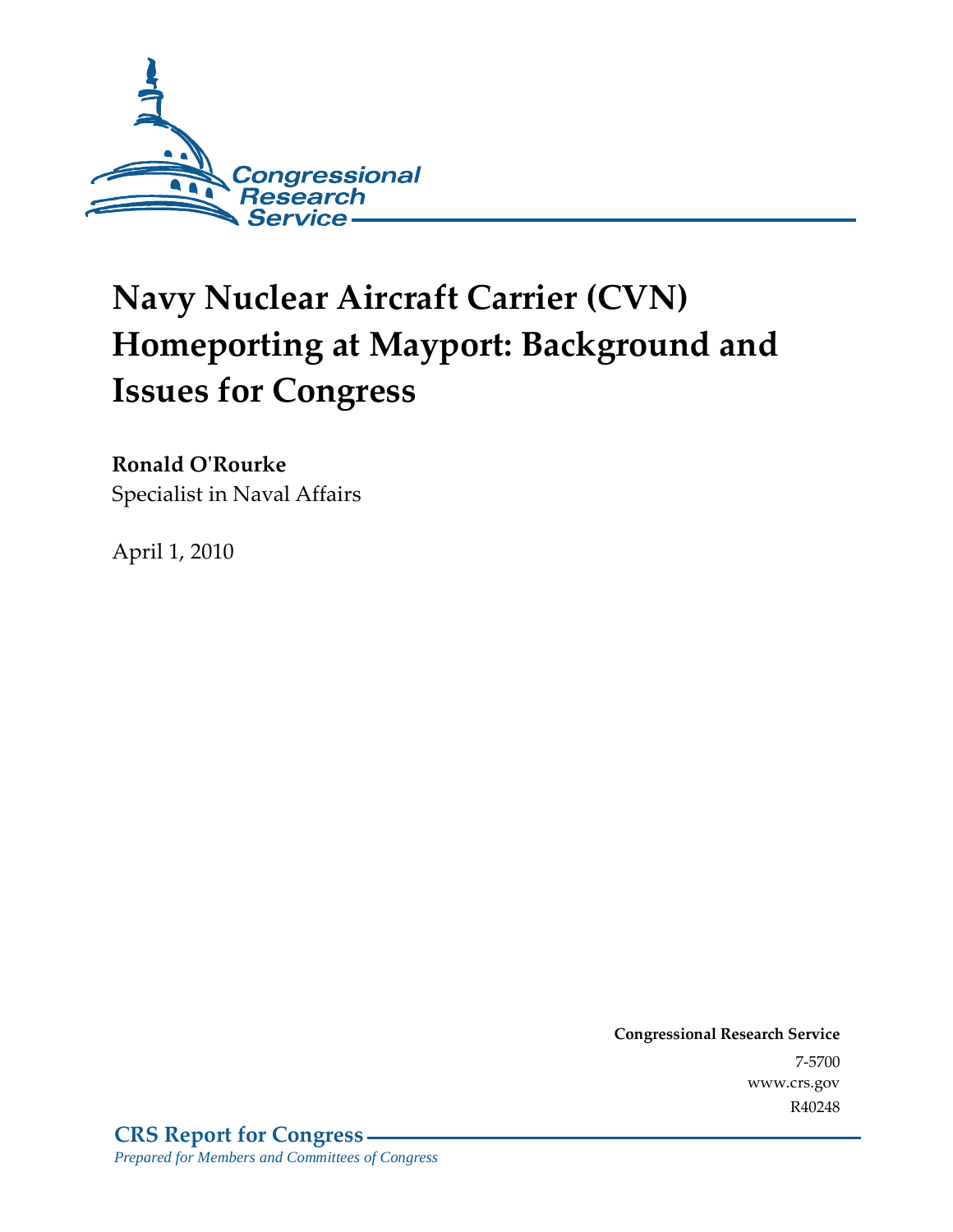## **Summary**

The Navy's five Atlantic Fleet nuclear powered aircraft carriers (CVNs) are all homeported at Norfolk, VA. The Department of Defense's (DOD's) final report on the 2010 Quadrennial Defense Review (QDR), released on February 1, 2010, endorses the Navy's desire to establish a second Atlantic Fleet CVN home port by homeporting a CVN at Mayport, FL. The report states: "To mitigate the risk of a terrorist attack, accident, or natural disaster, the U.S. Navy will homeport an East Coast carrier in Mayport, Florida."

Transferring a CVN from Norfolk to Mayport would shift from Norfolk to Mayport the local economic activity associated with homeporting a CVN, which some sources estimate as being worth hundreds of millions of dollars per year.

DOD's proposal to homeport a CVN at Mayport has become an issue of strong interest to certain Members of Congress from Florida and Virginia. Certain Members of Congress from Florida have expressed support for DOD's proposal to homeport a CVN at Mayport, arguing (as do DOD and the Navy) that the benefits in terms of mitigating risks to the Navy's Atlantic Fleet CVNs are worth the costs associated with moving a CVN to Mayport. Certain Members of Congress from Virginia have expressed skepticism regarding, or opposition to, the proposal, arguing that the benefits in terms of mitigating risks to the Navy's Atlantic Fleet CVNs are questionable or uncertain, and that the funding needed to implement the proposal could achieve greater benefits if it were spent on other Navy priorities.

The Navy estimates the nonrecurring cost of transferring a CVN to Mayport at \$589.7 million, including \$490.7 in Military Construction (MilCon) funding for construction work at Mayport to make Mayport capable of homeporting a CVN, and \$99 million in other one-time costs. The \$490.7 million in MilCon funding includes \$46.3 million in dredging costs that the Navy requested in its FY2010 budget. Congress, as part of its action on the FY2010 defense budget, approved the request for \$46.3 million for dredging. The conference report (H.Rept. 111-288 of October 7, 2009) on the FY2010 defense authorization act (H.R. 2647/P.L. 111-84 of October 28, 2009) states:

The conference agreement includes authorization for \$46.3 million for channel and turning basin dredging at Naval Station (NS) Mayport, Florida. The Navy requested this project in order to allow a nuclear aircraft carrier to enter Naval Station Mayport on a temporary basis with an embarked air wing, full stores, and under any tidal conditions. The conferees authorize funding for this project based on the Secretary of the Navy and Chief of Naval Operations' assurances that the dredging is needed for current operational considerations to permit the use of Mayport as a transient dock and is 'required irrespective of the final decision on aircraft carrier homeporting at Mayport.'

The conferees emphasize that the inclusion of an authorization for dredging at NS Mayport is not an indication of conferee support for the establishment of an additional homeport for nuclear aircraft carriers on the east coast, or intended to influence the ongoing Quadrennial Defense Review, which may include a recommendation on the establishment of a second east coast homeport for nuclear aircraft carriers. Furthermore, the conferees note that this funding is provided solely to permit use of Mayport as a transient port, and that any potential designation of Mayport as a nuclear carrier homeport will require future authorizations from the Committees on Armed Services of the Senate and the House of Representatives. (Page 870)

The Navy's proposed FY2011 budget requests about \$2 million in MilCon planning and design funding for the project to establish a CVN homeport at Mayport.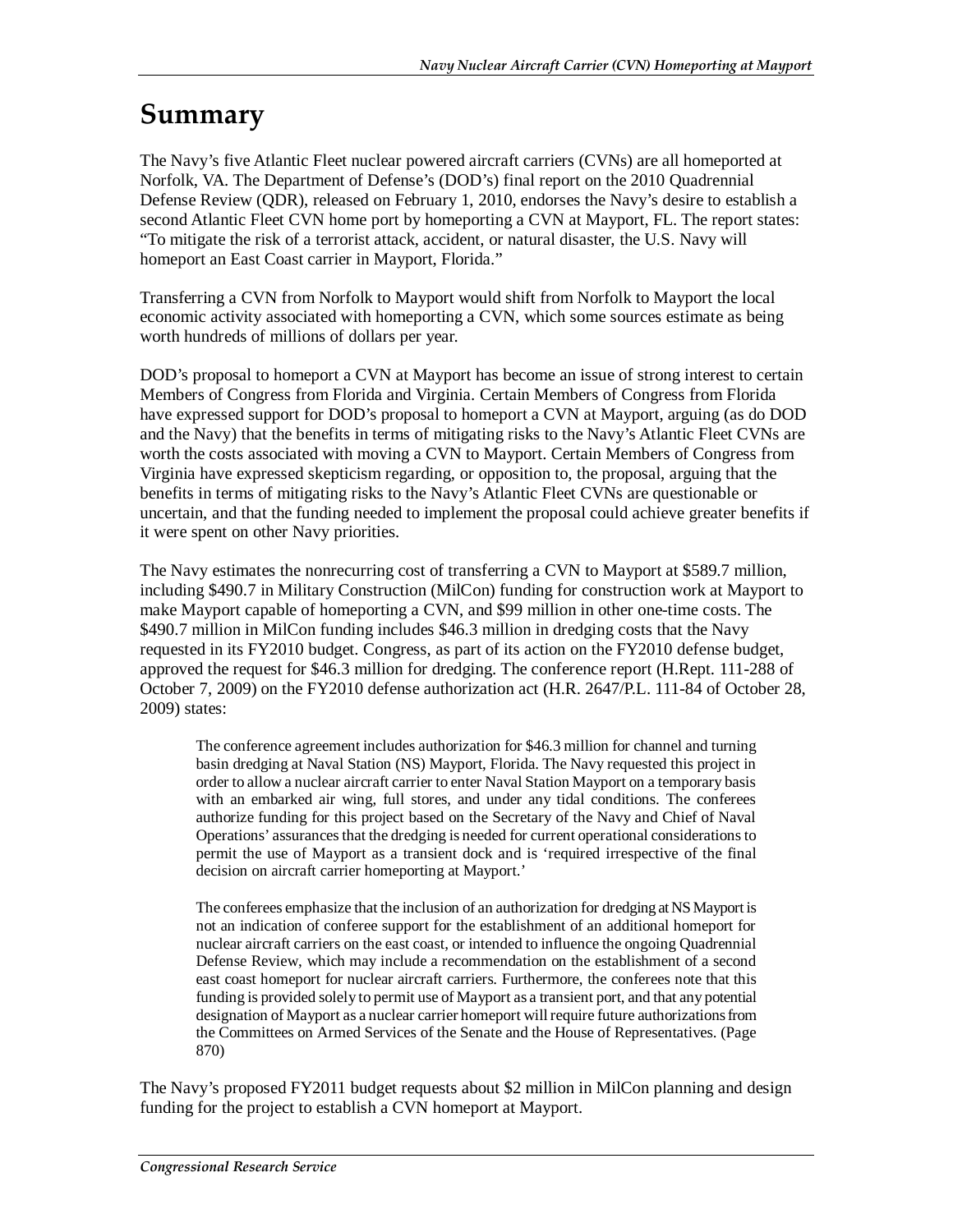# Contents

## Figures

## **Tables**

## Appendixes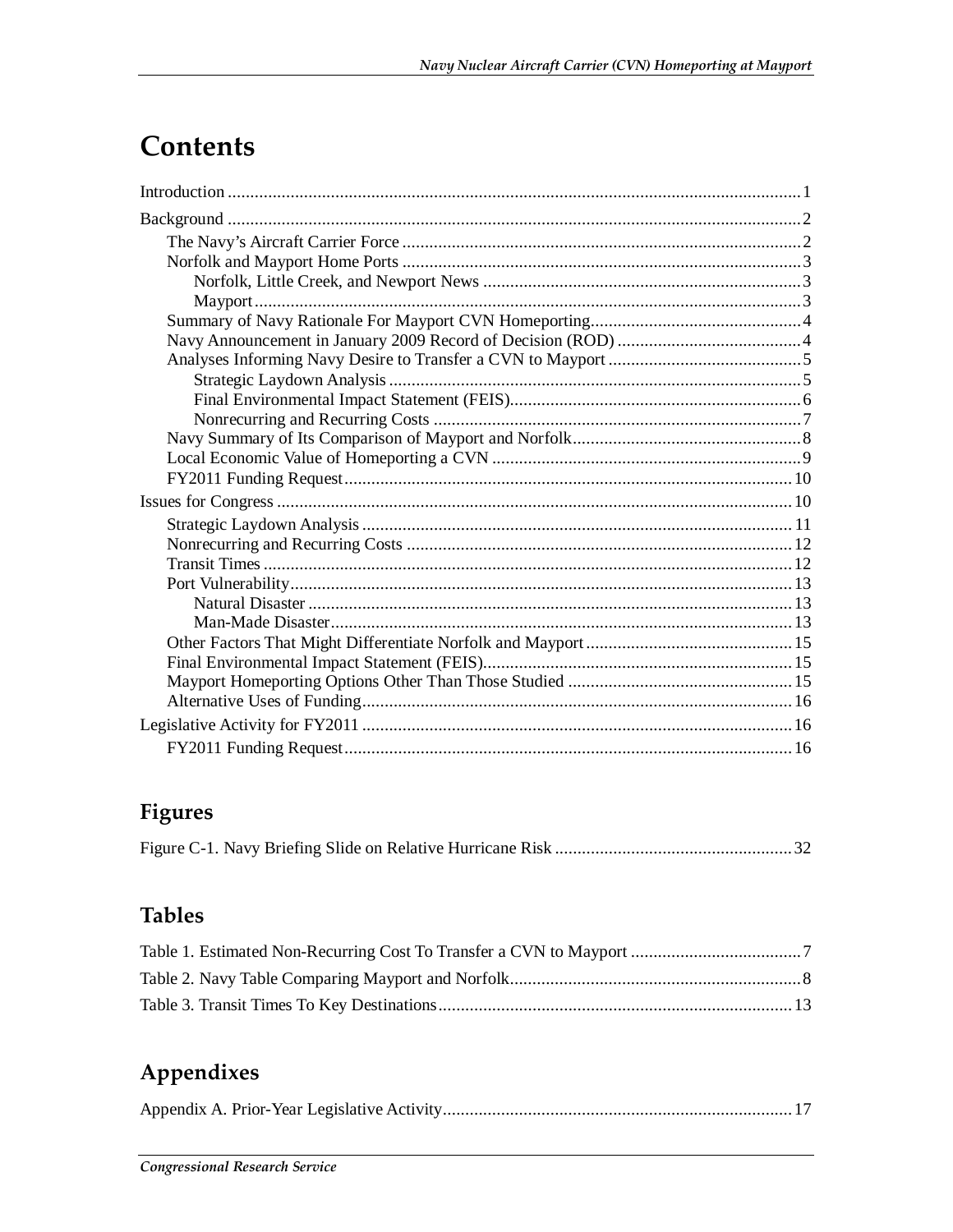## **Contacts**

|--|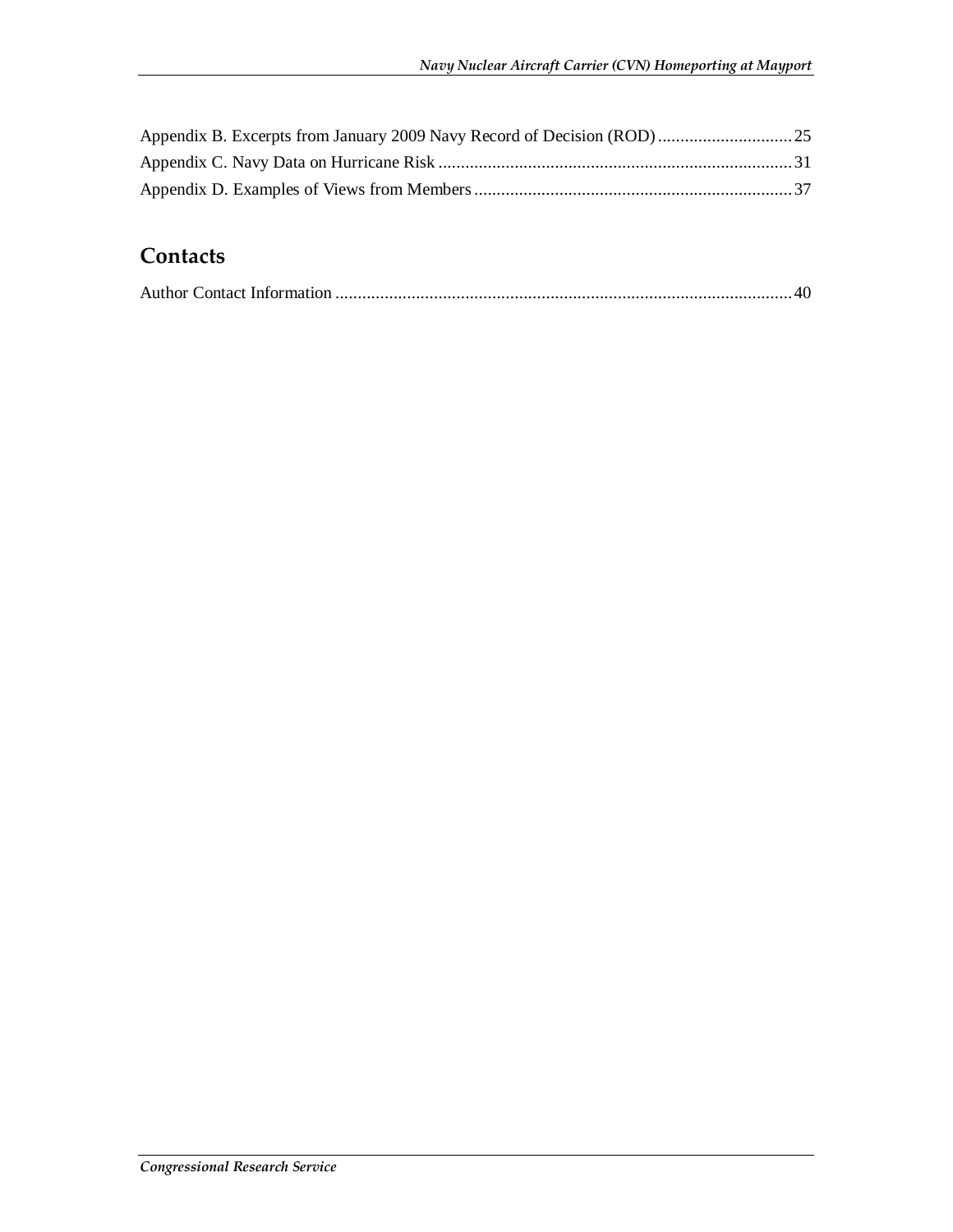# **Introduction**

The Navy's five Atlantic Fleet nuclear powered aircraft carriers (CVNs) are all homeported at the Navy's base at Norfolk, VA, known formally as Naval Station (NAVSTA) Norfolk. On January 14, 2009, the Navy announced that it wants to establish a second Atlantic Fleet CVN home port by homeporting a CVN at the Navy's base at Mayport, FL, known formally as NAVSTA Mayport.<sup>1</sup> Obama Administration officials testified later in January 2009 that they would review the proposal.<sup>2</sup> On April 10, 2009, the Department of Defense (DOD) announced that it had decided to delay a final decision on whether to propose transferring a CVN to Mayport until it reviewed the issue as part of its 2010 Quadrennial Defense Review (QDR).<sup>3</sup>

DOD's final report on the 2010 Quadrennial Defense Review (QDR), released on February 1, 2010, endorses the Navy's desire to establish a second Atlantic Fleet CVN home port by homeporting a CVN at Mayport, FL. The report states: "To mitigate the risk of a terrorist attack, accident, or natural disaster, the U.S. Navy will homeport an East Coast carrier in Mayport, Florida."4

Transferring a CVN from Norfolk to Mayport would shift from Norfolk to Mayport the local economic activity associated with homeporting a CVN, which some sources estimate as being worth hundreds of millions of dollars per year.

DOD's proposal to homeport a CVN at Mayport has become an issue of strong interest to certain Members of Congress from Florida and Virginia. Certain Members of Congress from Florida have expressed support for DOD's proposal to homeport a CVN at Mayport, arguing (as do DOD and the Navy) that the benefits in terms of mitigating risks to the Navy's Atlantic Fleet CVNs are worth the costs associated with moving a CVN to Mayport. Certain Members of Congress from Virginia have expressed skepticism regarding, or opposition to, the proposal, arguing that the benefits in terms of mitigating risks to the Navy's Atlantic Fleet CVNs are questionable or uncertain, and that the funding needed to implement the proposal could achieve greater benefits if it were spent on other Navy priorities.

The Navy estimates the nonrecurring cost of transferring a CVN to Mayport at \$589.7 million, including \$490.7 in Military Construction (MilCon) funding for construction work at Mayport to make Mayport capable of homeporting a CVN, and \$99 million in other one-time costs. The \$490.7 million in MilCon funding includes \$46.3 million in dredging costs that the Navy requested in its FY2010 budget. Congress, as part of its action on the FY2010 defense budget, approved the request for \$46.3 million for dredging. The conference report (H.Rept. 111-288 of

 1 Department of the Navy, *Record of Decision for Homeporting of Additional Surface Ships at Naval Station Mayport, Florida*, January 14, 2009, pp. 1-2.

<sup>&</sup>lt;sup>2</sup> Secretary of Defense Robert Gates testified on January 27, 2009, that both he and the new Secretary of the Navy would review the issue; and William J. Lynn III, the Deputy Secretary of Defense, made a similar commitment in testimony at his confirmation hearing on January 15, 2009. (Source: transcripts of hearings.)

<sup>&</sup>lt;sup>3</sup> DOD News Release No. 233-09 of April 10, 2009, entitled "Quadrennial Defense Review To Determine Aircraft Carrier Homeporting In Mayport," available online at http://www.defenselink.mil/releases/release.aspx?releaseid= 12600.

<sup>4</sup> Department of Defense, *Quadrennial Defense Review Report*, February 2010, p. 69. The report does not make any other comments about the issue.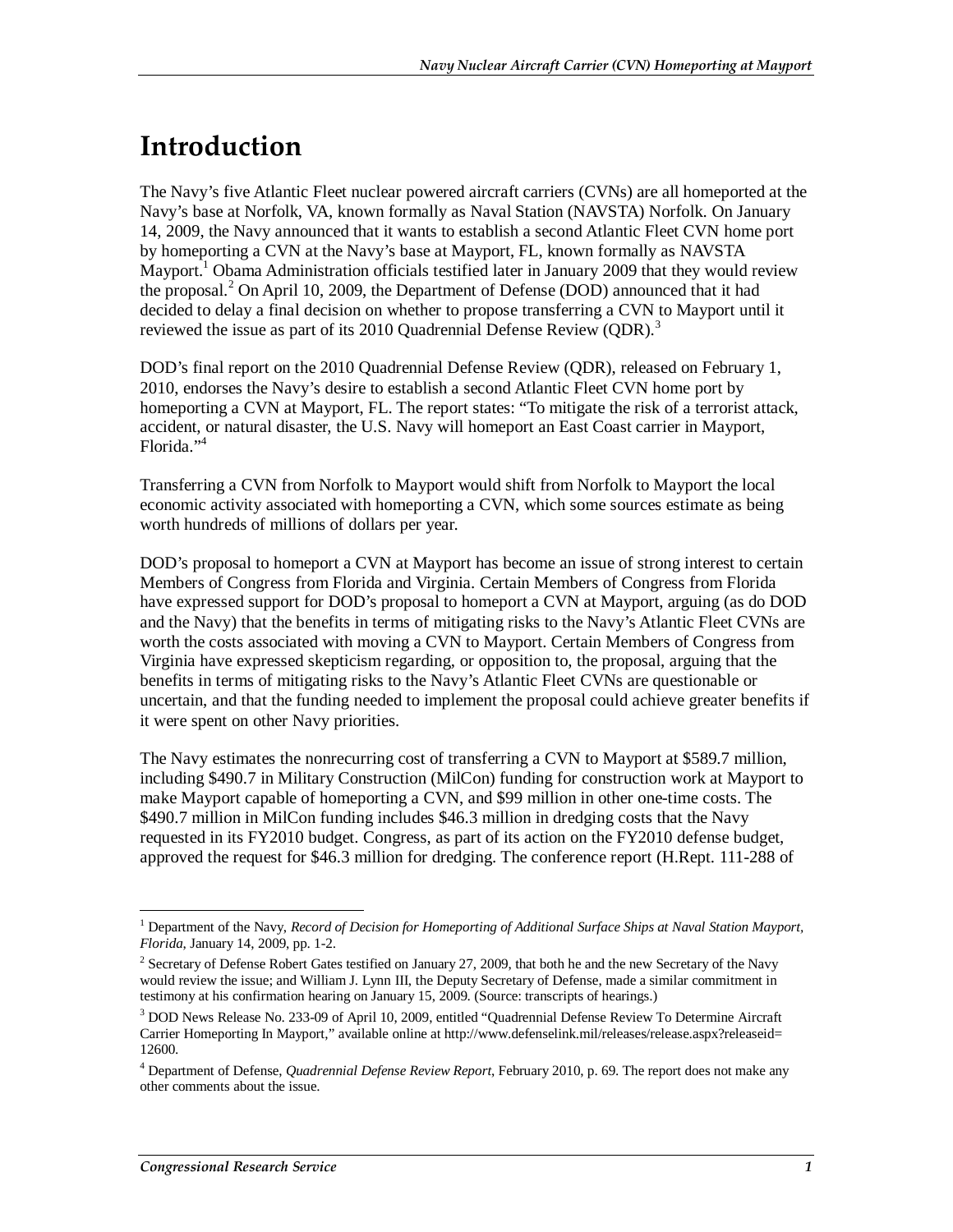October 7, 2009) on the FY2010 defense authorization act (H.R. 2647/P.L. 111-84 of October 28, 2009) states:

The conference agreement includes authorization for \$46.3 million for channel and turning basin dredging at Naval Station (NS) Mayport, Florida. The Navy requested this project in order to allow a nuclear aircraft carrier to enter Naval Station Mayport on a temporary basis with an embarked air wing, full stores, and under any tidal conditions. The conferees authorize funding for this project based on the Secretary of the Navy and Chief of Naval Operations' assurances that the dredging is needed for current operational considerations to permit the use of Mayport as a transient dock and is 'required irrespective of the final decision on aircraft carrier homeporting at Mayport.'

The conferees emphasize that the inclusion of an authorization for dredging at NS Mayport is not an indication of conferee support for the establishment of an additional homeport for nuclear aircraft carriers on the east coast, or intended to influence the ongoing Quadrennial Defense Review, which may include a recommendation on the establishment of a second east coast homeport for nuclear aircraft carriers. Furthermore, the conferees note that this funding is provided solely to permit use of Mayport as a transient port, and that any potential designation of Mayport as a nuclear carrier homeport will require future authorizations from the Committees on Armed Services of the Senate and the House of Representatives. (Page 870)

The Navy's proposed FY2011 budget requests about \$2 million in MilCon planning and design funding for the project to establish a CVN homeport at Mayport.<sup>5</sup>

The issue for the  $111<sup>th</sup>$  Congress is whether to approve, reject, or modify DOD's proposal to transfer a CVN to Mayport. Congress's decision on the issue could affect Navy capabilities and funding requirements, and the local economies of Mayport and Norfolk.

# **Background**

## **The Navy's Aircraft Carrier Force**

The Navy operates 11 aircraft carriers, all of them nuclear powered. The five CVNs assigned to the Atlantic fleet are all homeported at Norfolk. The six CVNs assigned to the Pacific Fleet are homeported at San Diego, CA (three ships), <sup>6</sup> Everett, WA, and Bremerton, WA, which are both located on Puget Sound (one ship each),  $\frac{7}{3}$  and Yokosuka, Japan (one ship).<sup>8</sup>

<sup>-&</sup>lt;br><sup>5</sup> Source: Navy Office of Legislative Affairs telephone conversation with CRS on April 1, 2010. See also the spoken testimony of Deputy Secretary of Defense William Lynn III at a March 4, 2010, hearing before the House Budget Committee on DOD's proposed FY2011 budget.

<sup>&</sup>lt;sup>6</sup> This figure includes Carl Vinson (CVN-70), which was homeported at Newport News, VA, while it underwent a midlife nuclear refueling overhaul. CVN-70 departed Newport News for San Diego on January 12, 2010.

<sup>&</sup>lt;sup>7</sup> Everett and Bremerton are located about 32 nautical miles from one another, on opposite sides of Puget Sound, which leads to the Pacific Ocean. The figure of about 32 nautical miles is the straight-line distance between the two locations, as calculated by the "How Fair Is It?" online distance calculator available at http://www.indo.com/cgi-bin/dist.

<sup>&</sup>lt;sup>8</sup> Although the Navy states that the CVN based at Yokosuka is forward deployed to (rather than homeported at) Yokosuka, the ship is commonly referred to as being homeported or forward-homeported there. The Navy includes Yokosuka on lists of Navy home ports, and does not show an alternate U.S. location as the home port of the ship.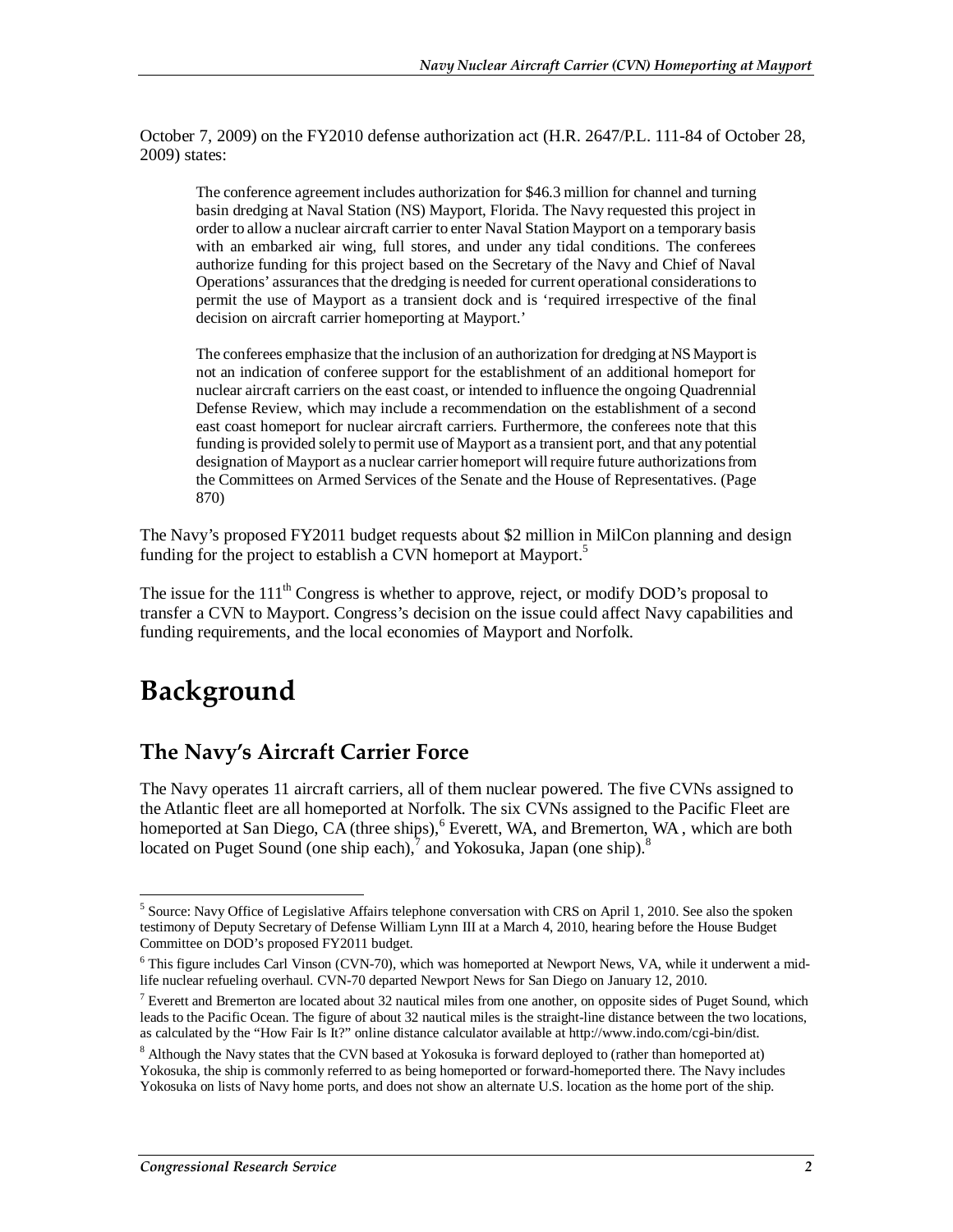The Navy since the 1960s has been replacing its older conventionally powered carriers (CVs) as they have retired with new CVNs. The Navy achieved an all-CVN carrier force on January 31, 2009, with the retirement of its last operational CV, the Kitty Hawk (CV-63). Prior to being decommissioned, the Kitty Hawk operated in the Pacific Fleet and was homeported in Yokosuka. The last operational CV in the Atlantic Fleet was the John F. Kennedy (CV-67), which was decommissioned on August 1, 2007. Prior to being decommissioned, the Kennedy was homeported at Mayport.

## **Norfolk and Mayport Home Ports**

#### **Norfolk, Little Creek, and Newport News**

In terms of numbers of ships homeported, Norfolk is the Navy's largest Atlantic Fleet home port. As of early-February 2009, 56 ships of various types—CVNs, attack submarines (SSNs), cruisers (CGs), destroyers, (DDGs), frigates (FFGs), large-deck amphibious assault ships  $(LHAs/LHDs)$ ,<sup>9</sup> and other amphibious ships (LPDs)—were homeported at Norfolk. The home port at Little Creek, VA, is roughly 7 nautical miles to the east of Norfolk (depending on the exact points used to measure the distance),<sup>10</sup> on the same side of the Hampton Roads waterway,<sup>11</sup> and is sometimes referred to as Norfolk (Little Creek). Nine amphibious ships (LSDs) and patrol boats (PCs) were homeported there as of early-February 2009.

#### **Mayport**

Mayport is located in northeast Florida, on the Atlantic Coast, near Jacksonville. It is roughly 469 nautical miles south-southwest of Norfolk.<sup>12</sup> In terms of numbers of ships homeported, Mayport is the Navy's second-largest Atlantic Fleet home port. As of early-February 2009, 20 CGs, DDGs, and FFGs were homeported at Mayport. Some of these ships, particularly the FFGs, are scheduled for decommissioning over the next few years. The Navy reported to Congress in February 2010 that the service envisages Mayport as the primary Atlantic Fleet homeporting location for the Navy's new Littoral Combat Ships (LCSs). (The report identifies Little Creek, VA, as the Navy's envisaged secondary Atlantic Fleet LCS homeporting location, and Norfolk as the Navy's envisaged tertiary Atlantic Fleet LCS homeporting location.)<sup>13</sup>

In addition to homeporting CGs, DDGs, and FFGs, Mayport has also served as a CV home port at various times since the 1950s, and most recently was the home port for the Kennedy, until that

**EXECUTE:**<br><sup>9</sup> LHAs and LHDs resemble medium-sized aircraft carriers and are sometimes referred to as helicopter carriers or (in British parlance) commando carriers.

<sup>&</sup>lt;sup>10</sup> This is the straight-line distance measured from maps.

<sup>&</sup>lt;sup>11</sup> The home ports of Norfolk and Little Creek are separated by the downtown portion of Norfolk itself.

 $12$  This is the straight-line distance between the two locations, as calculated by the "How Fair Is It?" online distance calculator available at http://www.indo.com/cgi-bin/dist.

<sup>13</sup> Department of the Navy, *Report on Strategic Plan for Homeporting the Littoral Combat Ship*, February 2010, p. 5. See also Zachary M. Peterson, "Navy Report Outlines Notional Littoral Combat Ship Homeporting Strategy," *Inside the Navy*, March 8, 2010; Christopher P. Cavas, "Mayport To Get First East Coast Littoral Ships," *NavyTimes.com*, March 10, 2010; and Timothy J. Gibbons, "Mayport Lands Combat Ships," *Florida Times-Union (Jacksonville)*, March 11, 2010: 1. For more on the LCS program, see CRS Report RL33741, *Navy Littoral Combat Ship (LCS) Program: Background, Issues, and Options for Congress*, by Ronald O'Rourke.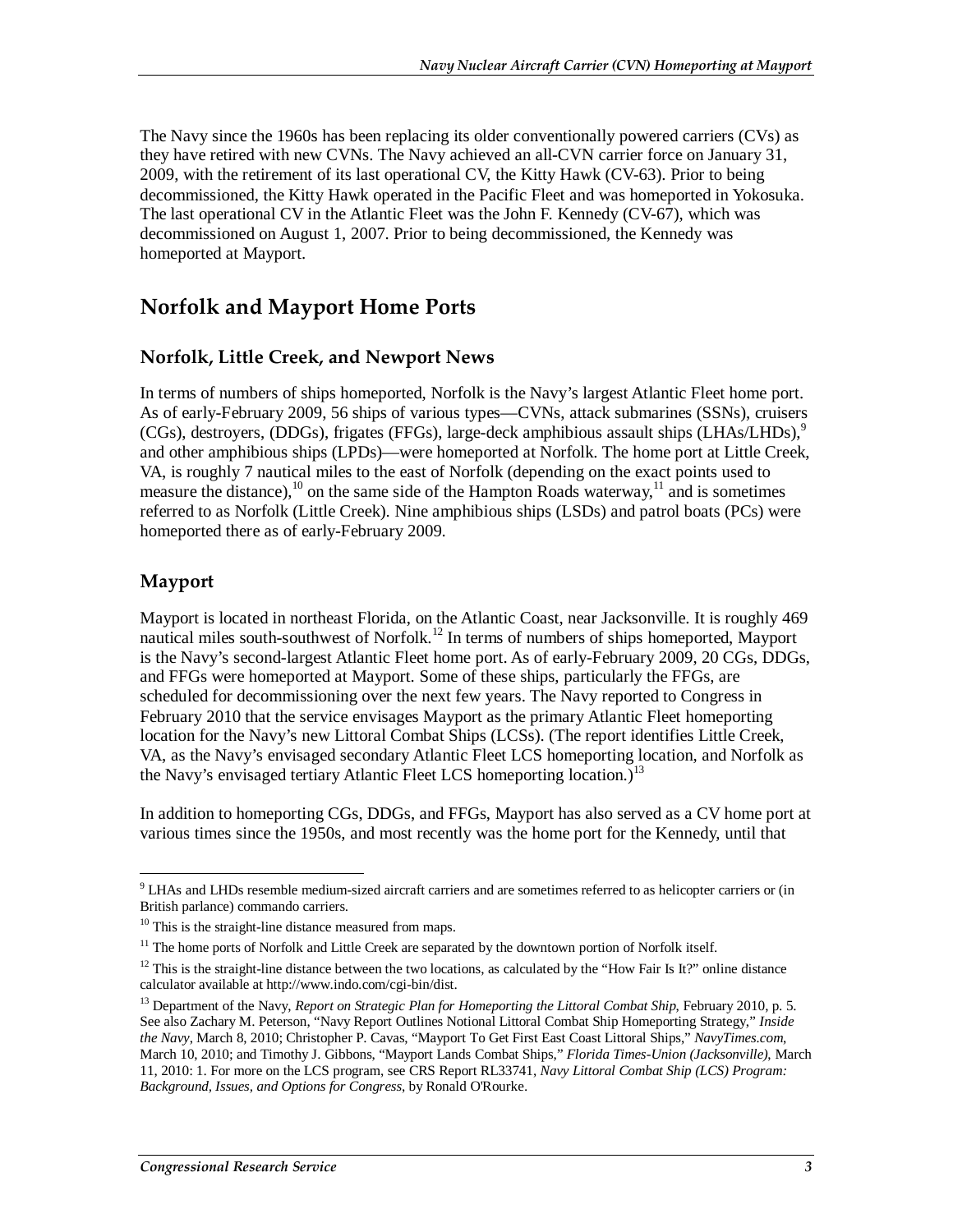ship was decommissioned in 2007. Navy records dating back to 1979 indicate that Mayport served as a home port for two CVs (the Forrestal [CV-59] and the Saratoga [CV-60]) in 1979- 1980, 1985-1987, and 1989-1991. (During the period 1980-1985, first CV-60 and then CV-59 underwent Service Life Extension Program (SLEP) overhauls at the Philadelphia Naval Shipyard.)<sup>14</sup> Homeporting of Navy ships at Mayport reached recent peak of more than 30 ships, including two CVs, in 1987, when the Navy as a whole reached a recent peak of 568 ships, including 15 CVs and CVNs.

Although Mayport has previously serviced as a CV homeport, it has not previously served as a CVN home port, and would require certain facility upgrades to be capable of homeporting a CVN, including dredging and the construction of CVN nuclear propulsion plant maintenance facilities.

## **Summary of Navy Rationale For Mayport CVN Homeporting**

Admiral Gary Roughead summarized the Navy's rationale for its desire to homeport a CVN at Mayport in early 2010 testimony to Congress on the Navy's proposed FY2011 budget:

Hampton Roads [Virginia] is the only nuclear carrier capable port on the East Coast. A catastrophic event in the Hampton Roads Area affecting port facilities, shipping channels, supporting maintenance or training infrastructure, or the surrounding community has the potential to severely limit East Coast Carrier operations, even if the ships themselves are not affected. Consistent with today's dispersal of West Coast aircraft carriers between California and Washington State, the QDR direction to make Naval Station Mayport a nuclear carriercapable homeport addresses the Navy's requirement for a capable facility to maintain aircraft carriers in the event that a natural or manmade disaster makes the Hampton Roads area inaccessible. While there is an upfront cost to upgrade Naval Station Mayport to support our nuclear aircraft carriers, Mayport has been a carrier homeport since 1952 and is the most cost-effective means to achieve strategic dispersal on the East Coast. The national security benefits of this additional homeport far outweigh those costs.<sup>15</sup>

### **Navy Announcement in January 2009 Record of Decision (ROD)**

The Navy announced its desire to transfer a CVN to Mayport in a Record of Decision (ROD) document dated January 14, 2009. The Navy stated in the ROD that a key reason it wants to transfer a CVN to Mayport is to hedge against the risk of a catastrophic event that could damage the Navy's CVN homeporting facilities in the Hampton Roads area of Virginia. The ROD states:

The DON decision to utilize the capacity at NAVSTA Mayport to homeport a CVN is the culmination of a two and a half year process involving environmental analysis under the National Environmental Policy Act (NEPA), identification of the recurring and nonrecurring costs associated with homeporting surface ships at NAVSTA Mayport, and an assessment of strategic concerns....

<sup>&</sup>lt;u>.</u> <sup>14</sup> Source: Navy Listing of U.S. Naval Ship Battle Forces for 1979 to the present. CV-59 underwent SLEP overhaul in 1983-1985; CV-60 did so in 1980-1983.

<sup>&</sup>lt;sup>15</sup> Statement of Admiral Gary Roughead, Chief of Naval Operations, Before the House Armed Services Committee on February 24, 2010, p. 20. Roughead included similar a similar passage in his testimony to the other defense committees of Congress on the Navy's proposed FY2011 budget.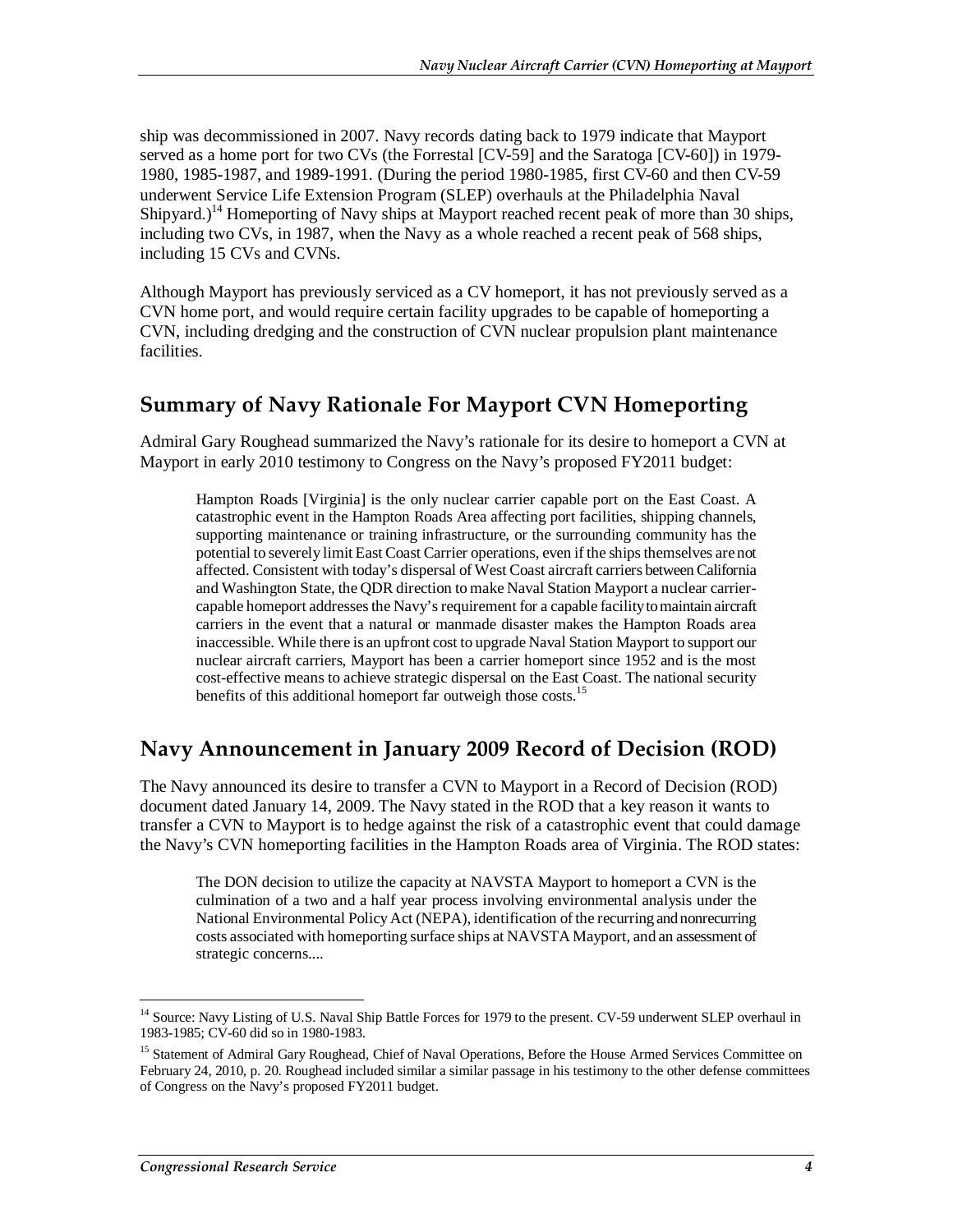The decision reached by the DON, as further explained later in this Record of Decision, is based upon the DON's environmental, operational, and strategic expertise and represents the best military judgment of the DON's leadership. The need to develop a hedge against the potentially crippling results of a catastrophic event was ultimately the determining factor in this decision-making process. The consolidation of CVN capabilities in the Hampton Roads area on the East Coast presents a unique set of risks. CVNs assigned to the West Coast are spread among three homeports. Maintenance and repair infrastructure exists at three locations as well. As a result, there are strategic options available to Pacific Fleet CVNs should a catastrophic event occur. By contrast, NAVSTA Norfolk is homeport to all five of the CVNs assigned to the Atlantic Fleet and the Hampton Roads area is the only East Coast location where CVN maintenance and repair infrastructure exists. It is the only location in the U.S. capable of CVN construction and refueling. The Hampton Roads area also houses all Atlantic Fleet CVN trained crews and associated community support infrastructure. There are no strategic options available outside the Hampton Roads area for Atlantic Fleet CVNs should a catastrophic event occur.<sup>16</sup>

Additional excerpts from the ROD are presented in **Appendix B**.

## **Analyses Informing Navy Desire to Transfer a CVN to Mayport**

The Navy states that its desire to transfer a CVN to Mayport is informed by three analyses:

- a "strategic laydown analysis" that projected the future size and composition of the Navy, and then apportioned that Navy between the Pacific Fleet and the Atlantic Fleet,
- a Final Environmental Impact Statement (FEIS) on alternatives for homeporting additional surface ships at Mayport, and
- an analysis of the nonrecurring and recurring costs of homeporting ships at Mayport.<sup>17</sup>

Each of these is discussed below.

#### **Strategic Laydown Analysis**

The strategic laydown analysis projected a future Navy fleet of 313 ships, including 11 CVNs. (Navy plans since early-2006 have called for achieving and maintaining a 313-ship fleet with 11 CVNs.18) Based on an examination of projected future mission demands and other factors, the

<sup>&</sup>lt;u>.</u> 16 Department of the Navy, *Record of Decision for Homeporting of Additional Surface Ships at Naval Station Mayport, Florida*, January 14, 2009, pp. 1-2.

 $17$  Navy briefing to CRS, December 5, 2008, on Mayport homeporting. The Navy stated at the briefing that the strategic laydown analysis began with an examination of Navy force structure requirements, meaning the numbers and types of ships that the Navy would need in the future to perform its various missions. The force structure analysis, the Navy stated, was followed by a global maritime posture for the year 2020 that in turn led to the Navy's current plan for a achieving and maintaining a 313-ship fleet. The 313-ship fleet, the Navy stated, became the baseline for the strategic laydown The Navy stated that it then examined response times, maritime strategy, and direction from the 2006 Quadrennial Defense Review (QDR) to determine the apportionment of the fleet between the Atlantic Coast, Pacific Coast, and forward-deployed home ports.

*<sup>18</sup>* For a discussion, see CRS Report RL32665, *Navy Force Structure and Shipbuilding Plans: Background and Issues for Congress*, by Ronald O'Rourke.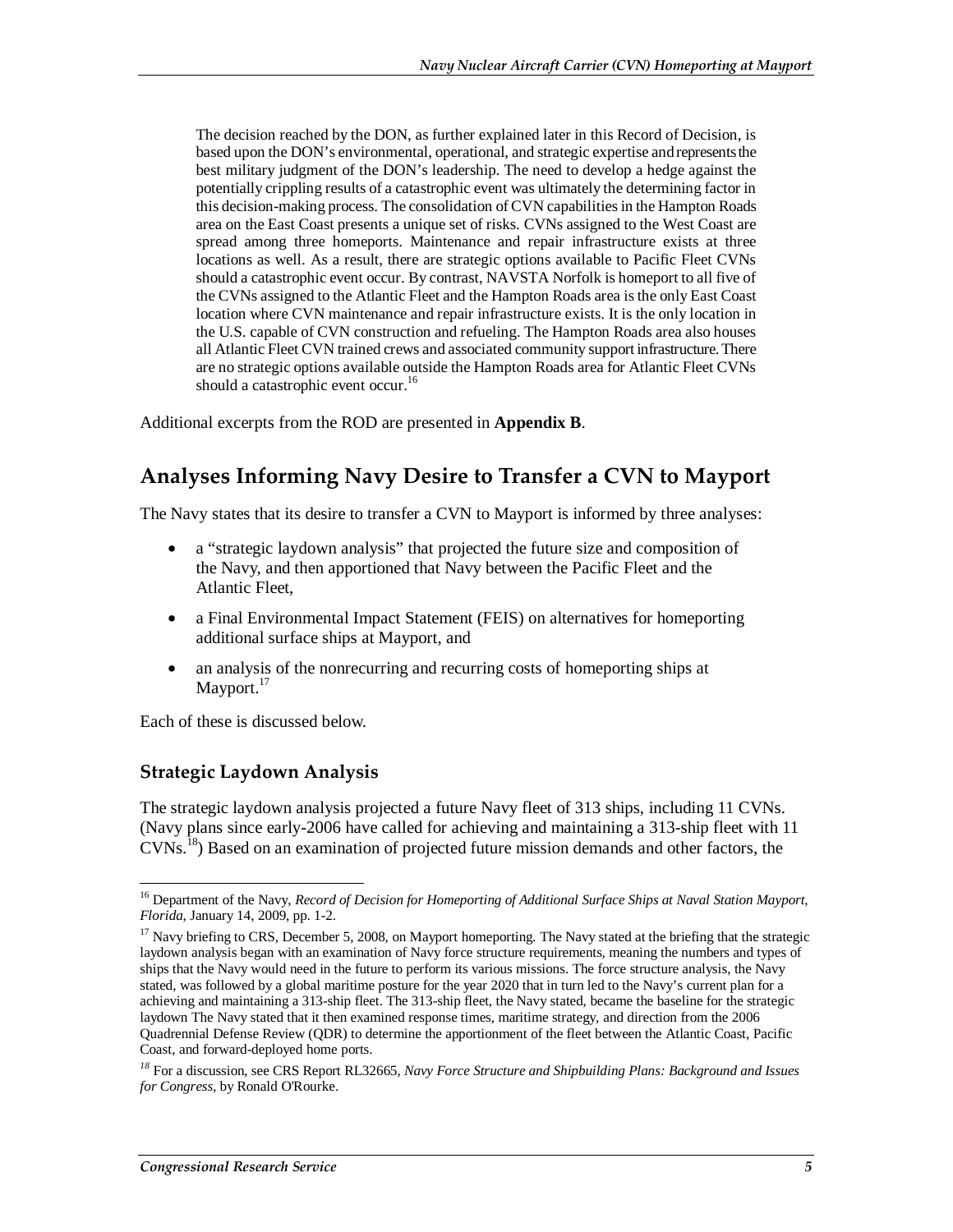Navy assigned 181 of these 313 ships (including 6 CVNs) to the Pacific Fleet, and 132 ships (including 5 CVNs) to the Atlantic Fleet. This apportionment was then used to analyze the amount of homeporting capacity that would be needed in coming years for Atlantic Fleet ships. Homeporting capacity was measured in terms of linear feet of pier space, and expressed in terms of cruiser equivalents (CGEs), with one CVN equaling four CGEs.

The analysis concluded that, given the 132 ships to be homeported on the Atlantic Coast and the amount of homeporting capacity available at Norfolk and Little Creek, the Navy in coming years would need 13 CGEs of surface ship homeporting capacity at an Atlantic Fleet location other than Norfolk and Little Creek. The calculation assumed no double-breasting (i.e., side-by-side mooring of two ships at a single pier) at Norfolk and Little Creek, and no construction of additional pier space at Norfolk and Little Creek.

#### **Final Environmental Impact Statement (FEIS)**

A Final Environmental Impact Statement (FEIS) on Mayport homeporting alternatives was released in November 2008. The FEIS examined 12 alternatives for homeporting additional surface ships at Mayport. Four of the 12 alternatives involved homeporting a CVN; another four involved making Mayport *capable* of homeporting a CVN, but not immediately homeporting a CVN there; and the remaining four did not involve making Mayport capable of homeporting a CVN. Ten of the 12 alternatives also involved transferring additional ships other than a CVN various combinations of cruisers, destroyers, frigates, large-deck amphibious assault ships (LHDs), and other amphibious ships (LPDs and LSDs)—to Mayport. The FEIS also assessed a  $13<sup>th</sup>$  alternative of homeporting no additional ships at Mayport. Homeporting a single additional ship—a CVN—was Alternative 4.

The FEIS identified Alternative 4 as the Navy's preferred alternative. The FEIS, like the January 2009 ROD, stated that a key reason for the Navy's desire to transfer a CVN to Mayport is to hedge against the risk of a catastrophic event that could damage the Navy's CVN homeporting facilities in the Hampton Roads area of Virginia. The FEIS stated:

Based on a thorough review of the alternatives, the Department of the Navy has determined Alternative 4 to be its Preferred Alternative. Alternative 4 involves homeporting one CVN, dredging, infrastructure and wharf improvements, and construction of CVN nuclear propulsion plant maintenance facilities. Factors that influenced selection of Alternative 4 as the Preferred Alternative included impact analysis in the EIS, estimated costs of implementation, including military construction and other operation and sustainment costs, and strategic dispersal considerations. Homeporting a CVN at NAVSTA Mayport would enhance distribution of CVN homeport locations to reduce risks to fleet resources in the event of natural disaster, manmade calamity, or attack by foreign nations or terrorists. This includes risks to aircraft carriers, industrial support facilities, and the people that operate and maintain those crucial assets.

The aircraft carriers of the United States Navy are vital strategic assets that serve our national interests in both peace and war. The President calls upon them for their unique ability to provide both deterrence and combat support in times of crisis. Of the 11 aircraft carriers currently in service, five are assigned to the Atlantic Fleet. Utilizing the capacity at NAVSTA Mayport to homeport a CVN disperses critical Atlantic Fleet assets to reduce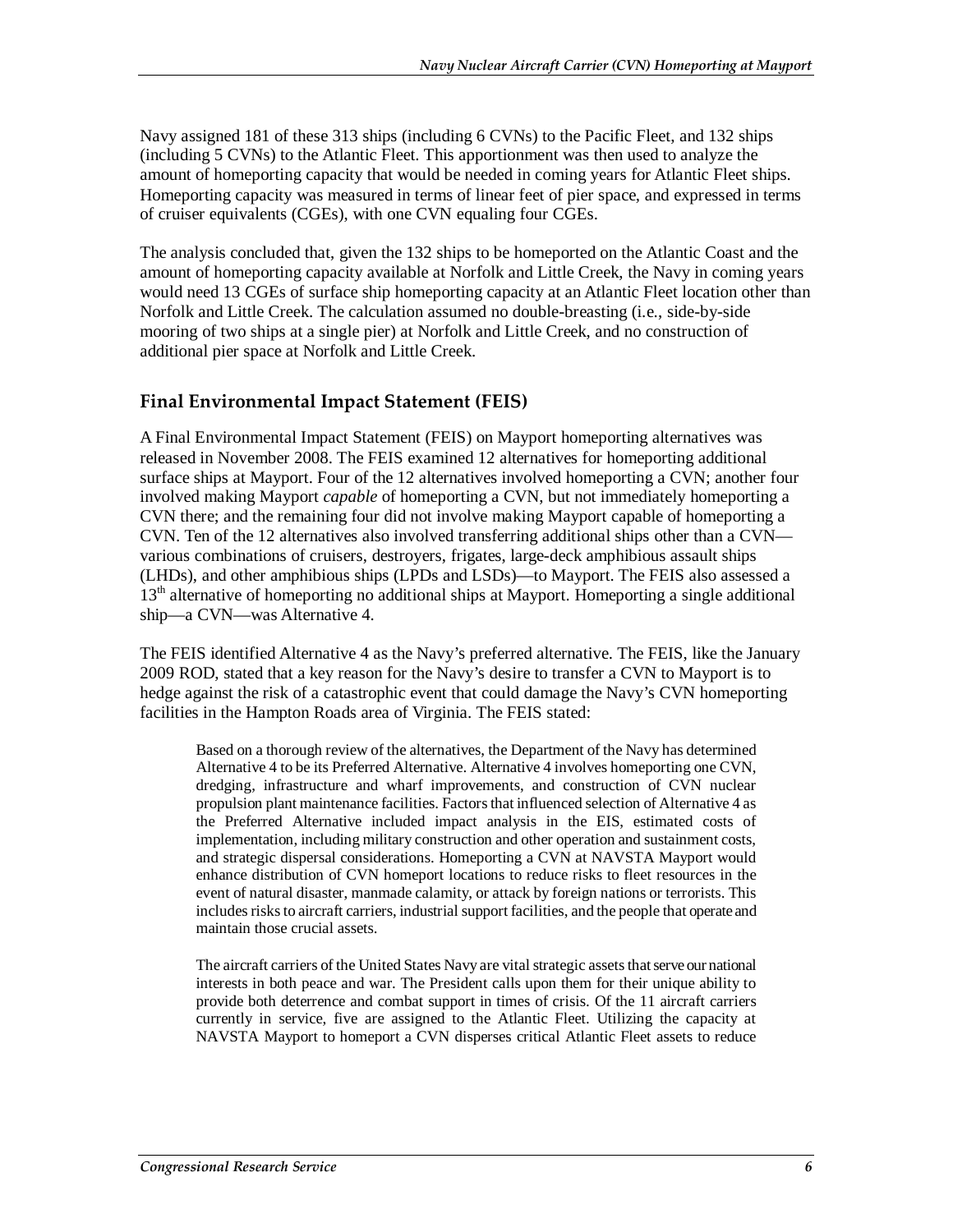risks, thereby enhancing operational readiness. Operational readiness is fundamental to the Navy's mission and obligation to the Commander in Chief.<sup>19</sup>

#### **Nonrecurring and Recurring Costs**

The Navy estimated the nonrecurring and recurring costs of each of the 12 options examined in the FEIS for homeporting additional surface ships at Mayport.

#### *Nonrecurring Costs*

The Navy in 2008 estimated the nonrecurring (i.e., initial) cost of transferring a CVN to Mayport at \$565 million.<sup>20</sup> The Navy has since updated this estimate, and as of February 2010 estimates the cost at \$589.7 million. **Table 1** shows the breakdown of this estimate. The Navy states that the figures shown in the table are rough order of magnitude (ROM) estimates that are subject to change.

#### **Table 1. Estimated Non-Recurring Cost To Transfer a CVN to Mayport**

**Item** Estimated cost **Military Construction (MilCon) Costs** Planning and design (P&D) 30.0 Dredging 46.3 Parking 30.9 Road improvements 15.9 Wharf F improvements 42.1 Controlled Industrial Facility (CIF) 150.7 Ship Maintenance Facility (SMF) 174.8 **Subtotal MilCon Costs 190.7 Other One-Time Costs**  Initial outfitting for CIF and SMF 73.0 Personnel Change of Station (PCS) 26.0 **Subtotal Other One-Time Costs 99.0 TOTAL 589.7** 

(Millions of dollars, rounded to the nearest tenth; figures may not add due to rounding)

**Source:** Navy information paper dated February 25, 2010, provided to CRS by Navy Office of legislative Affairs.

<sup>-</sup>19 Naval Facilities Engineering Command, Southeast, *Final EIS for the Proposed Homeporting of Additional Surface Ships At Naval Station Mayport, FL, Volume: Final Environmental Impact Statement*, November 2008, p. ES-16.

 $20$  This figure included \$456 million in Military Construction (MilCon) funding, a one-time maintenance cost of \$85 million, and \$24 million in personnel change of station (PCS) costs. The \$456 million in MilCon funding included \$30 million for planning and design work, and \$426 million for dredging, infrastructure improvements, wharf improvements, and construction of CVN nuclear propulsion plant maintenance facilities. (Source: Navy briefing entitled "Final Environmental Impact Statement (FEIS) for the Proposed Homeporting of Additional Surface Ships at Naval Station Mayport, FL," November 18, 2008, presented to CRS on December 5, 2008.)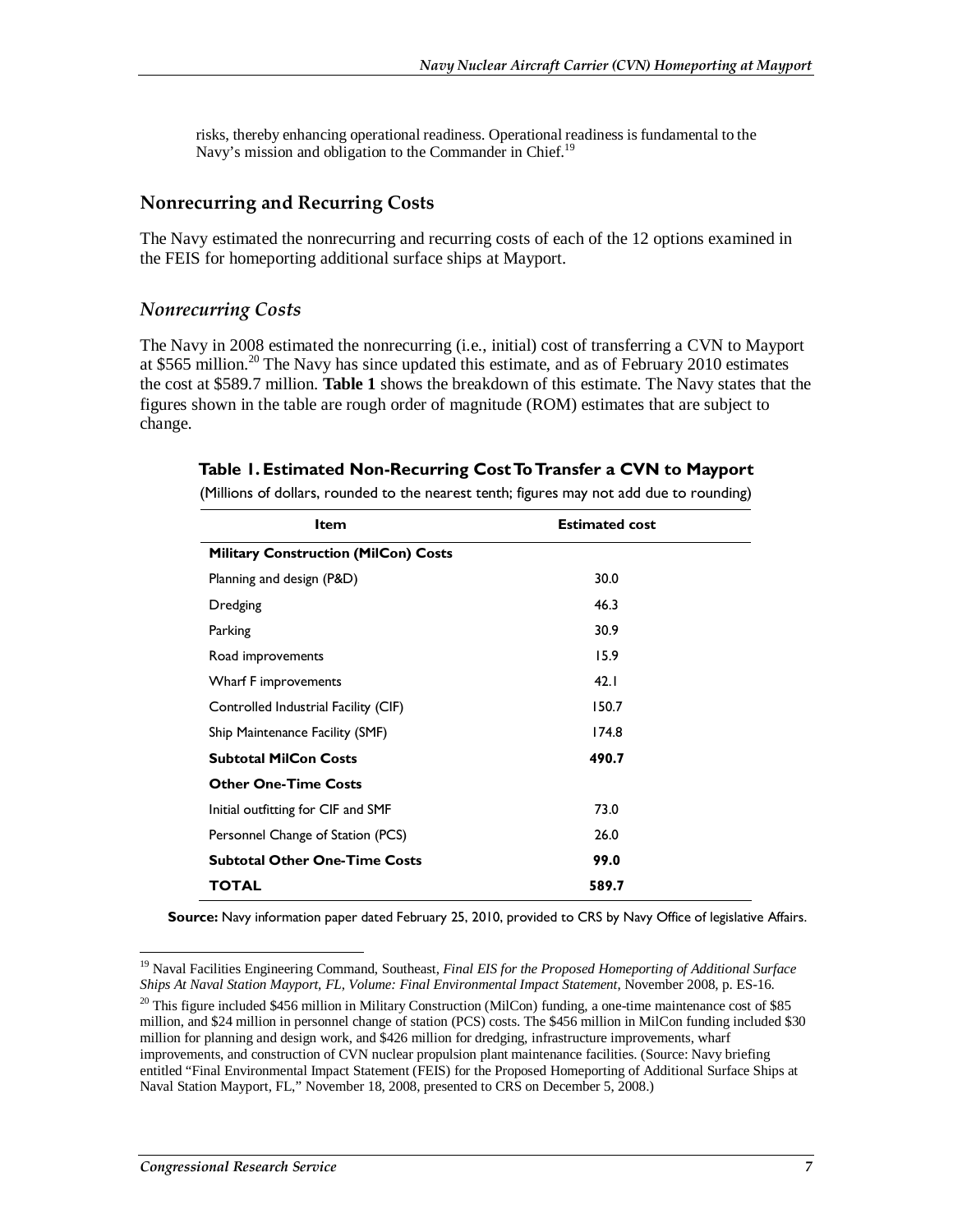**Notes:** The Navy information paper states that the costs shown "represent Rough ORder of Magnitude (ROM) [estimates] and will be subsequently amended prior to the annual budget submission" that "costs are subject to change as specific projects get programmed for future execution," and that "The projected dollars values may adjust based on the timing of execution."

#### *Recurring Costs*

The Navy estimated in late 2008 that, compared to the cost of homeporting a CVN at Norfolk, homeporting a CVN at Mayport would result in an additional recurring (i.e., annual) cost of \$25.5 million in constant calendar year 2010 (CY10) dollars. This estimate is a revision of an earlier estimate of \$20.4 million in recurring costs that was briefed to congressional offices following the release of the FEIS. The Navy stated that the estimate of \$25.5 million in additional recurring costs

is based on an approximate yearly recurring cost of Base Operating Support (BOS) and Sustainment, Restoration, and Modernization (SRM) at \$8.3M, Operations at \$0.8M, travel/per-diem for transitory maintenance labor which occur two of every three 32-month operating cycles but annualized at \$12.9M, permanent on-site labor at \$5M and bi-annual maintenance dredging to maintain the depth necessary for unrestricted carrier access averaged out to \$0.1M per year. It is anticipated that Basic Allowance for Housing (BAH) would show an annual savings of  $$1.6M<sup>21</sup>$ 

### **Navy Summary of Its Comparison of Mayport and Norfolk**

**Table 2** reproduces a November 2008 Navy table that summarizes the Navy's comparison of Mayport and Norfolk in terms of certain operational characteristics and risk factors.

|                | <b>Response</b><br>times to<br><b>COCOMs</b>         | <b>Transit times</b><br>to Respective<br><b>Training</b><br><b>Ranges</b> | <b>Hurricane Risk</b>  | Man-Made<br><b>Disaster Risk</b> | <b>Physical Force</b><br><b>Protection</b> |
|----------------|------------------------------------------------------|---------------------------------------------------------------------------|------------------------|----------------------------------|--------------------------------------------|
| <b>Norfolk</b> | Slight<br>Advantage                                  |                                                                           | <b>No</b><br>Advantage |                                  |                                            |
| <b>Mayport</b> | Slight<br><b>SOUTHCOM</b><br>Advantage<br>(HADR/GFS) | Slight<br>Advantage                                                       | <b>No</b><br>Advantage | Slight<br>Advantage              | Slight<br>Advantage                        |

#### **Table 2. Navy Table Comparing Mayport and Norfolk**

**Source:** Reproduction of Navy briefing slide entitled "Norfolk vs. Mayport," in Navy briefing entitled "Final Environmental Impact Statement (FEIS) for the Proposed Homeporting of Additional Surface Ships at Naval Station Mayport, FL," November 18, 2008, presented to CRS on December 5, 2008. Emboldening as in the original. At the bottom of the briefing slide, below the table, the slide stated: "Bottom Line: Most Compelling Strategic Rationale to Homeport a CVN/LHA in Mayport is as a hedge against a catastrophic event in Norfolk.."

**Notes: COCOMs** means U.S. regional combatant commanders; **SOUTHCOM** means U.S. Southern Command; **HADR/GFS** means humanitarian assistance and disaster response operations/Global Fleet Station. A GFS is a Navy formation of one or more forward-deployed Navy ships that operates in an area so as to facilitate

-

<sup>&</sup>lt;sup>21</sup> Source: Department of Defense information paper responding to questions from CRS, dated December 23, 2008 and provided to CRS on January 6, 2009.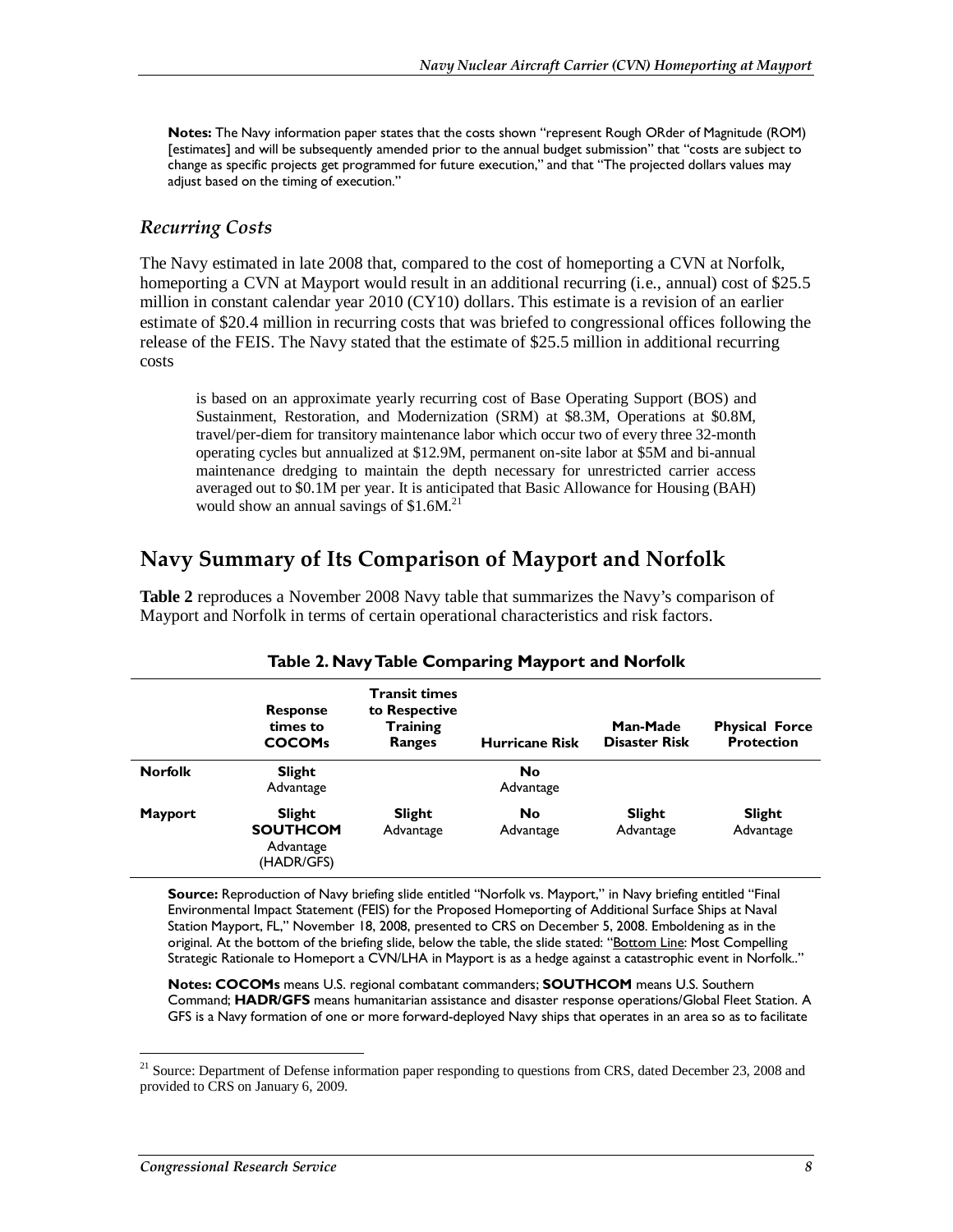peacetime U.S. engagement with one or more countries in that area. Amphibious and high-speed sealift ships have served as the core ships of GFSs.

### **Local Economic Value of Homeporting a CVN**

Serving as the home port for a CVN can generate substantial economic activity in the home port area. This activity includes, among other things, the ship's crew of more than 3,000 sailors spending its pay at local businesses, the Navy purchasing supplies for the ship from local businesses, and Navy expenditures for performing maintenance on the ship while it is in the home port.

Various estimates have been reported of the value of homeporting a CVN to the economy of the home port area. The FEIS estimates that transferring a CVN at Mayport would result in 2,900 more jobs, \$220 million more in direct payroll, \$208 million more in disposable income, and \$10 million more in local tax contributions for the Mayport area.<sup>22</sup> An August 2007 press report stated

[Department of the Navy, *Final EIS for the Proposed Homeporting of Additional Surface Ships at Naval Station Mayport, FL, Volume I: Final Environmental Impact Statement*, November 2008, pp. ES-29.]

Under the 13<sup>th</sup> alternative—the No Action Alternative—no additional ships would be homeported at Mayport, and Mayport in 2014 would serve as the homeport to 11 surface ships, none of them a CVN. The FEIS stated that, for the Mayport area:

Under the No Action Alternative, the percent change for total dependents would be -35 percent and total school age children would decline by 32 percent as compared to the 2006 baseline. Average annual growth in direct jobs would be -5.7 percent [compared to the 2006 baseline] and total change in employment would be a loss of approximately 4,900 jobs [compared to the 2006 baseline]. Direct payroll would be reduced by \$370 million [compared to the 2006 baseline], and change in disposable income would decline by a total of \$349 million [compared to the 2006 baseline]. Estimated local tax contributions would decrease by approximately \$16 million [compared to the 2006 baseline]. The NAVSTA Mayport population would decline, resulting in a decline in on- and off-Station housing demand and occupancy rate.

[Department of the Navy, *Final EIS for the Proposed Homeporting of Additional Surface Ships at Naval Station Mayport, FL, Volume I: Final Environmental Impact Statement*, November 2008, pp. ES-31.]

The difference between Alternative 4 and the No Action Alternative is the presence of the CVN (Alternative 4) or absence of the CVN (No Action Alternative). Compared to the No Action Alternative, under Alternative 4 in the 2014 end state, there would be 2,900 more jobs (the difference between a loss of 2,000 jobs and a loss of 4,900 jobs), \$220 million more in direct payroll (the difference between a reduction in direct payroll of \$150 million and a reduction in direct payroll of \$370 million), \$208 million more in disposable income (the difference between a decline in disposable income of \$141 million and a decline in disposable income of \$349 million.), and \$10 million more in local tax contributions (the difference between a reduction in estimated local tax contributions of \$6 million and a reduction in (continued...)

-

 $22$  The FEIS estimated the socioeconomic impacts of the various homeporting alternatives for Mayport. These impacts were measured in relation to a 2006 baseline situation in which Mayport served as a home port to 22 ships, including the carrier Kennedy. The FEIS assumed that homeporting a CVN at Mayport—Alternative 4—would result in a situation of one CVN and 11 other surface ships being homeported at Mayport in 2014. The FEIS stated that, for the Mayport area:

Under Alternative 4, the estimated construction impacts would total approximately \$671 million and result in 7,400 jobs. It is anticipated that the percent change for total dependents would be -13 percent [compared to the 2006 baseline], and total school age children would be reduced by 12 percent [compared to the 2006 baseline]. Average annual growth in direct jobs would be -2.1 percent [compared to the 2006 baseline], and total change in employment would be approximately -2,000 jobs [compared to the 2006 baseline]. Direct payroll would be reduced by \$150 million [compared to the 2006 baseline], and change in disposable income would be reduced by a total of \$141 million [compared to the 2006 baseline]. Estimated local tax contributions would be reduced by approximately \$6 million [compared to the 2006 baseline].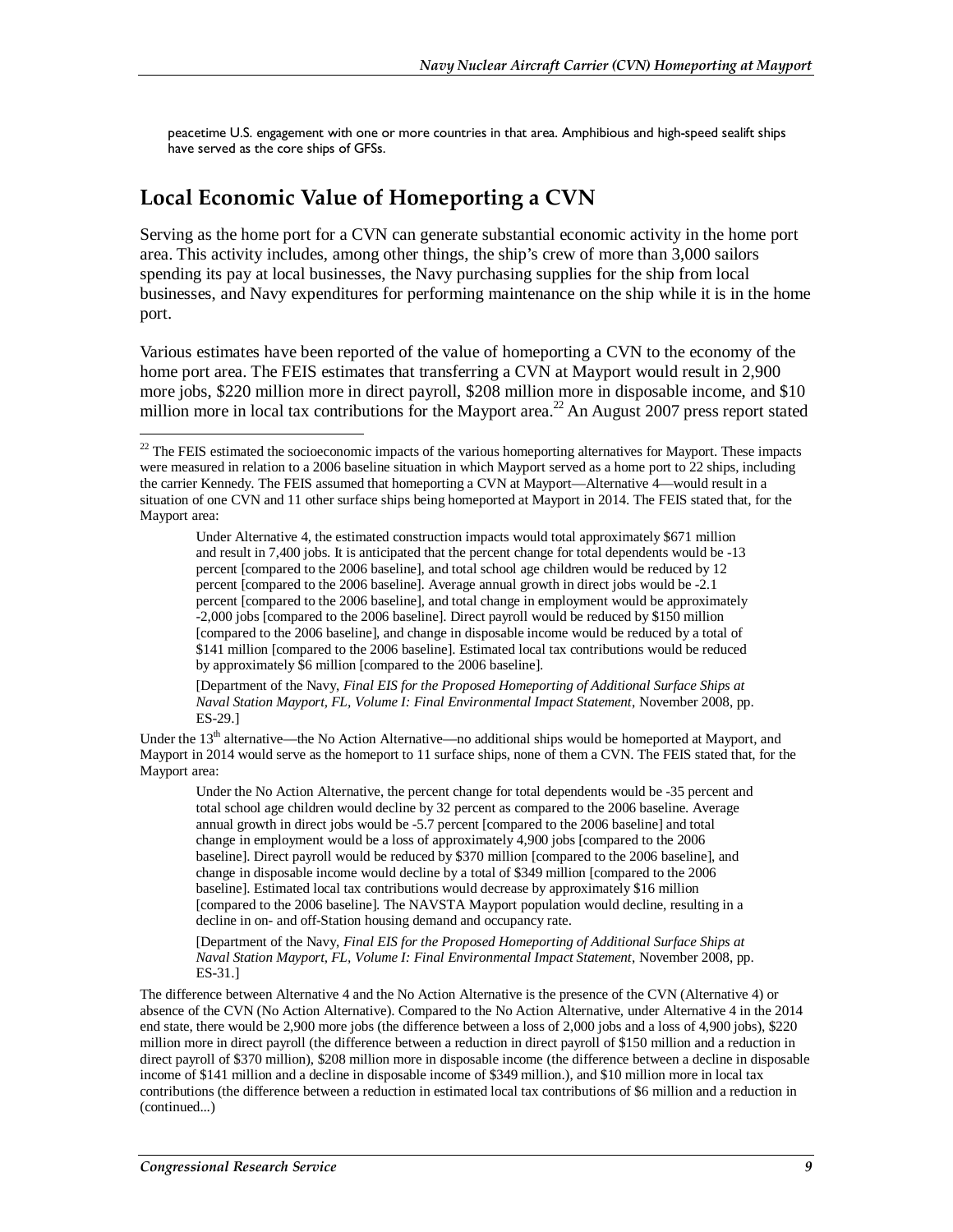that "some reports put the [earlier] loss of the [aircraft carrier] George Washington at \$450 million in payroll and 8,200 military and civilian jobs in Norfolk."<sup>23</sup> A November 2008 press report from a Norfolk newspaper stated that "The regional chamber of commerce estimates a carrier creates 11,000 jobs and \$650 million in annual economic activity.<sup>324</sup> Another November 2008 press report states that "Jacksonville mayor John Peyton said the new carrier would bring about 3,190 military jobs and pump about \$500 million a year into the north Florida economy in salaries and spending."<sup>25</sup> Another November 2008 press report states that "Virginians calculate that the economic activity related to one carrier can reach \$1 billion a year.<sup>"26</sup>

The Navy estimated that the initial \$426 million in military construction work at Mayport would generate a total of \$671 million in initial economic activity.<sup>27</sup>

## **FY2011 Funding Request**

The Navy's proposed FY2011 budget requests about \$2 million in MilCon planning and design funding for the project to establish a CVN homeport at Mayport.<sup>28</sup>

## **Issues for Congress**

DOD's proposal to homeport a CVN at Mayport has become an issue of strong interest to certain Members of Congress from Florida and Virginia. Certain Members of Congress from Florida have expressed support for DOD's proposal to homeport a CVN at Mayport, arguing (as do DOD and the Navy) that the benefits in terms of mitigating risks to the Navy's Atlantic Fleet CVNs are worth the costs associated with moving a CVN to Mayport. Certain Members of Congress from

(...continued)

1

(Source: Department of Defense information paper responding to questions from congressional offices, dated December 19, 2008, and provided to CRS on January 6, 2009, question/request 42.)

estimated local tax contributions of \$16 million).

<sup>23</sup> Andrew Scutro, "Senators Lobby Mullen for Mayport Flattop," *NavyTimes.com*, August 13, 2007.

<sup>24</sup> Louis Hansen, "Use of Florida Site Vital to Carrier Safety, Navy Report Says," *Norfolk Virginian-Pilot*, November 22, 2008. These figures were repeated in Dale Eisman and Louis Hansen, "Va. Senators Try New Tack On Plan To Move Carrier," *Norfolk Virginian-Pilot*, December 9, 2008; Dale Eisman and Louis Hansen, "Navy Appears To Have Made Decision To Put Carrier In Florida," *Norfolk Virginian-Pilot*, December 20, 2008; Dale Eisman and Louis Hansen, "Navy Backs Plan To Move A Carrier To Mayport, Florida," *Norfolk Virginian-Pilot*, January 15, 2009; Dale Eisman, "Next Defense Team To Weigh Carrier's Florida Move," *Norfolk Virginian-Pilot*, January 16, 2009.

<sup>25</sup> Ron Word, "Fla. Officials: Do Not Delay Carrier Decision," *NavyTimes.com (Associated Press)*, November 25, 2008.

<sup>26</sup> Roxana Tiron, "Nuclear Carrier Rift Expected To Spark Battle Between Dems," *The Hill*, November 19, 2008.

 $27$  The Navy states that:

The amount of \$671M represents the estimated economic benefit to the region resulting from the federal investment of military construction dollars (i.e., the "ripple effect"), not just the budgeted construction costs. The figure is derived from [the] IMPLAN model, a regional economic modeling program. The \$671M includes direct impacts (\$426M in MILCON), indirect impacts (\$91M in related economic sector expenditures), and induced impacts (\$154M in additional household spending derived from income gained through direct and indirect effects).

 $28$  Source: Navy Office of Legislative Affairs telephone conversation with CRS on April 1, 2010. See also the spoken testimony of Deputy Secretary of Defense William Lynn III at a March 4, 2010, hearing before the House Budget Committee on DOD's proposed FY2011 budget.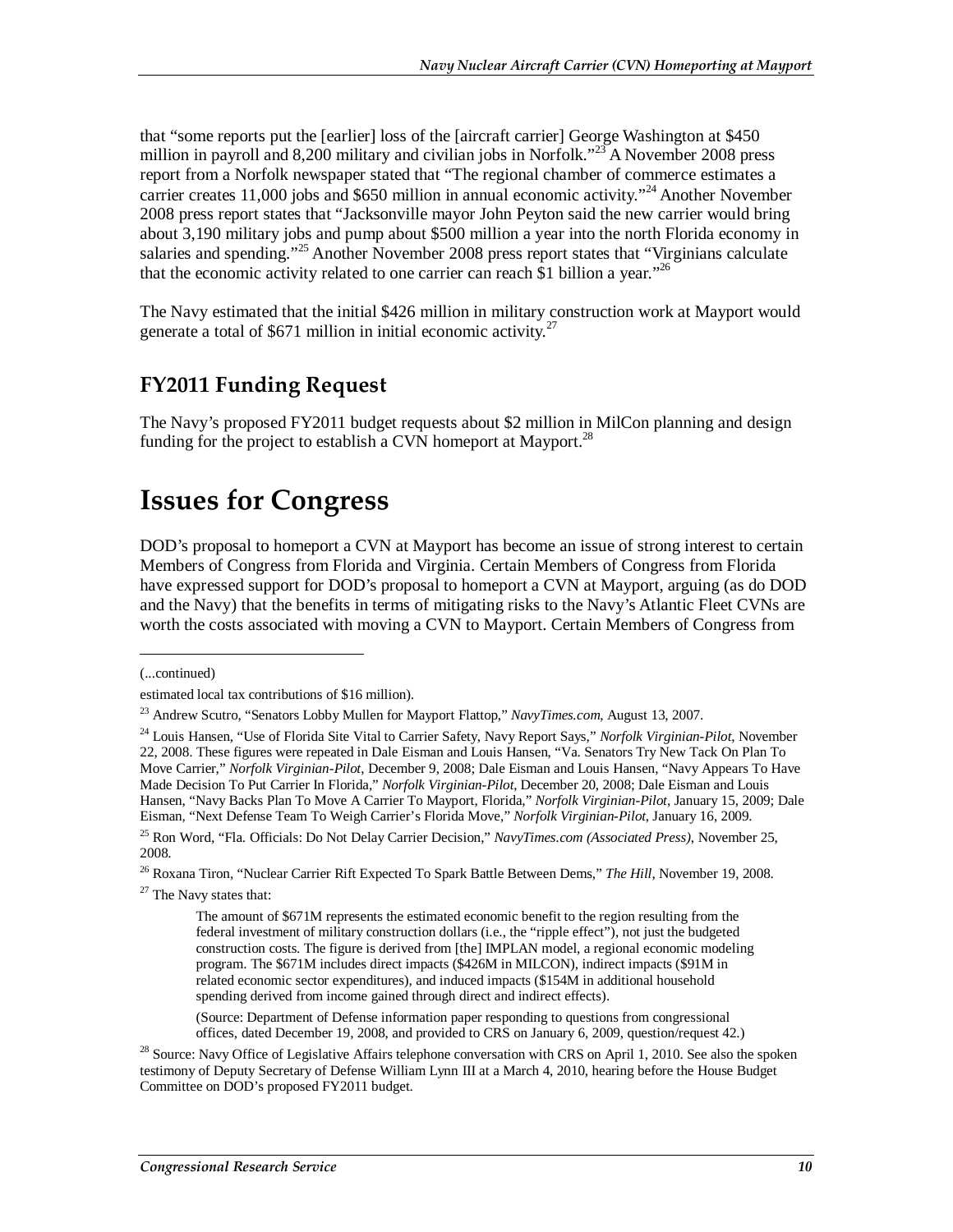Virginia have expressed skepticism regarding, or opposition to, the proposal, arguing that the benefits in terms of mitigating risks to the Navy's Atlantic Fleet CVNs are questionable or uncertain, and that the funding needed to implement the proposal could achieve greater benefits if it were spent on other Navy priorities. For examples of Member views on the issue, see **Appendix D**.

Since a key reason the Navy wants to transfer a CVN to Mayport is to hedge against the risk of a catastrophic event that could damage the Navy's CVN homeporting facilities in the Hampton Roads area of Virginia, potential questions for Congress to consider include the following:

- What is the risk of a catastrophic event damaging Atlantic Coast CVN homeporting facilities, and how might that risk be altered by homeporting a CVN at Mayport?
- If a catastrophic event were to damage Atlantic Coast CVN homeporting facilities, what would be the operational impact on the Navy, and how quickly could the Navy repair the damage and return to normal operations?
- Are the costs associated with homeporting a CVN at Mayport worth the benefits in terms of hedging against the risk of a catastrophic event damaging Atlantic Coast CVN homeporting facilities?

In assessing these and other questions relating to the Navy's desire to transfer a CVN to Mayport, Congress may consider several specific issues, including the following:

- the Navy's strategic laydown analysis;
- the Navy's estimated recurring and nonrecurring costs for homeporting a CVN at Mayport;
- transit times from Norfolk and Mayport to key destinations;
- the vulnerability of Norfolk and Mayport to natural and man-made catastrophes;
- other factors that might differentiate Norfolk and Mayport;
- the Final Environmental Impact Statement (FEIS) on Mayport homeporting options;
- potential options for Mayport homeporting other than those studied in the FEIS; and
- potential alternative uses of the funding that would be required for homeporting a CVN at Mayport.

Each of these specific issues is discussed below.

## **Strategic Laydown Analysis**

One issue that Congress may consider is the Navy's strategic laydown analysis. As mentioned earlier, this analysis projected a future fleet of 313 ships (including 11 CVNs), of which 181 ships (including 6 CVNs) would be assigned to the Pacific Fleet and 132 ships (including 5 CVNs) would be assigned to the Atlantic Fleet.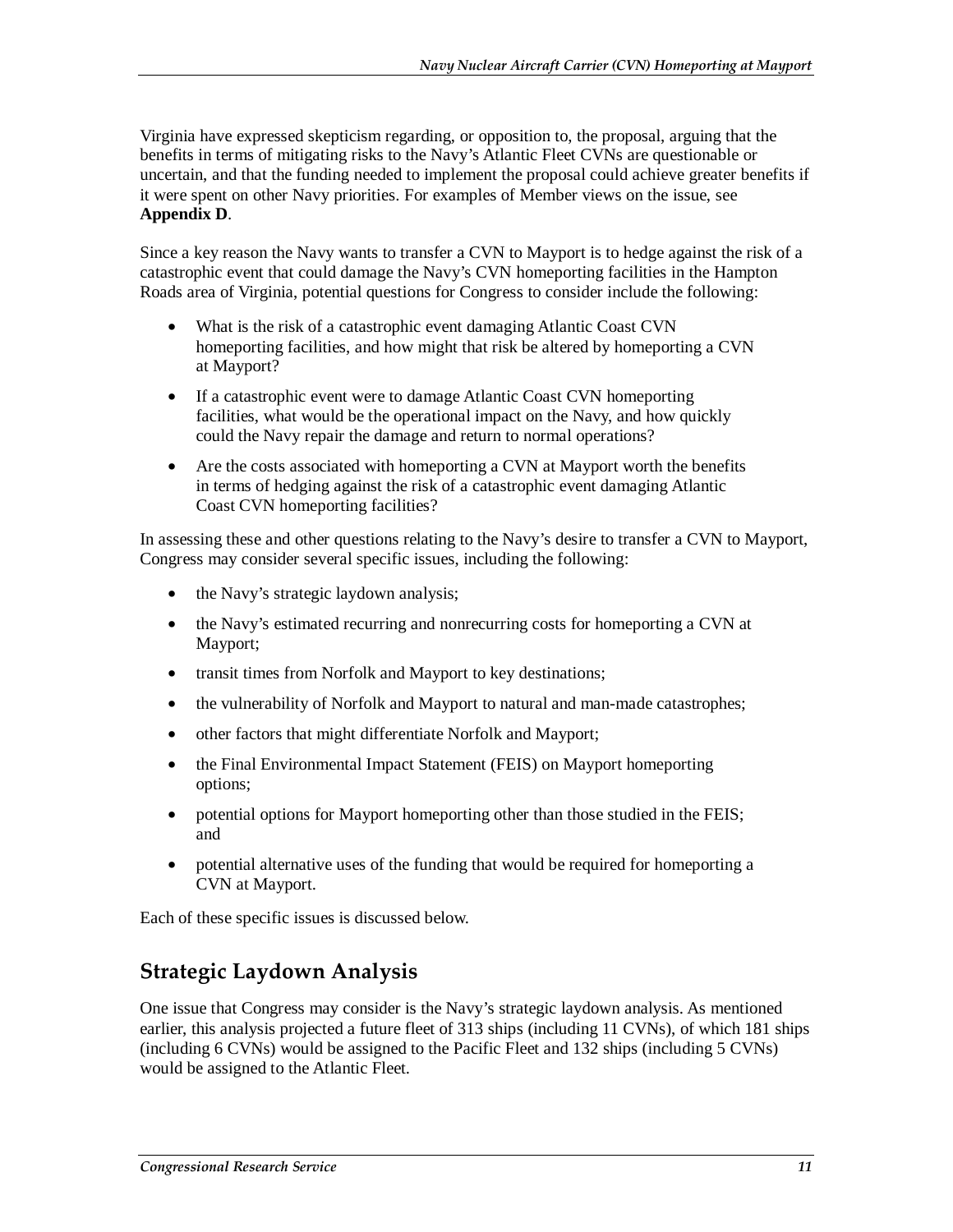Some observers in recent years have raised questions about the affordability of the Navy's shipbuilding plans, and thus about the Navy's prospective ability to increase the fleet from its current size of about 286 ships<sup>29</sup> to the planned size of 313 ships.<sup>30</sup> Supporters of keeping all Atlantic Fleet CVNs homeported at Norfolk could argue that if the Navy in coming years includes fewer than 313 ships or fewer than 11 CVNs, there will be less need to shift a CVN from Norfolk to Mayport for reasons relating to homeporting capacity. Supporters of homeporting a CVN at Mayport could argue that if the Navy in coming years includes fewer than 313 ships or fewer than 11 CVNs, each ship or each CVN would represent a larger percentage of the Navy's overall capability, making the need to hedge against a catastrophic event in the Hampton Roads area more important.

Additional factors that Congress may consider in connection with the strategic laydown analysis include the Navy's projected apportionment of the fleet between the Pacific and Atlantic Coasts (which reflects, among other things, a Navy judgment about likely potential missions for the Navy), the potential for "breasting' (i.e., side-by-side mooring of two or more ships at a single pier), and the cost of increasing homeporting capacity at Norfolk through construction of additional pier space and other facilities.

## **Nonrecurring and Recurring Costs**

A second issue that Congress may consider is whether the Navy has accurately estimated the nonrecurring and recurring costs of homeporting a CVN at Mayport. Other things held equal, if the Navy has underestimated or overestimated these costs, it might weaken or strengthen, respectively, the argument for homeporting a CVN at Mayport.

## **Transit Times**

A third issue that Congress may consider is whether the Navy has accurately assessed the relative merits of Norfolk and Mayport in terms of transit times to key overseas operating areas and training ranges, as shown in the first two columns of **Table 2**. Transit times are a function of transit distance and transit speed.

With regard to transit times to key overseas operating areas, one key destination is the Strait of Gibraltar, which is used to support operations in the Mediterranean and (via the Suez canal) the Indian Ocean and Persian Gulf. Other key destinations include the Cape of Good Hope (a longer route to the Indian Ocean and Persian Gulf, but one that avoids the need to transit the Suez canal), and Puerto Rico (which might be considered a representative destination for supporting operations in the Caribbean). **Table 3** shows transit times from Norfolk and Mayport to these three destinations at 14 knots (a typical transit speed for routine forward deployments) and 20 knots (an elevated transit speed that might be more likely for responding to a contingency).

<sup>-</sup> $29$  The Navy as of April 1, 2010, included 286 ships.

<sup>30</sup> For more on the Navy's planned 313-ship fleet, see CRS Report RL32665, *Navy Force Structure and Shipbuilding Plans: Background and Issues for Congress*, by Ronald O'Rourke.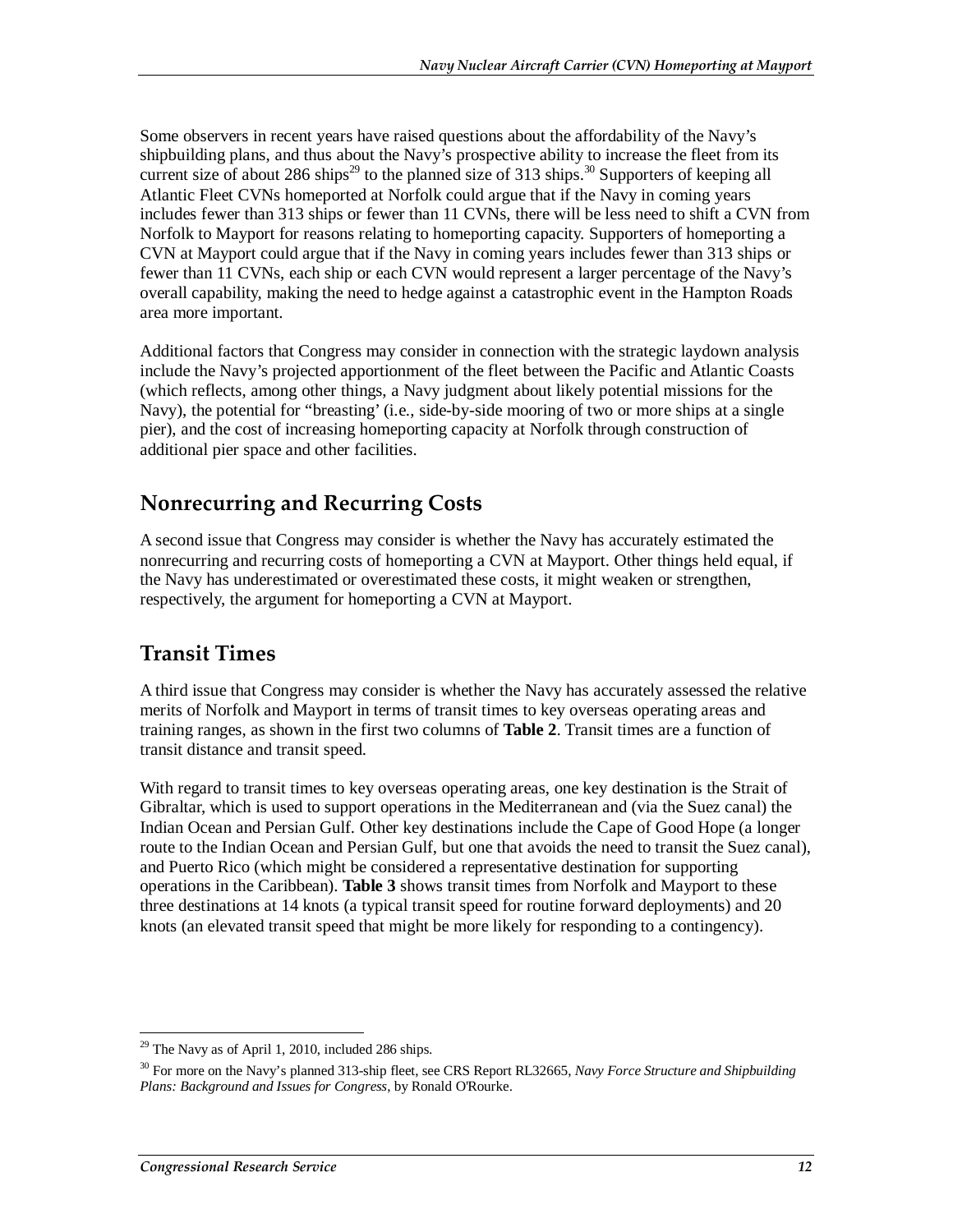|                     |                | <b>Transit speed</b> |          |
|---------------------|----------------|----------------------|----------|
| <b>Destination</b>  | <b>From</b>    | 14 knots             | 20 knots |
| Strait of Gibraltar | Mayport        | 11.1                 | 7.6      |
|                     | <b>Norfolk</b> | 9.9                  | 7.0      |
| Cape of Good Hope   | Mayport        | 34.8                 | 24.4     |
|                     | <b>Norfolk</b> | 34.8                 | 24.3     |
| Puerto Rico         | Mayport        | 6.2                  | 4.3      |
|                     | Norfolk        | 6.9                  | 4.8      |

#### **Table 3. Transit Times To Key Destinations**

In days, as a function of transit speed

**Source:** Navy briefing slide entitled "Average Transit Times East/West," in Navy briefing entitled "Final Environmental Impact Statement (FEIS) for the Proposed Homeporting of Additional Surface Ships at Naval Station Mayport, FL," November 18, 2008, presented to CRS on December 5, 2008; and (for Puerto Rico) Department of Defense information paper responding to questions from CRS, dated December 23, 2008 and provided to CRS on January 6, 2009.

## **Port Vulnerability**

A fourth issue that Congress may consider is whether the Navy has accurately assessed vulnerability-related factors at Norfolk and Mayport, including the risk of a natural or man-made catastrophic event damaging CVN homeporting facilities, and the Navy's ability to defend against such an event at either site. The Navy's summary of its assessments of these factors is shown in the third, fourth and fifth columns of the Navy slide reproduced in **Table 2**.

In assessing the question of port vulnerability, one factor that might be considered is the current degree of concentration or dispersion of Navy ships other than Atlantic Fleet CVNs. For example, supporters of transferring a CVN to Mayport might observe that the Navy's Pacific Fleet CVN homeporting facilities are currently located in three widely separated areas (San Diego, the Puget Sound area of Washington state, and Yokosuka, Japan), while supporters of keeping all Atlantic Fleet CVNs homeported at Norfolk might observe that the Navy's Pacific Fleet and Atlantic Fleet ballistic missile submarines (SSBNs)—which, like CVNs, are low-quantity, high-value assets are homeported at a single site on each coast (Bangor, WA, and Kings Bay, GA, respectively).

#### **Natural Disaster**

As shown in **Table 2**, hurricanes were the principal type of natural disaster that the Navy analyzed in comparing the relative risk of a natural disaster at Hampton Roads and Mayport. The Navy assesses that, historically, the hurricane risk to Norfolk is similar to the risk to Jacksonville, which is close to Mayport. Information provided by the Navy regarding the risk of hurricanes at Norfolk and Mayport is presented in the **Appendix C** of this report.

#### **Man-Made Disaster**

Potential man-made disasters include but are not limited to shipping accidents, conventional or nuclear military attacks by foreign countries, and terrorist attacks.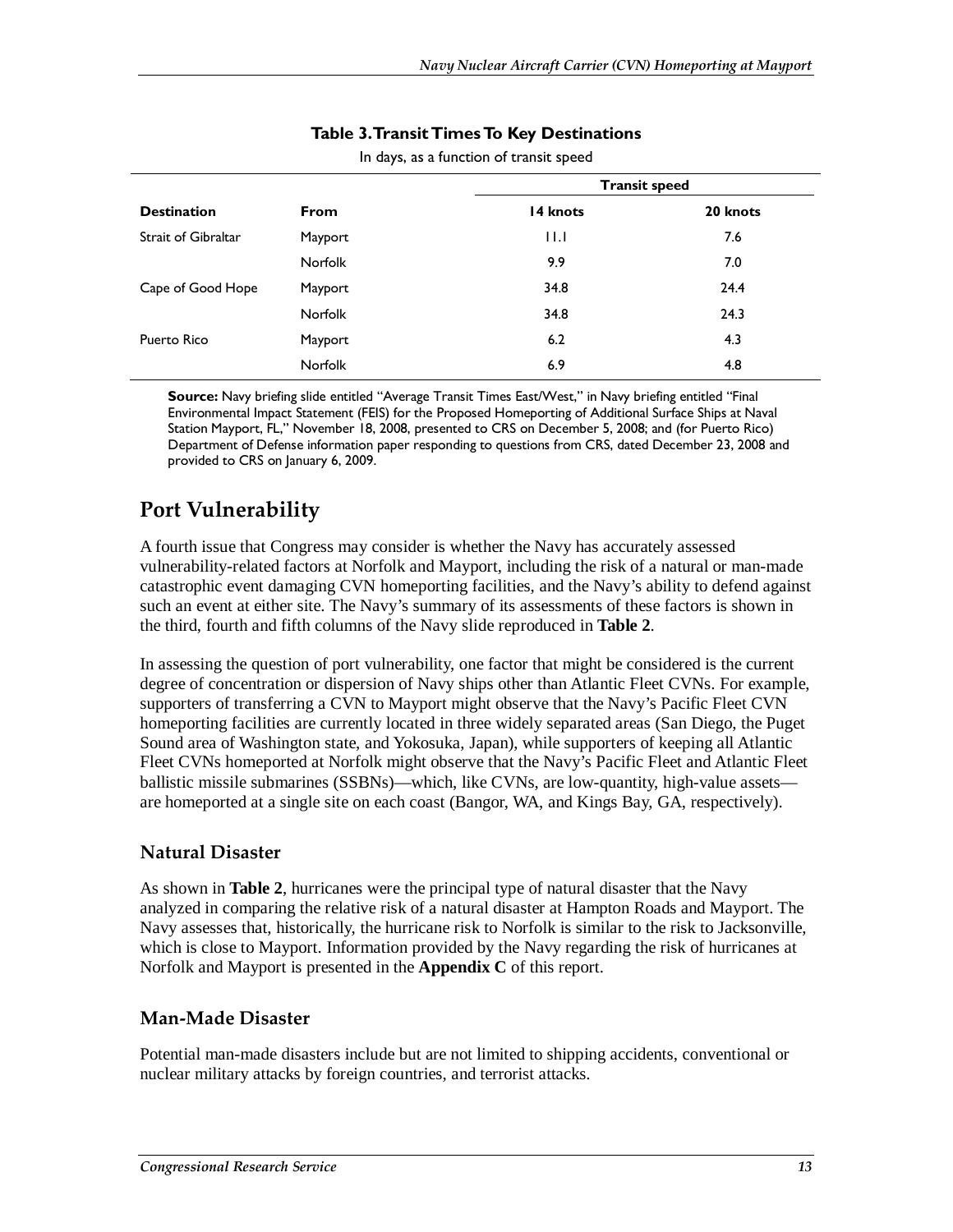During the Cold War, the Navy was concerned about the potential for a conventional military attack on U.S. home ports by Soviet military forces. One possibility was a covert mining of U.S. Navy home ports by Soviet submarines and Warsaw Pact merchant ships prior to the start of a NATO-Warsaw Pact conflict. Another possibility was a cruise missile strike by Soviet submarines against Navy port facilities or ships in port. Concern over the potential for a conventional military attack on U.S. home ports by Soviet military forces was the central reason for the Navy's strategic homeporting program of the 1980s, which dispersed some of the Navy's ships away from the Navy's major home ports.<sup>31</sup>

The end of the Cold War reduced the apparent risk of a conventional military attack on U.S. Navy home ports by a foreign country, and led to a reconsideration of the strategic homeporting program.<sup>32</sup> China is modernizing its naval and other military forces,<sup>33</sup> but any potential ability China might have in coming years for conducting a conventional attack on U.S. home ports might be more of an issue for Pacific Fleet home ports than for Atlantic Fleet home ports.

The terrorist attack of October 12, 2000, on the destroyer Cole (DDG-67) in the port of Aden, Yemen, $34$  and the terrorist attacks of September 11, 2001, have led to increased focus on the potential for terrorist attacks on U.S. port areas.

The Navy states that DOD and other U.S. government entities conducted several vulnerability assessments for Norfolk and Mayport between 2006 and 2008.<sup>35</sup> The contents of these assessments are generally classified.

<sup>35</sup> In response to a question from CRS regarding vulnerability assessments for Norfolk and Mayport, the Navy stated the following (which has been edited for ease of reading):

The Joint Staff sponsored a Joint Staff Integrated Vulnerability Assessment (JSIVA) on Naval Station Norfolk that was conducted from August 6 to August 11, 2006. The team conducting the assessment was composed of seven specialists from the Defense Threat Reduction Agency (DTRA). The Naval Criminal Investigative Service (NCIS) conducted a Chief of Naval Operations Integrated Vulnerability Assessment (CNOIVA) for Naval Station Mayport from January 21 to January 26, 2007. Threat assessments conducted by NCIS through the Multiple Threat Alert Center (MTAC) prior to specific events, such as air shows, also serve as threat updates for other Department of the Navy commands located in the geographic area. NCIS also conducts Port Integrated Vulnerability Assessments (PIVA) for ports and facilities that are not USN bases. Additional vulnerability and threat assessments that were completed include the following: a Southeast Virginia Threat Assessment that was conducted from August 27 to October 7, 2008; a Mayport Threat Assessment dated May 30, 2008; a Jacksonville Threat Assessment dated October 1, 2008; an FBI assessment entitled "Domestic Maritime Domain Terrorist Threat Assessment" dated March 28, 2008; an update to that assessment entitled "Domestic Maritime Domain Terrorist Threat Assessment (Update)" dated April 17, 2008; a Department of Homeland Security assessment entitled "Homeland Security Threat Assessment: Evaluating Threats 2008-2013" dated July 18, 2008; a U.S. Coast Guard assessment entitled "The Terrorist Threat to the U.S. Maritime Domain" dated March 25, 2004; and a Director of National Intelligence assessment entitled "The Terrorist Threat to the US Homeland" dated July 2007. (Source: Department of Defense information paper responding to questions from CRS, dated December 23, 2008 and provided to

(continued...)

<sup>-</sup>31 See CRS Issue Brief IB85193, *The Navy's Strategic Homeporting Program: Issues for Congress*, by Ronald O'Rourke. This issue brief is out of print and is available directly from the author.

<sup>32</sup> See CRS Issue Brief IB90077, *Strategic Homeporting Reconsidered*, by Ronald O'Rourke. This issue brief is out of print and is available directly from the author.

<sup>33</sup> See CRS Report RL33153, *China Naval Modernization: Implications for U.S. Navy Capabilities—Background and Issues for Congress*, by Ronald O'Rourke.

<sup>34</sup> For a discussion of this attack, see CRS Report RS20721, *Terrorist Attack on USS Cole: Background and Issues for Congress*, by Raphael F. Perl and Ronald O'Rourke.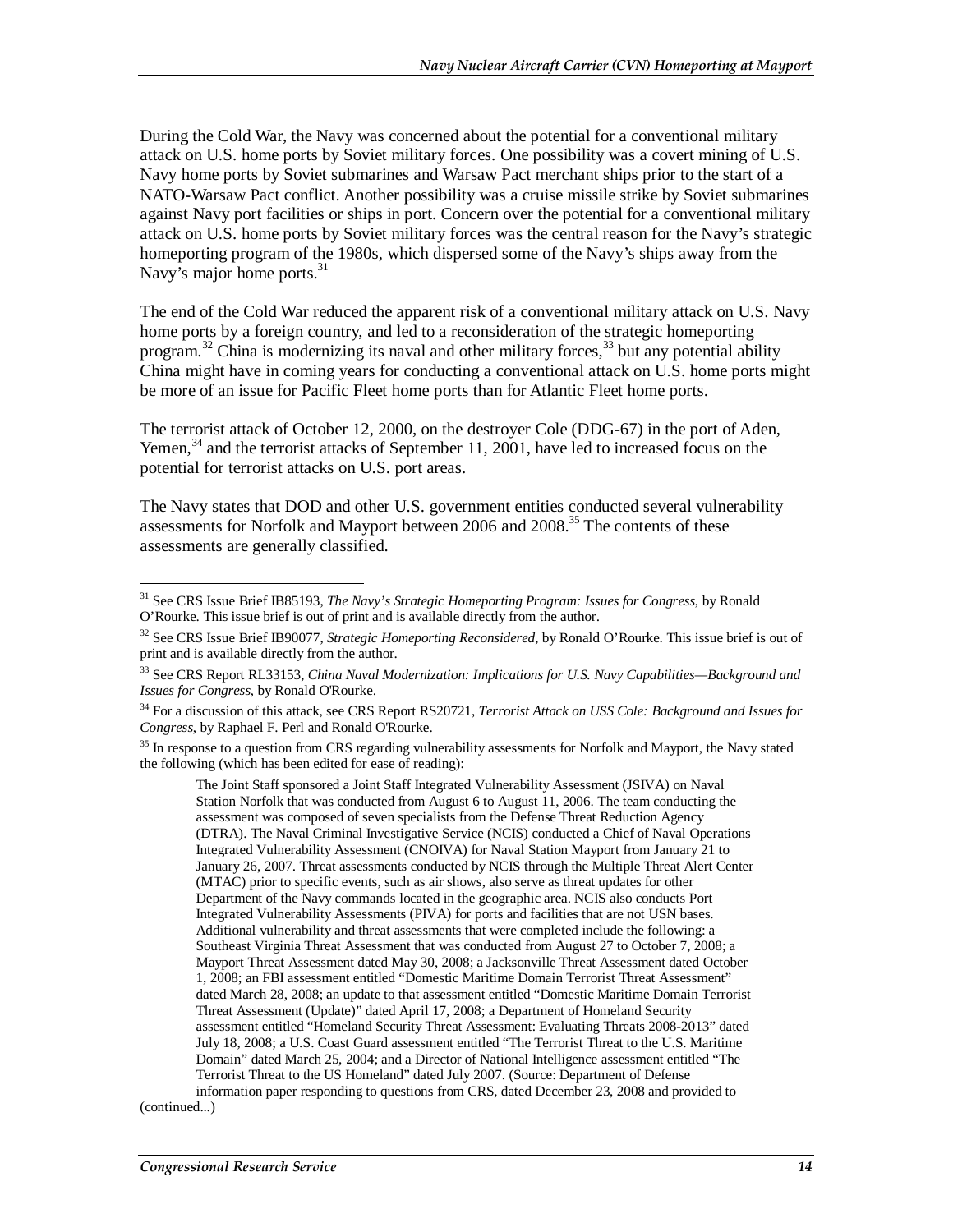The Navy states that it used statistics on shipping volumes at the ports of Norfolk and Jacksonville (near Mayport) as one measure of the relative risk of a man-made disaster at Norfolk and Mayport, the idea being that certain elements of the risk of man-made disaster are somewhat proportional to the volume of shipping. The Navy states that in 2006, 2.05 million cargo containers and 16.6 million tons of cargo passed through the port of Norfolk, while 768,200 cargo containers and 8.31 million tons of cargo passed through the port of Jacksonville.<sup>36</sup> The Navy further states that the center of the shipping channel in the port of Norfolk is about 500 yards from the carrier piers, and that the channel is separated from the piers by a line of buoys but no fixed obstruction, while the center of the shipping channel in the port of Jacksonville is also about 500 yards from the carrier pier, but is separated from the carrier pier by a 200-yard-wide spit of  $land.<sup>37</sup>$ 

### **Other Factors That Might Differentiate Norfolk and Mayport**

A fifth issue that Congress may consider is whether the Navy has overlooked or not given adequate weight to other factors in evaluating the merits of Mayport and Norfolk as Navy home ports. Possibilities might include things such as the interaction of the base facilities at Mayport or Norfolk with other regional military facilities (such as naval air stations), or the possible effect of CVN homeporting on Navy recruiting in the area surrounding the home port.

### **Final Environmental Impact Statement (FEIS)38**

A sixth issue that Congress may consider is the adequacy of the FEIS that the Navy prepared to assess the potential environmental impacts of locating a nuclear carrier at Mayport. The National Environmental Policy Act (NEPA) requires all federal agencies to prepare environmental impact statements for major actions that would significantly affect the environment. The scope of these statements are broader than the environment per se, as agencies are required to examine not only the potential impacts on the natural environment but also the socio-economic impacts of a proposed action. Some observers have questioned whether the Navy thoroughly assessed these sets of impacts when it selected Mayport for the location of a CVN.<sup>39</sup>

## **Mayport Homeporting Options Other Than Those Studied**

A seventh issue that Congress may consider are potential options for homeporting additional ships at Mayport that differ from the 12 alternatives studied in the FEIS. One such possibility, which the FEIS mentioned but did not examine in detail, would be to homeport some number of

1

<sup>(...</sup>continued)

CRS on January 6, 2009.)

<sup>&</sup>lt;sup>36</sup> The cargo containers were measured in Twenty-Foot Equivalent Units (TEUs), a standard metric for counting cargo containers.

<sup>&</sup>lt;sup>37</sup> Source: Slide entitled "Shipping—Man Made Disaster Risk," from Navy briefing entitled "Final Environmental Impact Statement (FEIS) for the Proposed Homeporting of Additional Surface Ships at Naval Station Mayport, FL," November 18, 2008, presented to CRS on December 5, 2008.

<sup>&</sup>lt;sup>38</sup> This section was drafted by David M. Bearden, Specialist in Environmental Policy, Resources, Science, and Industry Division.

<sup>39</sup> See, for example, Dale Eisman and Louis, "Va. Senators Try New Tack On Plan To Move Carrier," *Norfolk Virginian-Pilot*, December 9, 2008.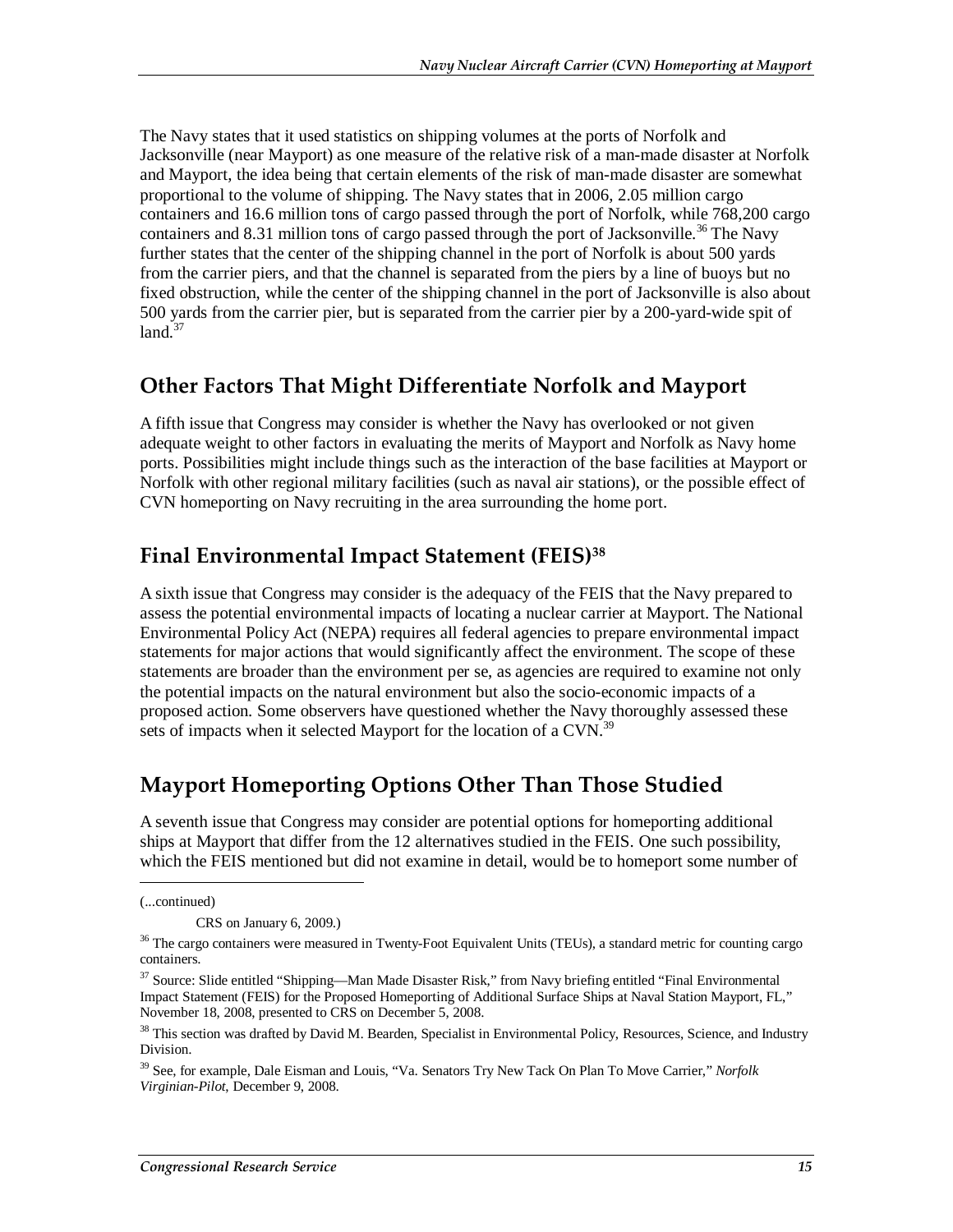Littoral Combat Ships (LCSs) at Mayport. LCSs, which are just beginning to enter service with the Navy, are somewhat smaller than the Navy's frigates and are to have much smaller crews.<sup>40</sup> As mentioned earlier, the Navy reported to Congress in February 2010 that the service envisages Mayport is as the primary Atlantic Fleet homeporting location for the Navy's new Littoral Combat Ships (LCSs). (The report identifies Little Creek, VA, as the Navy's envisaged secondary Atlantic Fleet LCS homeporting location, and Norfolk as the Navy's envisaged tertiary Atlantic Fleet LCS homeporting location.)<sup>41</sup>Another possibility would be to homeport two CVNs rather than one CVN at Mayport. As mentioned earlier, Mayport served as a home port for two CVs for several years during the 1980s.

## **Alternative Uses of Funding**

An eighth issue that Congress may consider are potential alternative uses by the Navy or some other part of DOD of the funding that would be needed for homeporting a CVN at Mayport, and how the benefits of those potential alternative uses would compare to the benefits of homeporting a CVN at Mayport.

## **Legislative Activity for FY2011**

## **FY2011 Funding Request**

The Navy's proposed FY2011 budget was submitted to Congress on February 1, 2010. The budget requests about \$2 million in MilCon planning and design funding for the project to establish a CVN homeport at Mayport.<sup>42</sup>

<u>.</u>

<sup>40</sup> For more on the LCS program, see CRS Report RL33741, *Navy Littoral Combat Ship (LCS) Program: Background, Issues, and Options for Congress*, by Ronald O'Rourke.

<sup>41</sup> Department of the Navy, *Report on Strategic Plan for Homeporting the Littoral Combat Ship*, February 2010, p. 5. See also Zachary M. Peterson, "Navy Report Outlines Notional Littoral Combat Ship Homeporting Strategy," *Inside the Navy*, March 8, 2010; Christopher P. Cavas, "Mayport To Get First East Coast Littoral Ships," *NavyTimes.com*, March 10, 2010; and Timothy J. Gibbons, "Mayport Lands Combat Ships," *Florida Times-Union (Jacksonville)*, March 11, 2010: 1.

<sup>&</sup>lt;sup>42</sup> Source: Navy Office of Legislative Affairs telephone conversation with CRS on April 1, 2010. See also the spoken testimony of Deputy Secretary of Defense William Lynn III at a March 4, 2010, hearing before the House Budget Committee on DOD's proposed FY2011 budget.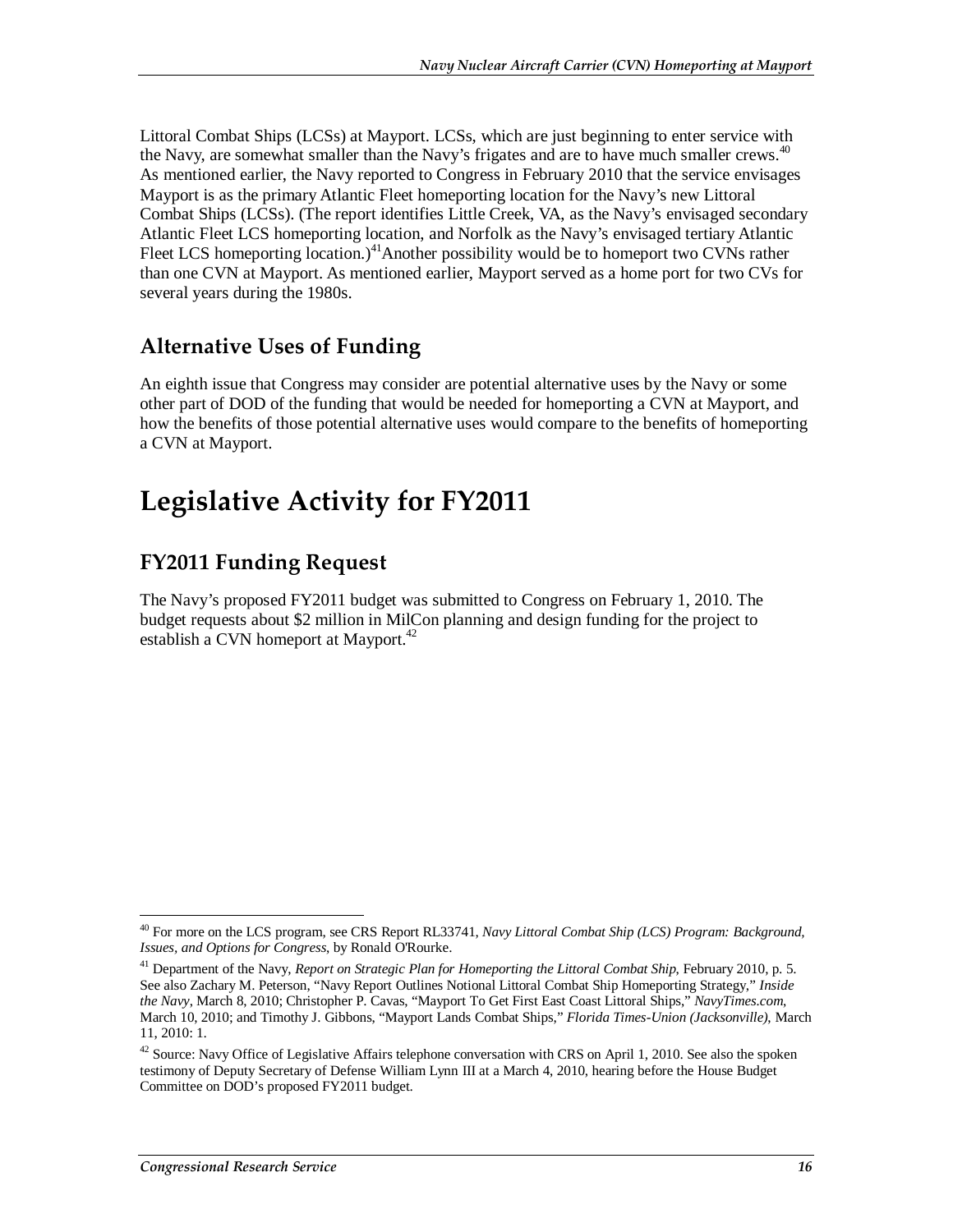# **Appendix A. Prior-Year Legislative Activity**

## **FY2010**

#### **FY2010 Military Construction Funding Request**

The Navy's proposed FY2010 budget requested \$46.303 million in Military Construction (MilCon) funding for channel dredging at Mayport to support the ability of a CVN to enter Mayport. The budget also requested \$29.682 million in MilCon funding to repair a wharf (Wharf Charlie) at Mayport, but this request was *not* related to Mayport's ability to support a CVN—it was related to Mayport's current role as a home port to CGs, DDGs, and FFGs. Together, a total of \$75.985 million was requested for channel dredging (CVN-related) and wharf repair (not CVN-related) at Mayport.

### **FY2010 Defense Authorization Act (H.R. 2647/P.L. 111-84)**

#### *House*

The House Armed Services Committee, in its report (H.Rept. 111-166 of June 18, 2009) on H.R. 2647, recommended rejecting the Administration's FY2010 request for \$46.3 million in MilCon funding for channel dredging at Mayport. (Page 496) The committee's report stated:

The budget request included \$46,303,000 to support construction dredging of the Naval Station Mayport turning basin, inner channel, and outer channel.

The committee is concerned that a decision to complete the construction dredging of Naval Station Mayport would predispose a Quadrennial Defense Review's determination as to an East Coast Nuclear Aircraft Carrier basing.

Accordingly, the committee recommends \$0, a reduction of \$46,303,000, to support this project. (Page 516).

The committee's report also stated:

Comptroller General Assessment of Military Basing Decision Process

The committee directs the Comptroller General of the United States to submit a report to the congressional defense committees by May 1, 2010, on the military services' decision process used in making basing determinations, such as the decision to establish a second homeport for a nuclear-powered aircraft carrier on the East Coast of the United States. The committee believes this decision raises significant strategic, cost, and risk questions.

It is not clear to the committee how the Navy has been determining its basing decisions. For example, the Navy's consideration of whether to homeport additional surface ships at Naval Station Mayport (NAVSTA Mayport), Florida, appears to lack strategic depth. The committee notes that homeporting a nuclear aircraft carrier at NAVSTA Mayport would cost at least \$560.0 million in military construction, require the dredging and disposal of approximately 5.2 million cubic yards of dredge material, and increase long-term operation and maintenance costs. The Navy does not appear to have carried out a comprehensive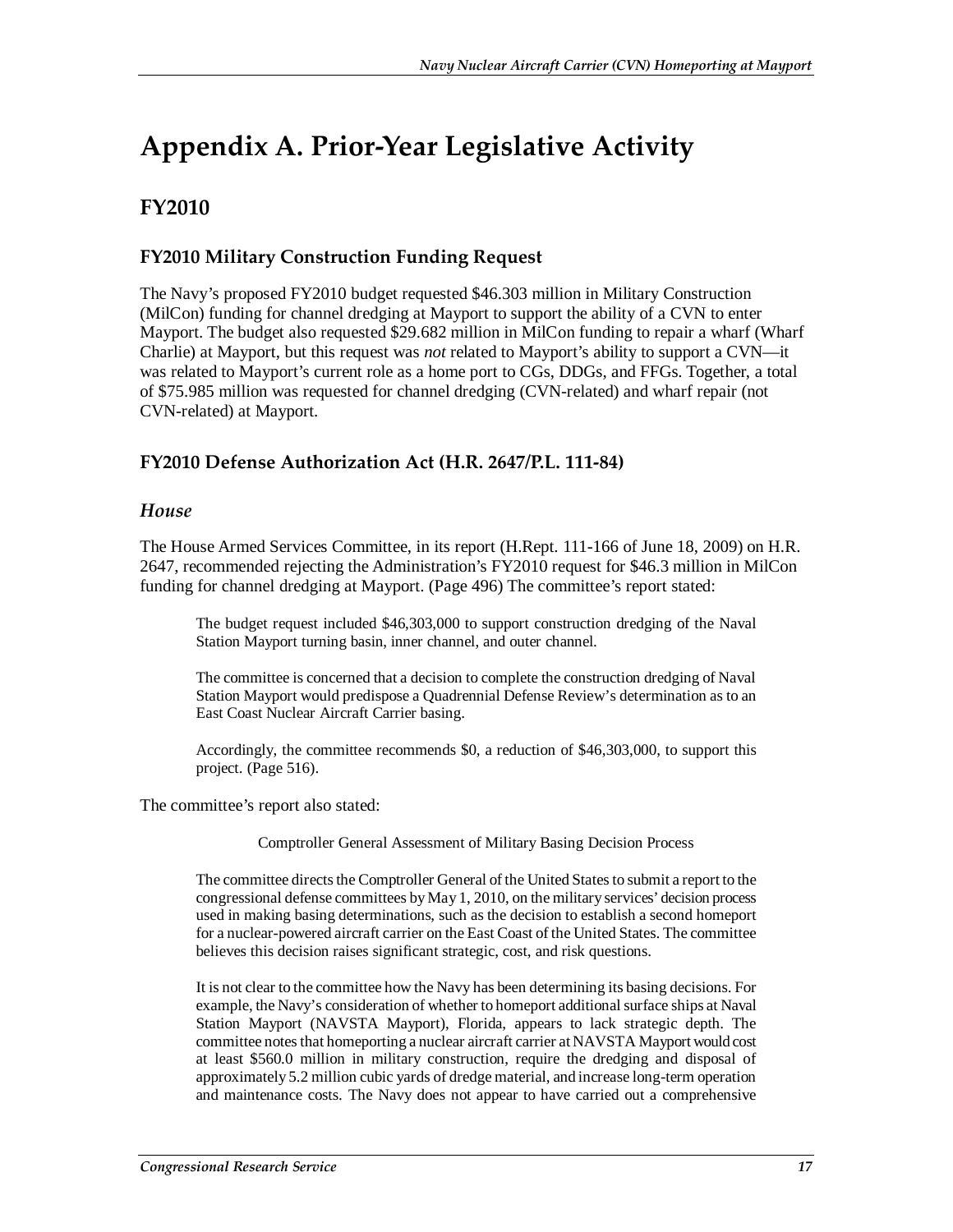process to determine the need for such expenditures with consideration for strategic rationale, fiscal realities, environmental impacts, and personnel impacts associated with the decision.

In light of the substantial costs and the strategic and community impacts that result from basing decisions, the committee directs the Comptroller General to conduct a study on the manner in which the military services consider and utilize the following in making basing decisions: changes to military force structure, strategic imperative and risk assessment, input from combatant commanders, cost, and environmental and socio-economic impacts. Specifically, the review should address the following:

(1) Military force structure considerations: When rebasing military assets from one installation to another, the processes the military services use to assess the impact associated with the current and future home stations or homeports.

(2) Strategic imperative and risk assessment: The extent to which the military services consider strategic shifts in force posture, such as the shift of naval assets from the Atlantic Ocean to the Pacific Ocean, in basing decisions. When making basing decisions related to strategic dispersal of military assets, the process used by the services to conduct and consider risk assessments. In making the nuclear aircraft carrier homeporting decision, how the Navy weighed the comparative risk between the different needs of the Navy. For example, the consideration the Navy gave to building an additional nuclear aircraft carrier homeport at Naval Station Mayport versus failing to meet ship maintenance and repair shortfalls, or the need for a 313–ship Navy.

(3) Cost: The extent to which the military services use a cost-benefit analysis in making basing decisions and the extent to which the budgetary requirements of the entire military service and Department of Defense are considered; the consideration given in the decision-making process to shortfalls in other service budgets and other internal budget accounts; and how the services' analyses compare the strategic benefits of expending funds for one purpose (such as the construction of additional infrastructure) to the use of funds for other purposes (such as meeting unfunded procurement requirements) in determining whether to proceed with a decision. (Pages 537-538)

#### *Senate*

**Section 2201** of the FY2010 defense authorization bill (S. 1390) as reported by the Senate Armed Services Committee (S.Rept. 111-35 of July 2, 2009) recommended approving the Administration's FY2010 request for a total of \$75.985 million for MilCon projects (including the channel dredging project) at Mayport. (See page 753 of the printed bill.) The committee's report did not contain any narrative language directly discussing the issue of carrier homeporting at Mayport.

**Section 114** of S. 1390 would require the Navy to submit a report to the congressional defense committees on a potential service life extension program (SLEP) for the Navy's Oliver Hazard Perry (FFG-7) class frigates. FFG-7s account for several of the surface combatants currently homeported at Mayport, and the FFG-7s homeported at Mayport are currently scheduled to be retired from Navy service by 2014. The text of Section 114 is as follows:

SEC. 114. REPORT ON A SERVICE LIFE EXTENSION PROGRAM FOR OLIVER HAZARD PERRY CLASS FRIGATES.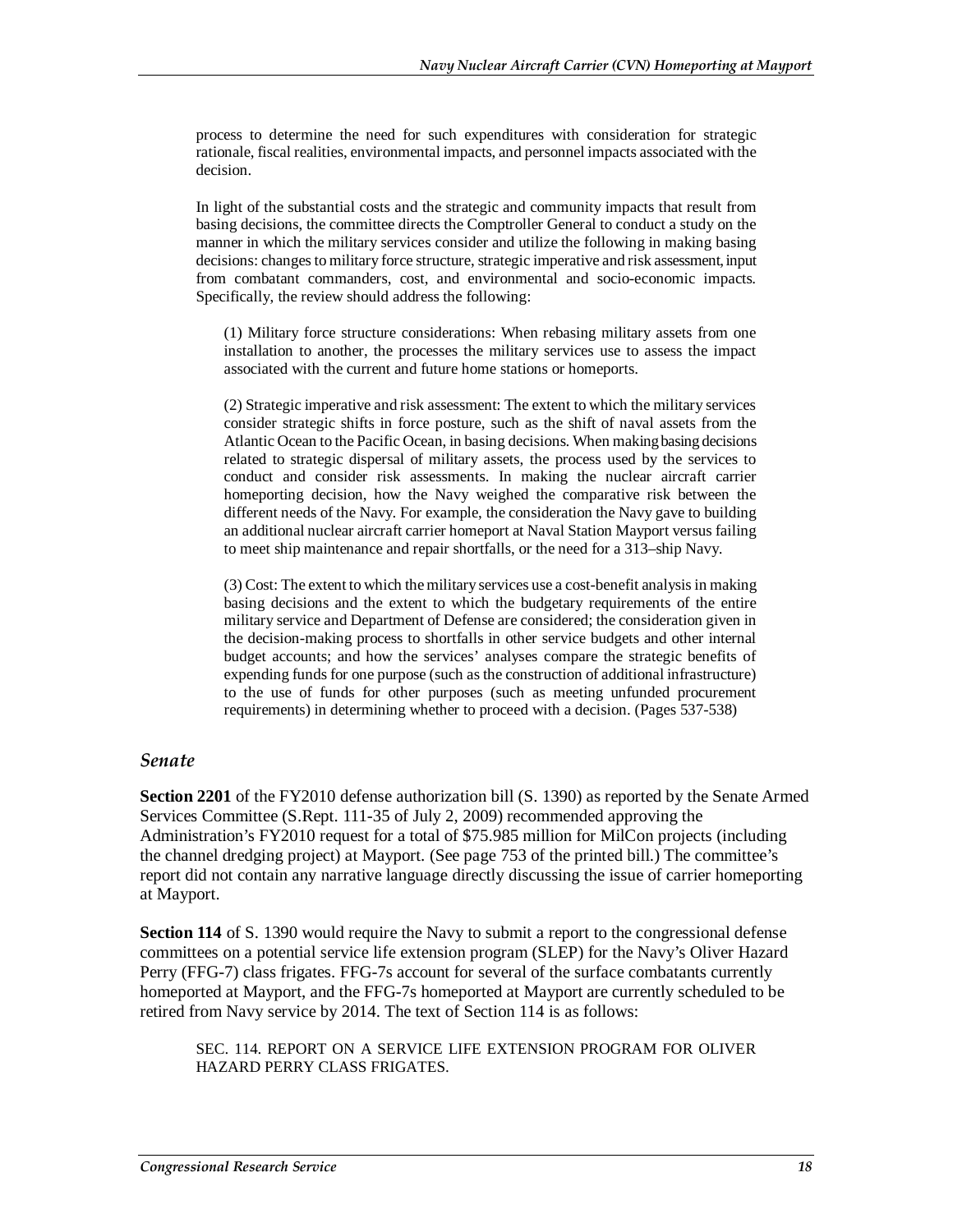Not later than 90 days after the date of the enactment of this Act, the Secretary of the Navy shall submit to the congressional defense committees a report setting forth the following:

(1) A detailed analysis of a service life extension program (SLEP) for the Oliver Hazard Perry class frigates (FFGs), including—

(A) the cost of the program;

(B) a schedule for the program; and

(C) the shipyards available to carry out the work under the program.

(2) A detailed plan of the Navy for achieving a 313-ship fleet as contemplated by the 2006 Quadrennial Defense Review, including a comparison for purposes of that plan of decommissioning Oliver Hazard Perry class frigates as scheduled with extending the service life of such frigates under the service life extension program.

(3) The strategic plan of the Navy for the manner in which the Littoral Combat Ship (LCS) will fulfill the roles and missions currently performed by the Oliver Hazard Perry class frigates as they are decommissioned.

(4) The strategic plan of the Navy for the Littoral Combat Ship if the extension of the service life of the Oliver Hazard Perry class frigates alleviates demand arising under the current capabilities gap in the Littoral Combat Ship.

(5) A description of the manner in which the Navy has met the needs of the United States Southern Command over time, including the assets and vessels the Navy has deployed for military-to-military engagements, UNITAS exercises, and counterdrug operations in support of the Commander of the United States Southern Command during the five-year period ending on the date of the report.

**Section 112** of S. 1390 would require the Navy to submit a report to the congressional defense committees on the Navy's plans for homeporting Littoral Combat Ships (LCSs). Under current Navy plans, LCSs are to replace Oliver Hazard Perry (FFG-7) class frigates in the Navy's force structure. The text of Section 112 is as follows:

SEC. 112. REPORT ON STRATEGIC PLAN FOR HOMEPORTING THE LITTORAL COMBAT SHIP.

(a) Report Required- Not later than 90 days after the date of the enactment of this Act, the Secretary of the Navy shall submit to the congressional defense committees a report setting forth the strategic plan of the Navy for homeporting the Littoral Combat Ship (LCS) on the East Coast and West Coast of the United States.

(b) Elements- The report required by subsection (a) shall include the following:

(1) The requirements for homeporting of the Littoral Combat ship of the commanders of the combatant commands, set forth by geographic area of responsibility (AOR).

(2) A description of the manner in which the Navy will meet the requirements identified under paragraph (1).

(3) An assessment of the effect of each type of Littoral Combat Ship on each port in which such ship could be homeported.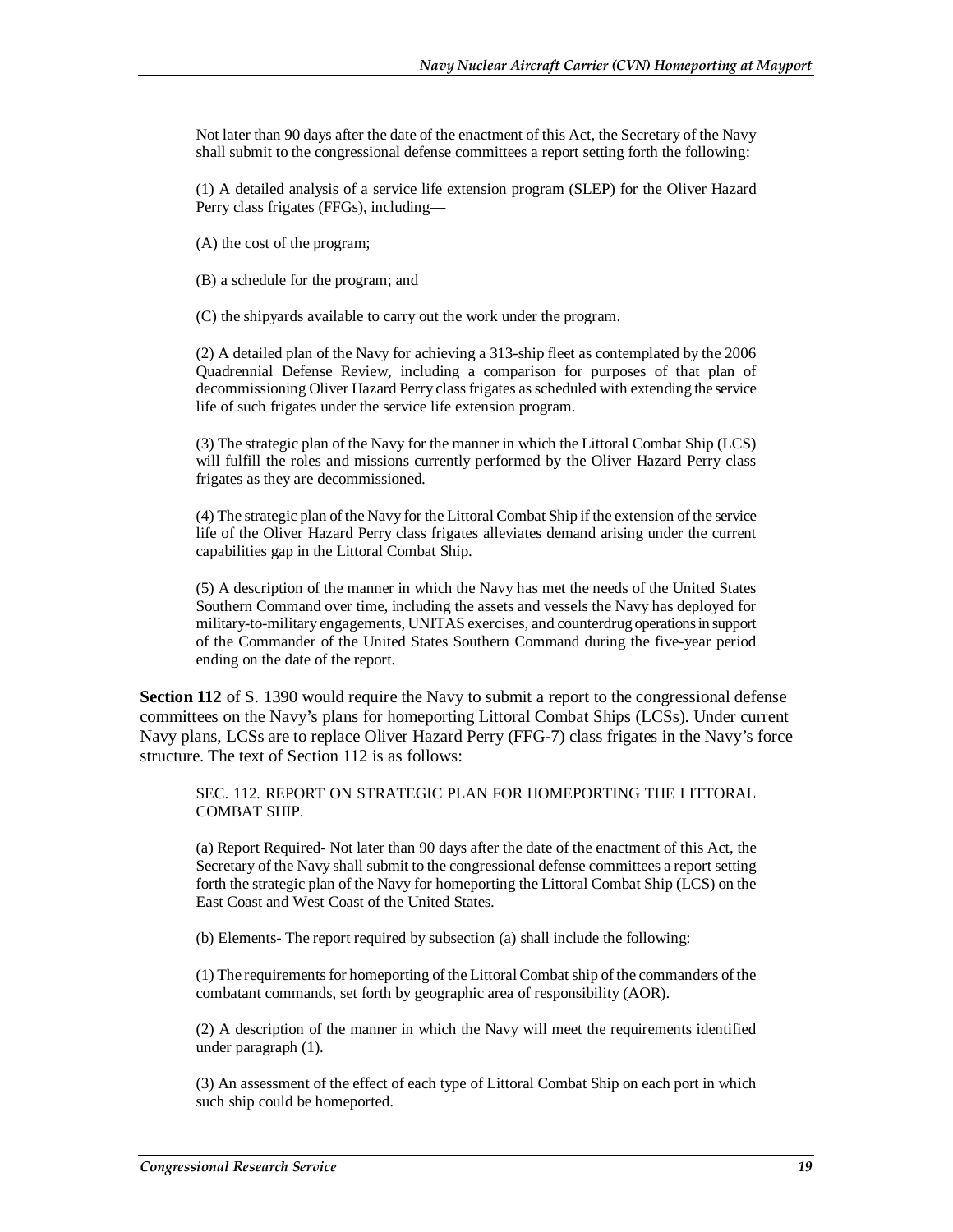(4) A map, based on the current plan of 55 Littoral Combat Ships, identifying where each ship will homeport and how such ports will accommodate both types of Littoral Combat Ships, based on the current program and a 313-ship Navy.

(5) An estimate of the costs of infrastructure required for Littoral Combat Ships at each homeport, including—

(A) existing infrastructure; and

(B) such upgraded infrastructure as may be required.

#### *Conference*

The conference report (H.Rept. 111-288 of October 7, 2009) on H.R. 2647/P.L. 111-84 of October 28, 2009, authorized the Administration's FY2010 request for \$46.3 million in MilCon funding for channel dredging at Mayport. (Page 633) The report states:

The conference agreement includes authorization for \$46.3 million for channel and turning basin dredging at Naval Station (NS) Mayport, Florida. The Navy requested this project in order to allow a nuclear aircraft carrier to enter Naval Station Mayport on a temporary basis with an embarked air wing, full stores, and under any tidal conditions. The conferees authorize funding for this project based on the Secretary of the Navy and Chief of Naval Operations' assurances that the dredging is needed for current operational considerations to permit the use of Mayport as a transient dock and is ''required irrespective of the final decision on aircraft carrier homeporting at Mayport.''

The conferees emphasize that the inclusion of an authorization for dredging at NS Mayport is not an indication of conferee support for the establishment of an additional homeport for nuclear aircraft carriers on the east coast, or intended to influence the ongoing Quadrennial Defense Review, which may include a recommendation on the establishment of a second east coast homeport for nuclear aircraft carriers. Furthermore, the conferees note that this funding is provided solely to permit use of Mayport as a transient port, and that any potential designation of Mayport as a nuclear carrier homeport will require future authorizations from the Committees on Armed Services of the Senate and the House of Representatives. (Page 870)

**Section 127** required the Navy to submit a report to the congressional defense committees on a potential service life extension program (SLEP) for the Navy's Oliver Hazard Perry (FFG-7) class frigates. FFG-7s account for several of the surface combatants currently homeported at Mayport, and the FFG-7s homeported at Mayport are currently scheduled to be retired from Navy service by 2014. The text of Section 127 is as follows:

#### SEC. 127. REPORT ON A SERVICE LIFE EXTENSION PROGRAM FOR OLIVER HAZARD PERRY CLASS FRIGATES.

Not later than 90 days after the date of the enactment of this Act, the Secretary of the Navy shall submit to the congressional defense committees a report setting forth the following:

(1) A detailed analysis of a service life extension program for the Oliver Hazard Perry class frigates, including—

(A) the cost of the program;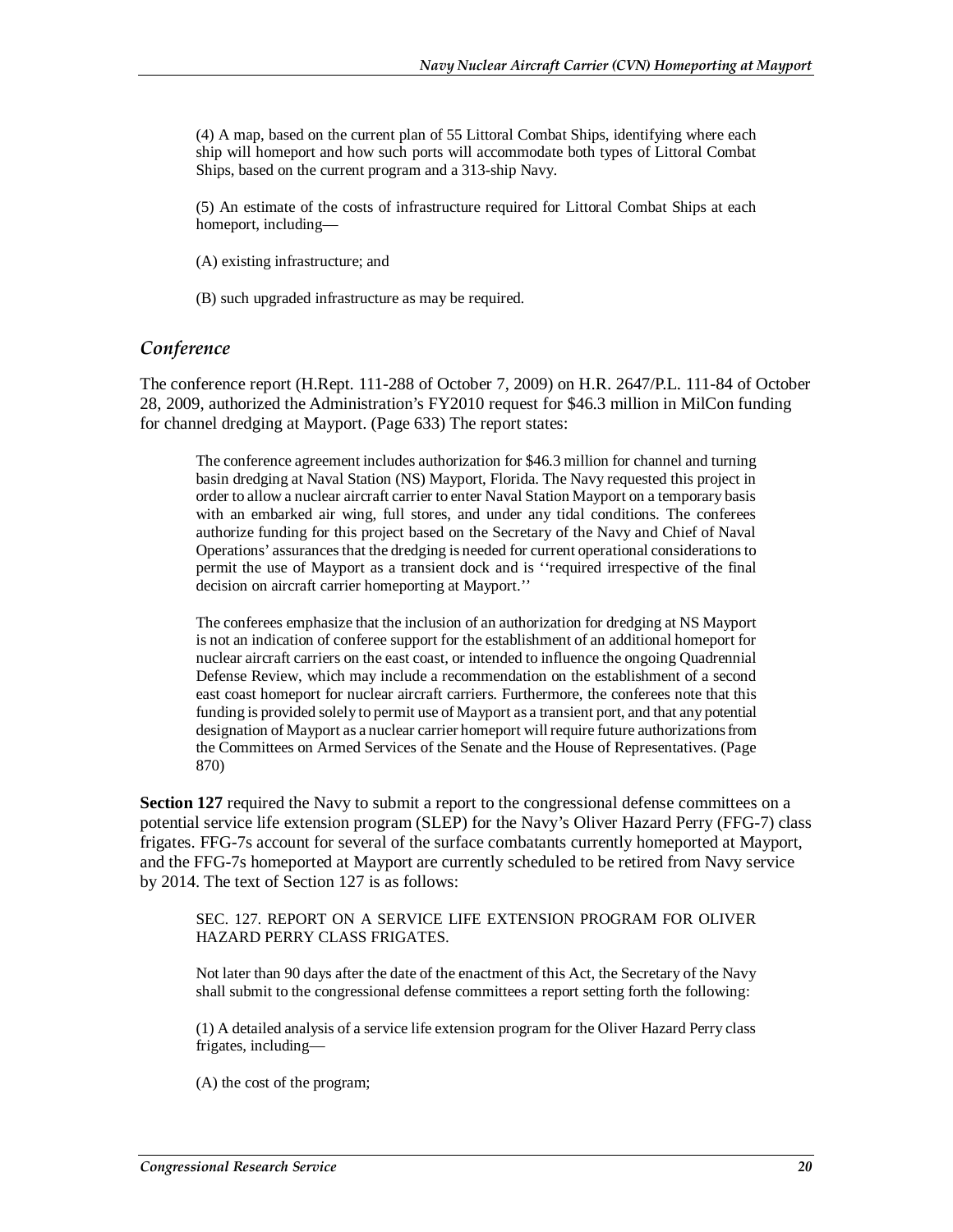(B) a notional schedule for the program; and

(C) the shipyards available to carry out the work under the program.

(2) The strategic plan of the Navy for—

(A) the manner in which the Littoral Combat Ship will fulfill the roles and missions currently performed by the Oliver Hazard Perry class frigates as such frigates are decommissioned; and

(B) the year-by-year planned commissioning of Littoral Combat Ships and planned decommissioning of Oliver Hazard Perry class frigates through the projected service life of the Oliver Hazard Perry class frigates.

(3) An analysis of the necessary procurement rates of Littoral Combat Ships if the extension of the service life of the Oliver Hazard Perry class frigates alleviates capability gaps caused by a delay in the procurement rates of Littoral Combat Ships.

(4) A description of the manner in which the Navy has met the requirements of the United States Southern Command over time, including the assets and vessels the Navy has deployed for military-to-military engagements, UNITAS exercises, and counterdrug operations in support of the Commander of the United States Southern Command during the five-year period ending on the date of the report.

**Section 123** of the bill required the Navy to submit a report to the congressional defense committees on the Navy's plans for homeporting Littoral Combat Ships (LCSs). Under current Navy plans, LCSs are to replace Oliver Hazard Perry (FFG-7) class frigates in the Navy's force structure. The text of Section 123 is as follows:

SEC. 123. REPORT ON STRATEGIC PLAN FOR HOMEPORTING THE LITTORAL COMBAT SHIP.

(a) REPORT REQUIRED.—At the same time that the budget is submitted under section 1105(a) of title 31, United States Code, for fiscal year 2011, the Secretary of the Navy shall submit to the congressional defense committees a report setting forth the strategic plan of the Navy for homeporting the Littoral Combat Ship on the east coast and west coast of the United States.

(b) ELEMENTS.—The report required by subsection (a) shall include the following:

(1) An analysis of how the homeporting plan would support the requirements of the commanders of the combatant commands, by geographic area of responsibility, for the capabilities delivered by Littoral Combat Ships, including the notional transit times to the various geographic areas of responsibility.

(2) An assessment of the effect that each type of Littoral Combat Ship would have on each port in which such ship could be homeported, including an identification of the infrastructure required to support each such ship with respect to—

(A) the availability of pier space with supporting ship services infrastructure, taking into account the largest fleet size envisioned by the long-term plan for the construction of naval vessels submitted for fiscal year 2011;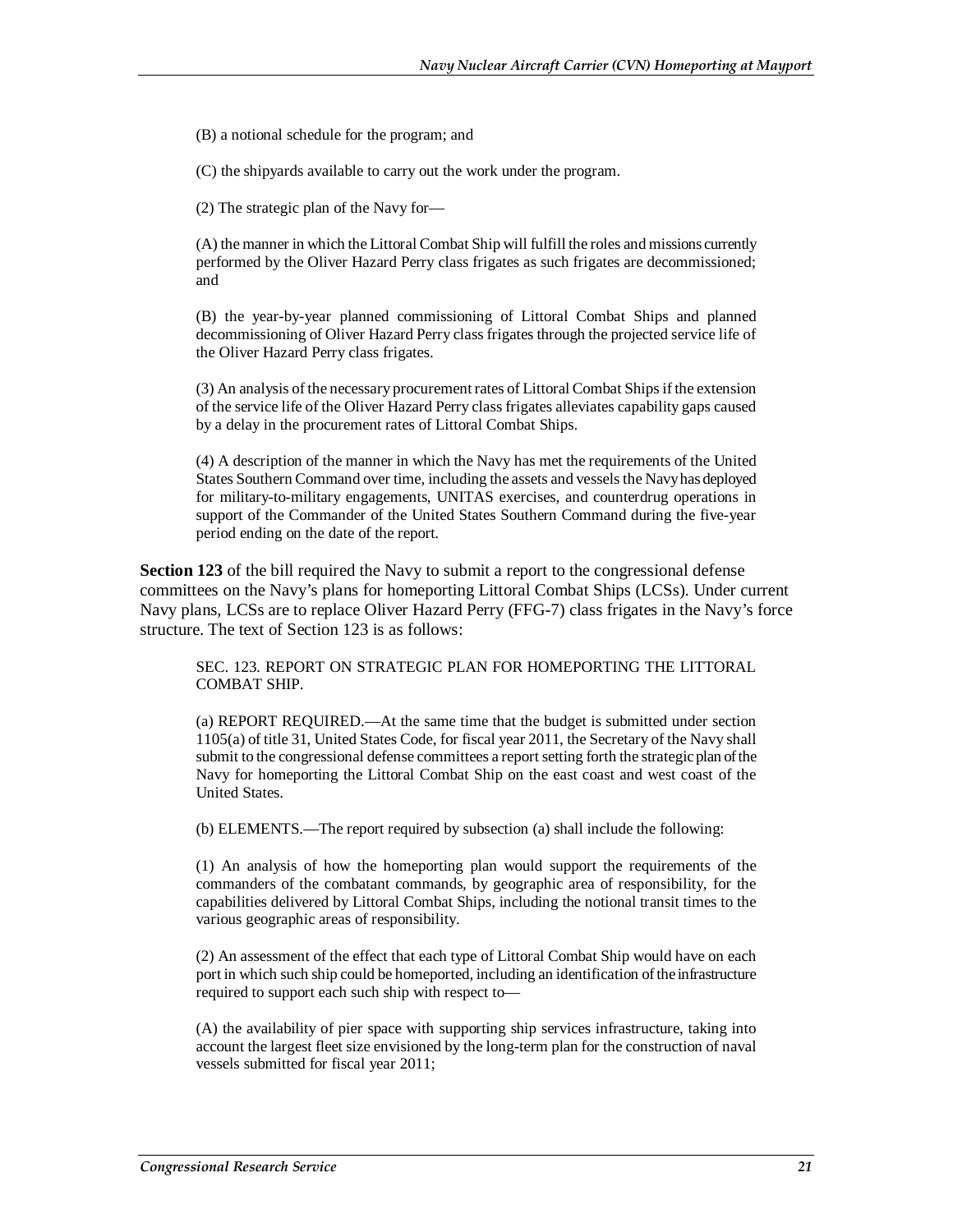(B) the logistical and maintenance support services required in any port chosen for the Littoral Combat Ships; and

(C) any investment in naval station infrastructure required for homeporting Littoral Combat Ships (including a plan for such investment).

(3) With respect to the projected force structure size of the Navy in fiscal year 2020, a graphical depiction of the total planned ships berthing in the pier areas of any naval facility chosen to homeport Littoral Combat Ships, including the identification of the ships berthing plan for the maximum number of ships expected in-port at any one time.

The report required by Section 123 was submitted to Congress in February 2010.

#### **FY2010 Military Construction and Veterans Affairs Appropriations Act (H.R. 3082/H.R. 3288/P.L. 111-117)**

#### *House*

The House Appropriations Committee, in its report (H.Rept. 111-188 of June 26, 2009) on H.R. 3082, recommended approving the Administration's FY2010 request for \$46.3 million in MilCon funding for channel dredging at Mayport. (Page 107)

#### *Senate*

The Senate Appropriations Committee, in its report (S.Rept. 111-40 of July 7, 2009) on the FY2010 military construction and veterans affairs appropriations bill (S. 1407), recommended approving the Administration's FY2010 request for \$46.3 million in MilCon funding for channel dredging at Mayport. (Page 88)

#### *Conference*

H.R. 3082 was incorporated as Division E of H.R. 3288/P.L. 111-117 of December 16, 2009, a bill that became a consolidated appropriations act. The conference report (H.Rept. 111-366 of December 8, 2009) on H.R. 3288/P.L. 111-117 approved the Administration's FY2010 request for \$46.3 million in MilCon funding for channel dredging at Mayport. (Page 1410)

#### **FY2009**

#### **FY2009 Defense Authorization Act (S. 3001/P.L. 110-417)**

Section 2207 of the FY2009 defense authorization bill as passed by the House (H.R. 5658; H.Rept. 110-652 of May 16, 2008) stated:

SEC. 2207. REPORT ON IMPACTS OF SURFACE SHIP HOMEPORTING ALTERNATIVES.

(a) Report Required- The Secretary of the Navy shall not issue a record of decision for the proposed action of homeporting additional surface ships at Naval Station Mayport, Florida,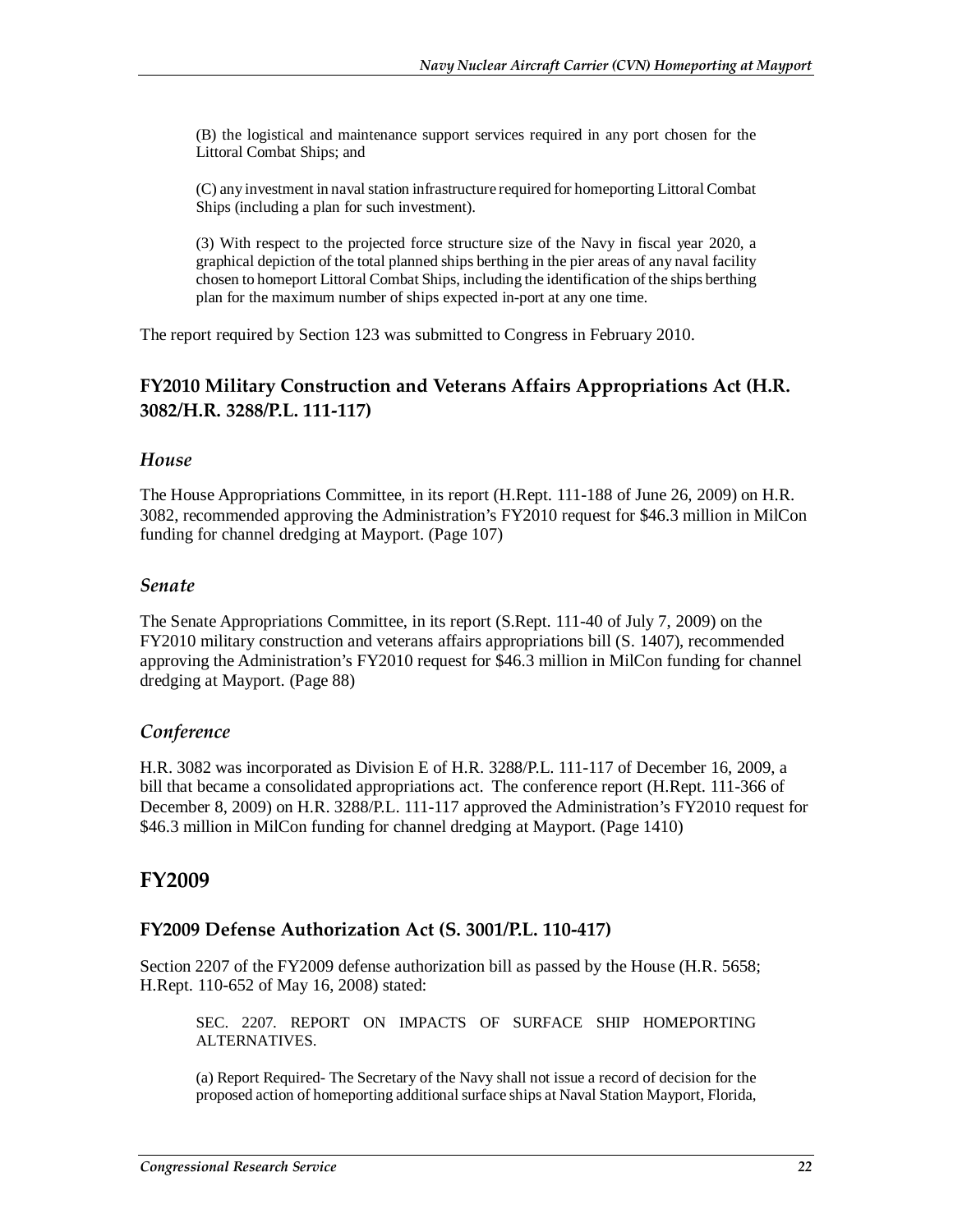until at least 30 days after the date on which the Secretary submits to Congress a report containing an analysis of the socio-economic impacts and an economic justification on each location from which a vessel is proposed to be removed for homeporting at Naval Station Mayport under the preferred alternative identified in the final environmental impact statement for the proposed action.

(b) Additional Reporting Requirement- If the final environmental impact statement does not contain a preferred alternative or if the Secretary intends to select an alternative other than the preferred alternative in the record of decision, then the Secretary shall submit to Congress a report (in the case where no preferred alternative is identified) or an additional report (in the case where the preferred alternative is not selected) containing an analysis of the socioeconomic impacts and an economic justification on each location from which a vessel is proposed to be removed for homeporting at Naval Station Mayport.

The FY2009 defense authorization bill as passed by the Senate (S. 3001; S.Rept. 110-335 of May 12, 2008) did not contain a provision similar to Section 2207 of H.R. 5658.

In lieu of a conference report, there was compromise version of S. 3001 that was accompanied by a joint explanatory statement. The compromise version of S. 3001, which was signed into law as P.L. 110-417 of October 14, 2008, did not contain a provision similar to Section 2207 of H.R. 5658.

## **FY2008 Defense Authorization Act (H.R. 4986/P.L. 110-181)**

The House Armed Services Committee, in its report (H.Rept. 110-146 of May 11, 2007) on the FY2008 defense authorization bill (H.R. 1585), stated:

#### Carrier Basing

The committee understands that the Navy has unused capacity at Naval Station Mayport, Florida, and is conducting an environmental impact statement on the feasibility of stationing additional surface ships, including a nuclear aircraft carrier, at Naval Station Mayport. The committee believes that Naval Station Mayport is an important defense asset that should be fully utilized. The committee is concerned that Naval Station Mayport has not previously served as homeport for a nuclear carrier and does not contain the considerable specialized infrastructure necessary to sustain and maintain such a vessel. Therefore, before the Secretary of the Navy recommends the stationing of a nuclear carrier at Naval Station Mayport, the committee directs the Secretary to determine the full range of costs associated with the construction of nuclear infrastructure and port improvements at Naval Station Mayport necessary to support a nuclear carrier, including a detailed assessment of alternative sites, and submit the results of this analysis to the congressional defense committees by October 1, 2007. (Page 518)

### **FY2008 Military Construction, Veteran Affairs, and Related Agencies Appropriations Act (H.R. 2764/P.L. 110-161)**

The House Appropriations Committee, in its report (H.Rept. 110-186 of June 11, 2007) on H.R. 2642, which at that point was the FY2008 military construction, veteran affairs, and related agencies appropriations bill, stated:

*Carrier Homeporting*.—The Committee understands that it is the Navy's publicly stated policy to maintain two nuclear carrier-capable homeports on the east coast. The Committee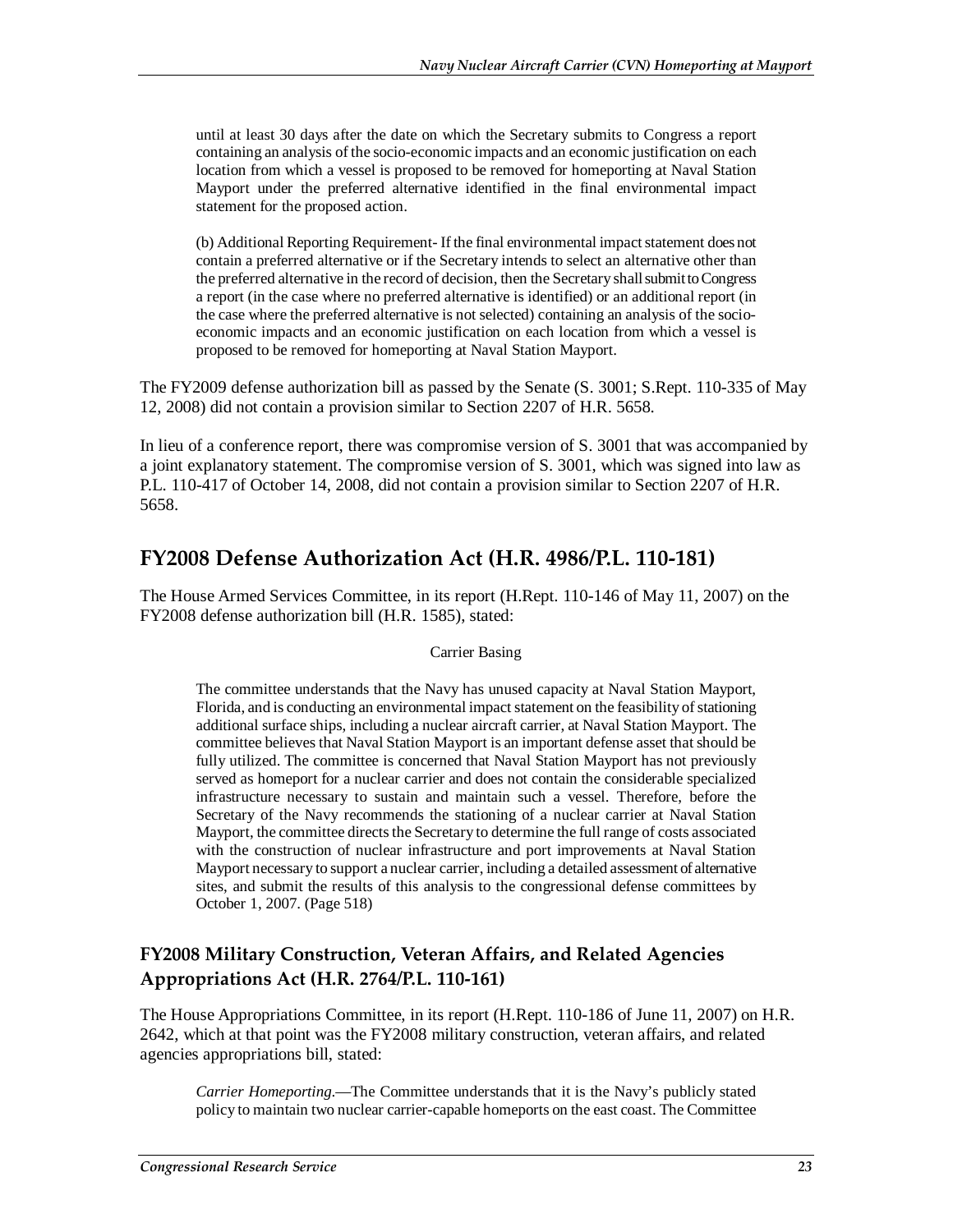further understands that the Navy is in the process of drafting an environmental impact statement (EIS) that includes the evaluation of the necessary infrastructure and dredging required to make Naval Station Mayport the second such homeport in addition to Naval Station Norfolk, and that a draft EIS will be released in early 2008. The Committee directs the Navy to provide a report to the Committee identifying the military construction requirements and an estimated timetable for completion for making Mayport a nuclear carrier-capable homeport no later than 30 days after release of the draft EIS. (Page 17)

H.R. 2642 later became the FY2008 supplemental appropriations act (P.L. 110-252 of June 30, 2008). The FY2008 military construction, veteran affairs, and related agencies appropriations bill was eventually enacted as part of the FY2008 consolidated appropriations act (H.R. 2764/P.L. 110-161 of December 26, 2007).

#### **FY2007 Defense Authorization Act (H.R. 5122/P.L. 109-364)**

The Senate Armed Services Committee, in its report (S.Rept. 109-254 of May 9, 2006) on the FY2007 defense authorization bill (S. 2766), stated:

The committee maintains its concern, expressed in the Senate report accompanying S. 1042 (S.Rept. 109-69) of the National Defense Authorization Act for Fiscal Year 2006, regarding the declining size of the naval force and the reduction to the number of aircraft carriers. The committee agrees, however, with the Navy's determination that it is not feasible to maintain 12 operational aircraft carriers by restoring the USS John F. Kennedy (CV–67) to a deployable, fully mission-capable platform. The committee believes that it is vital to the national security of the United States that a fleet of at least 11 aircraft carriers be maintained to support the National Military Strategy, and has taken extraordinary action to support the CNO's force structure plan by authorizing increased procurement for shipbuilding and, specific to aircraft carriers, by authorizing additional advance procurement and incremental funding for the construction of the first 3 CVN–21 class aircraft carriers.

Further, recognizing the increased need for timeliness of surge operations that today's smaller force structure places on the Fleet Response Plan, the committee reaffirms the judgment that the Chief of Naval Operations, Admiral Clark, provided in testimony before the Committee on Armed Services in February 2005, that the Atlantic Fleet should continue to be dispersed in two homeports. (Page 380)

S.Rept. 109-254 also presented additional views of Senator Bill Nelson relating to the homeporting of aircraft carriers on the Atlantic Coast. (See pages 528-529)

The conference report (H.Rept. 109-702 of September 29, 2006) on the FY2007 defense authorization bill (H.R. 5122) stated:

The conferees agree with the CNO statement in his letter dated August 14, 2006, to the Ranking Member of the Committee on Armed Services of the Senate, that ''Naval Station Mayport and the many resources of the Jacksonville area remain vitally important to Navy readiness,'' and support the CNO commitment ''to maintaining the infrastructure necessary to support the strategic dispersal of the Atlantic Fleet at this key east coast port.'' (Page 805)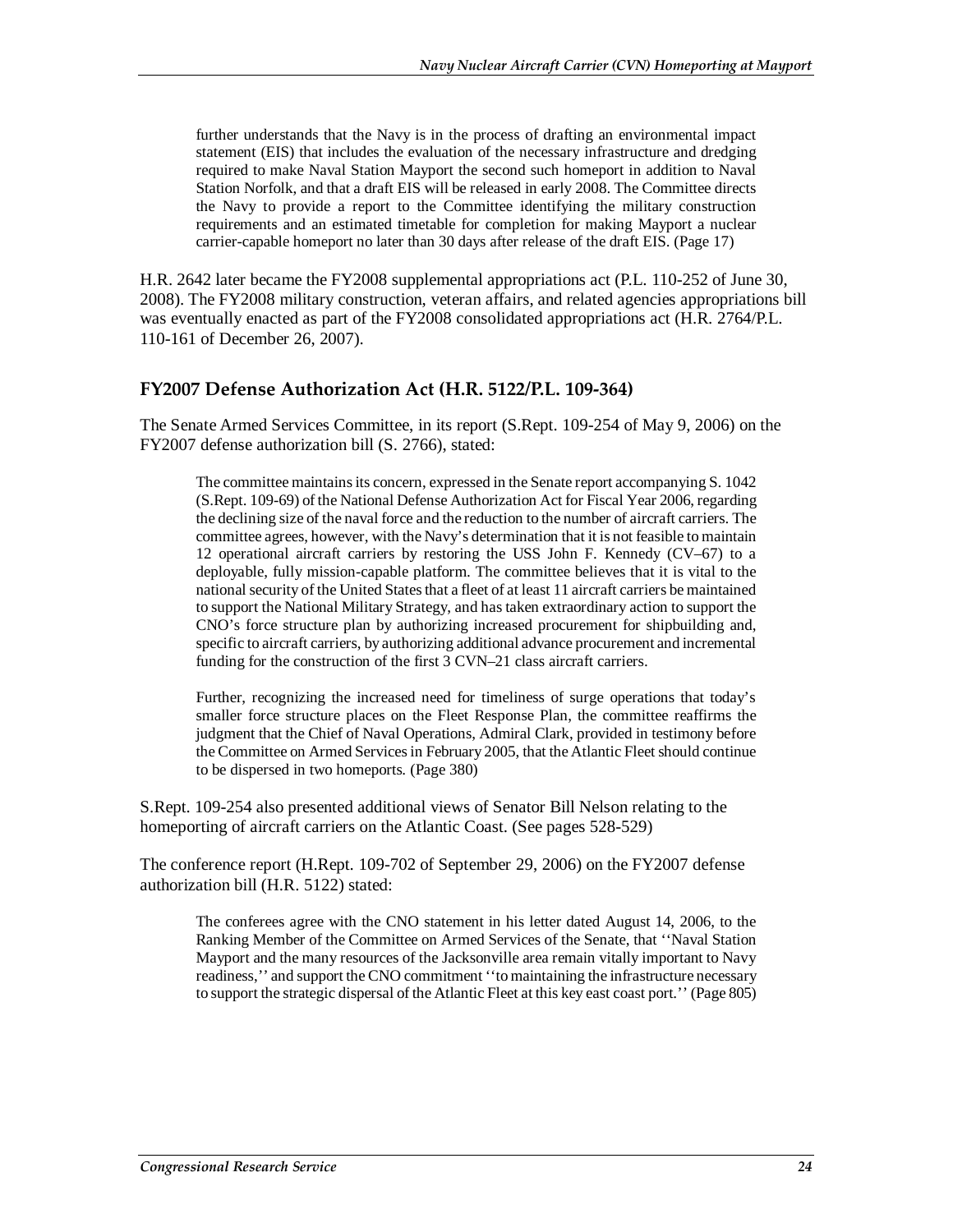# **Appendix B. Excerpts from January 2009 Navy Record of Decision (ROD)**

This appendix presents excerpts from the January 2009 Navy Record of Decision (ROD) document announcing the Navy's desire to transfer a CVN to Mayport. The document stated in part:

**SUMMARY:** The Department of the Navy (DON), after carefully weighing the strategic, operational, and environmental consequences of the proposed action, announces its decision to homeport one nuclear-powered aircraft carrier (CVN) at Naval Station (NAVSTA) Mayport. Today's decision does not relocate a specific CVN to NAVSTA Mayport. It does initiate a multiyear process for developing operational, maintenance, and support facilities at NAVSTA Mayport to support homeporting of one CVN. This multiyear process includes implementing projects for dredging and dredged material disposal, construction of CVN nuclear propulsion plant maintenance facilities, wharf improvements, transportation improvements, and construction of a parking structure to replace existing parking that would be displaced by development of the CVN nuclear propulsion plant maintenance facilities. The projects necessary to create the capacity to support CVN homeporting could be completed as early as 2014.<sup>43</sup> No CVN homeport change will occur before operational, maintenance, and support facility projects are completed. Selection of the CVN to be homeported at NAVSTA Mayport would not occur until approximately one year prior to the ship's transfer to NAVSTA Mayport. Selection of a specific CVN for homeporting at NAVSTA Mayport will be based upon then current operational needs, strategic considerations, and maintenance cycles.

The DON decision to utilize the capacity at NAVSTA Mayport to homeport a CVN is the culmination of a two and a half year process involving environmental analysis under the National Environmental Policy Act (NEPA), identification of the recurring and nonrecurring costs associated with homeporting surface ships at NAVSTA Mayport, and an assessment of strategic concerns.

The DON environmental analysis included extensive studies regarding impacts associated with dredging, facility construction, and homeport operations. The environmental analysis undertaken by the DON included lengthy and detailed consultations with regulatory agencies, such as the U.S. Fish and Wildlife Service (USFWS) and the National Marine Fisheries Service (NMFS), regarding impacts to endangered and threatened species, and the U.S. Army Corps of Engineers (USACE) and the Environmental Protection Agency (EPA) regarding dredging operations and the in-water disposal of dredged materials. Public awareness and participation were integral components of the Environmental Impact Statement (EIS) process. The DON ensured that members of the public, state agencies, and federal agencies had the opportunity to help define the scope of the DON's analysis as well as examine and consider the studies undertaken by the DON. Public review and comment on the DON's interpretation of those studies and the conclusions drawn from the DON's interpretation of associated data were robust.

The decision reached by the DON, as further explained later in this Record of Decision, is based upon the DON's environmental, operational, and strategic expertise and represents the

-

<sup>&</sup>lt;sup>43</sup> As mentioned earlier, this "as early as" date may have been pushed back by DOD's announcement to delay a final decision on whether to propose transferring a CVN to Mayport until it reviews the issue as part of its 2009-2010 Quadrennial Defense Review (QDR).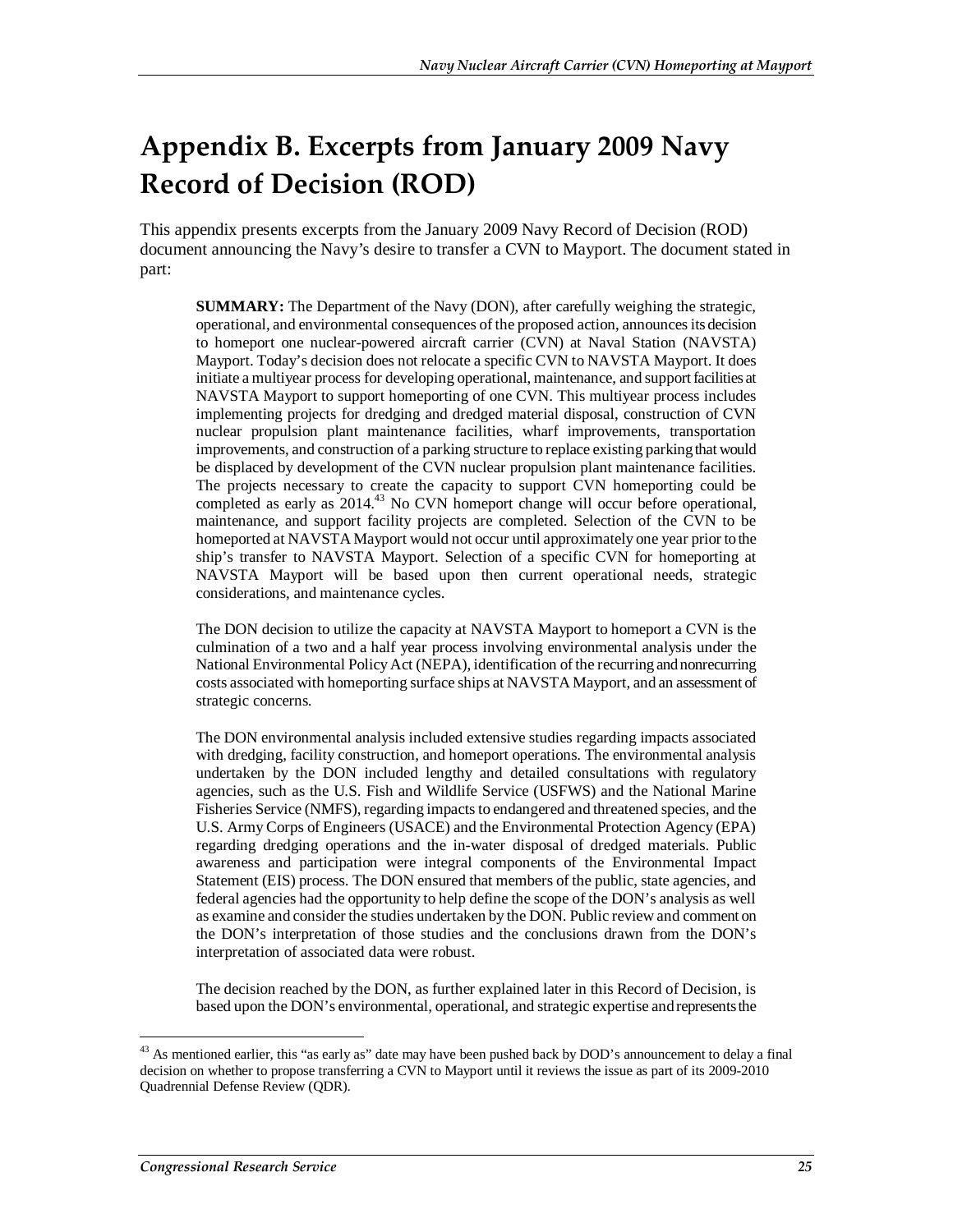best military judgment of the DON's leadership. The need to develop a hedge against the potentially crippling results of a catastrophic event was ultimately the determining factor in this decision-making process. The consolidation of CVN capabilities in the Hampton Roads area on the East Coast presents a unique set of risks. CVNs assigned to the West Coast are spread among three homeports. Maintenance and repair infrastructure exists at three locations as well. As a result, there are strategic options available to Pacific Fleet CVNs should a catastrophic event occur. By contrast, NAVSTA Norfolk is homeport to all five of the CVNs assigned to the Atlantic Fleet and the Hampton Roads area is the only East Coast location where CVN maintenance and repair infrastructure exists. It is the only location in the U.S. capable of CVN construction and refueling. The Hampton Roads area also houses all Atlantic Fleet CVN trained crews and associated community support infrastructure. There are no strategic options available outside the Hampton Roads area for Atlantic Fleet CVNs should a catastrophic event occur....

**ALTERNATIVES CONSIDERED:** The Draft and Final EIS assessed the impacts of 12 action alternatives and the no action alternative. Consistent with the purpose and need for the proposed action, the alternatives addressed only options for utilizing capacities at NAVSTA Mayport for homeporting additional surface ships. Examination of homeporting options at other geographic locations was not relevant to the established purpose and need, so no such alternatives were considered. The 12 action alternatives evaluated a broad range of options for homeporting surface ships at NAVSTA Mayport. The alternatives included ship types currently homeported at NAVSTA Mayport: destroyers (DDGs), and frigates (FFGs), as well as additional types of ships identified by the Chief of Naval Operations (CNO), including amphibious assault ships (LHDs), amphibious transport dock ships (LPDs), dock landing ships (LSDs), and a CVN.

In the Final EIS, the DON identified Alternative 4, as the Preferred Alternative. Alternative 4 involves homeporting one CVN at NAVSTA Mayport and included dredging, infrastructure and wharf improvements, on-station road and parking improvements, and construction of CVN nuclear propulsion plant maintenance facilities at NAVSTA Mayport. Factors that influenced selection of Alternative 4 as the Preferred Alternative included impact analyses in the EIS, estimated costs of implementation, including military construction and other operation and sustainment costs, and strategic considerations.

Regulations implementing NEPA require the identification of the environmentally preferred alternative. The environmentally preferred alternative for this EIS is Alternative 2, homeporting two LHDs at NAVSTA Mayport. LHD homeporting would require no dredging or other major construction activities compared to dredging and construction activities required to implement the Preferred Alternative to homeport a single CVN. As such, the Preferred Alternative (Alternative 4) would have greater environmental impact than the environmentally preferred alternative (Alternative 2) on earth resources, water resources, air quality, noise, biological resources, and utilities. While the environmentally preferred alternative would have less environmental impact than the Preferred Alternative, it does not address strategic concerns or reduce risks to critical Atlantic Fleet assets and infrastructure.

**ENVIRONMENTAL IMPACTS:** The EIS analyzed environmental impacts and the potential magnitude of those impacts relative to the following categories of environmental resources: earth resources, land and offshore use, water resources, air quality, noise, biological resources, cultural resources, traffic, socioeconomics, general services, utilities, and environmental health and safety. Analysis of these categories also included the radiological aspects of CVN homeporting. Only environmental impacts to NAVSTA Mayport and the project area were evaluated. There were no environmental impacts to the human environment outside of NAVSTA Mayport and the project area that were interrelated to the natural or physical environmental effects of the proposed action.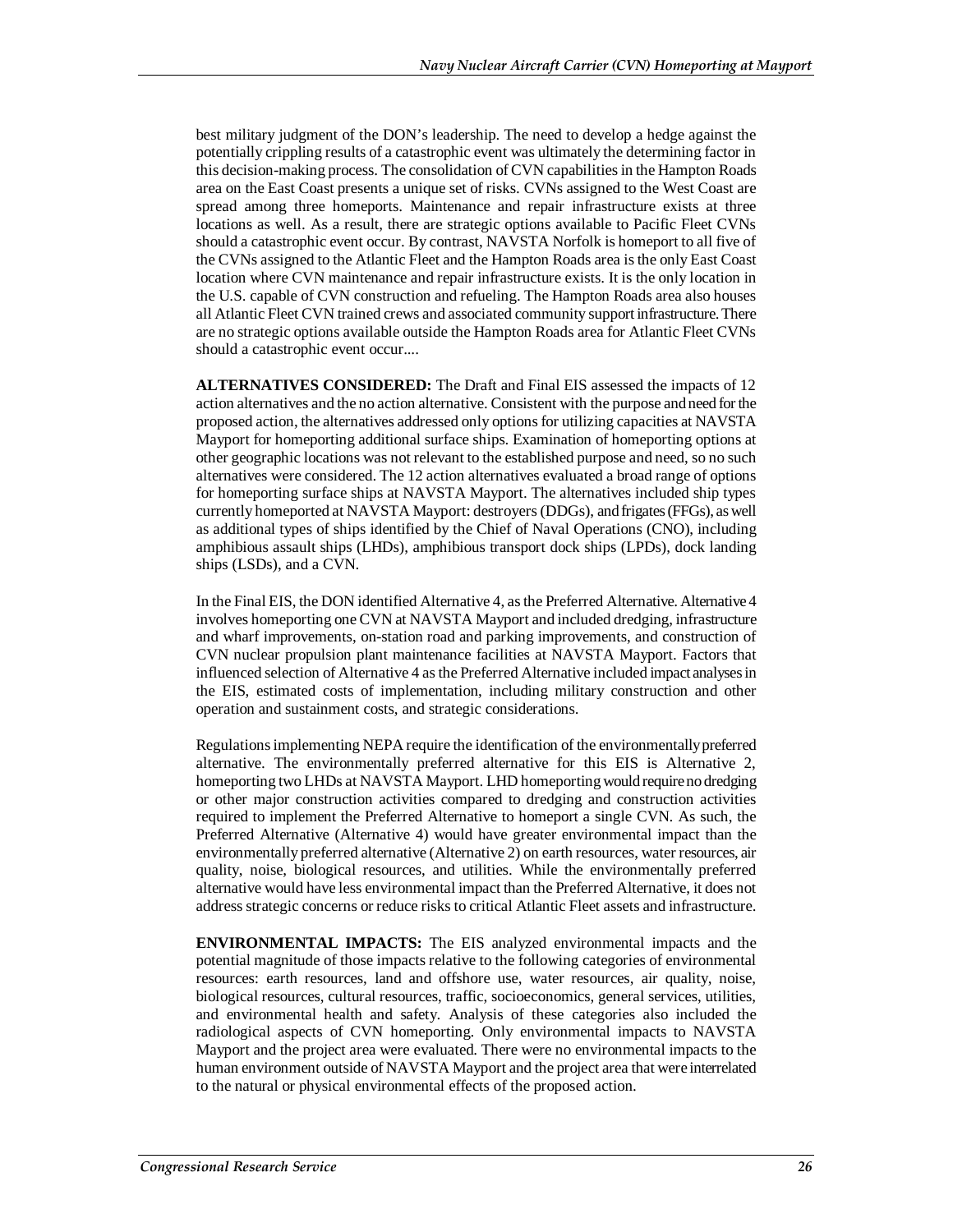The environmental impact of implementing each alternative was evaluated against the 2006 baseline. The baseline year 2006 best represents recent and historical operations at NAVSTA Mayport, and 2014 represents the end-state year by which all alternatives evaluated in the EIS could be implemented. Many impacts were found to be common among the alternatives....

**DECISION:** After considering the environmental impacts analyzed in the EIS, the recurring and nonrecurring costs associated with homeporting additional surface ships at NAVSTA Mayport, and strategic implications of a second CVN homeport on the East Coast to support the Atlantic Fleet, the DON elected to implement Alternative 4, the Preferred Alternative. That alternative provides for homeporting one CVN at Naval Station (NAVSTA) Mayport. The DON decision does not immediately relocate a specific CVN to NAVSTA Mayport. It does initiate a multiyear process for developing operational, maintenance, and support facilities at NAVSTA Mayport to support homeporting of one CVN. This multiyear process includes implementing projects for dredging and dredged material disposal, construction of CVN nuclear propulsion plant maintenance facilities, wharf improvements, transportation improvements, and construction of a parking structure to replace existing parking that would be displaced by development of the CVN nuclear propulsion plant maintenance facilities. The projects necessary to create the capacity to support CVN homeporting could be completed as early as 2014.

No CVN homeport change will occur before operational, maintenance, and support facility projects are completed. Selection of the CVN to be homeported at NAVSTA Mayport would not occur until approximately one year prior to the ship's transfer to NAVSTA Mayport. Selection of a specific CVN for homeporting at NAVSTA Mayport will be based upon then current operational needs, strategic considerations, and maintenance cycles.

The most critical considerations in the DON's decision-making process were the environmental impacts associated with the action, recurring and nonrecurring costs associated with changes in surface ship homeporting options, and strategic dispersal considerations. The need to develop a hedge against the potentially crippling results of a catastrophic event was ultimately the determining factor in this decision-making process. The consolidation of CVN capabilities in the Hampton Roads area on the East Coast presents a unique set of risks. CVNs assigned to the West Coast are spread among three homeports. Maintenance and repair infrastructure exists at three locations as well. As a result, there are strategic options available to Pacific Fleet CVNs if a catastrophic event occurred. By contrast, NAVSTA Norfolk is homeport to all five of the CVNs assigned to the Atlantic Fleet and the Hampton Roads area is the only East Coast location where CVN maintenance and repair infrastructure exists. It is the only location in the U.S. capable of CVN construction and refueling. The Hampton Roads area also houses all Atlantic Fleet CVN trained crews and associated community support infrastructure. There are no strategic options available outside the Hampton Roads area for Atlantic Fleet CVNs if a catastrophic event occurred.

**Environmental impacts:** Environmental impacts were identified through studies and data collection efforts. The information culled from the studies and collected data was assessed and conclusions were drawn regarding the significance of environmental impacts. These conclusions, along with the underlying studies and data, were the subject of discussions and consultations with federal/state regulators over the course of the EIS process. This interagency process led to identification of mitigation measures, where appropriate, to address environmental impacts. Based on these consultations with regulators and their subject matter experts, the DON has committed to implementation of specific mitigation measures as outlined earlier in this Record of Decision. There are no environmental impacts associated with homeporting a CVN at NAVSTA Mayport that cannot be appropriately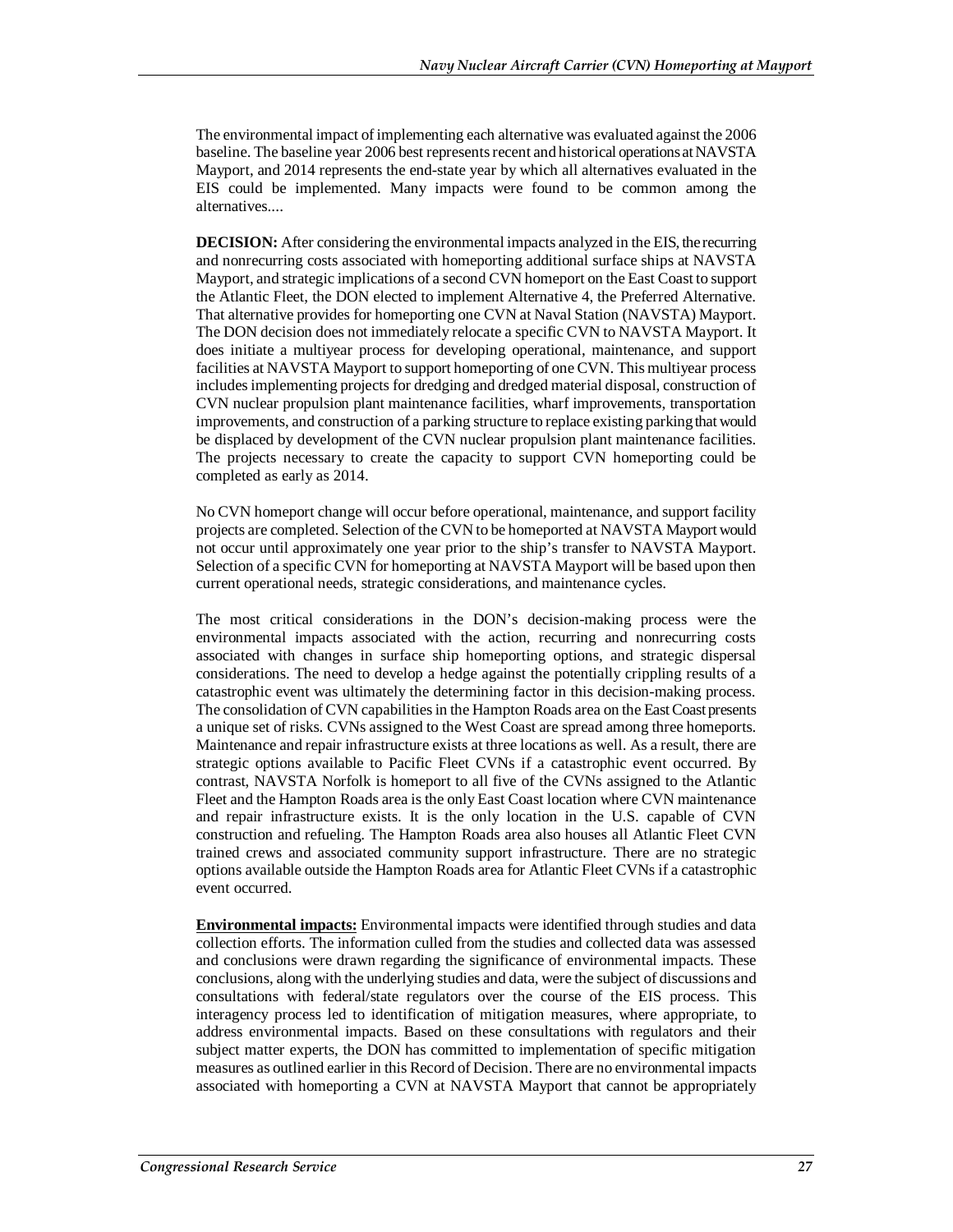addressed or mitigated, including impacts to endangered species such as the NARW, Florida Manatee, and sea turtles.

**Recurring and nonrecurring costs:** The DON's analysis and assessment of socioeconomic impacts in the EIS associated with the range of alternatives addressed short-term and longterm local economic impacts in the Mayport area. In addition to the socioeconomic impacts considered in the EIS, recurring and onetime costs associated with changes to surface ship homeporting were projected and considered in the DON's decisionmaking process. Recurring and nonrecurring costs for the preferred alternative are less than 10% of the cost of a single CVN and less than 1% of the cost of the DON's CVN assets. That investment in homeport capacity at NAVSTA Mayport provides additional security for CVN assets and enhances the DON's ability to maintain its effectiveness at a time when the ability to address contingencies and respond to the unexpected is essential. In terms of risk mitigation, DON gains a dispersal capability and its benefits at a fraction of the cost of an aircraft carrier.

Recurring costs included costs associated with Sustainment, Restoration, and Modernization (SRM), Base Operations Support (BOS) , training, air wing transportation, nuclear maintenance labor, and Basic Allowance for Housing (BAH) for Sailors and their families. Sustainment costs are for activities necessary to keep facilities in good condition and therefore enable them to achieve their intended useful life. Restoration and Modernization costs are life-cycle investments required to provide for recapitalized facilities that support new missions, return facilities to good condition, and improve facilities beyond original conditions or capabilities. BOS costs included Facilities Operations costs such as Utilities, Facility Services, Facility Management, and Fire and Emergency Services.

Onetime costs included costs associated with MILCON projects (construction and Planning and Design), onetime maintenance costs for management and Industrial Plant Equipment (IPE) costs, and Permanent Change of Station (PCS) associated with the initial CVN homeport assignment at NAVSTA Mayport. PCS costs are those costs associated with moving the ship's crew and dependents to NAVSTA Mayport. PCS costs were estimated costs because the location from which crews and their families would be moved remains undetermined.

**Strategic dispersal:** The strategic dispersal of surface ships, especially vital strategic assets such as CVNs that serve our national interests in both peace and war, was assessed through examination of potential vulnerabilities. These potential vulnerabilities were examined in the context of operational, training and maintenance requirements of East Coast assets.

Strategic dispersal factors considered included: transit times to various deployment and training areas; shipping traffic volumes and associated risk of a maritime accident; port force protection postures and risk mitigation measures; integrated vulnerability and threat assessments; historic aircraft carrier loading; physical pier capacity; nuclear maintenance capability; homeporting options in response to a catastrophic event; geographic location of the aircraft carrier aircraft squadrons; transit times from port to the open sea; historic sortie rates due to hurricanes or other natural phenomena; and the risk to the ships, infrastructure and personnel who man, service and repair aircraft carriers associated with natural or manmade catastrophic events. In terms of these factors, the analysis concluded that the strategic value of NAVSTA Norfolk and NAVSTA Mayport as CVN homeports essentially was equal. The DON's strategic analysis, however, also demonstrated the value of having both NAVSTA Norfolk and NAVSTA Mayport as CVN homeports. Establishing CVN homeport capacity at NAVSTA Mayport can be accomplished without any adverse impacts on operations while at the same time providing the added strategic value of a second CVN homeport on the East Coast.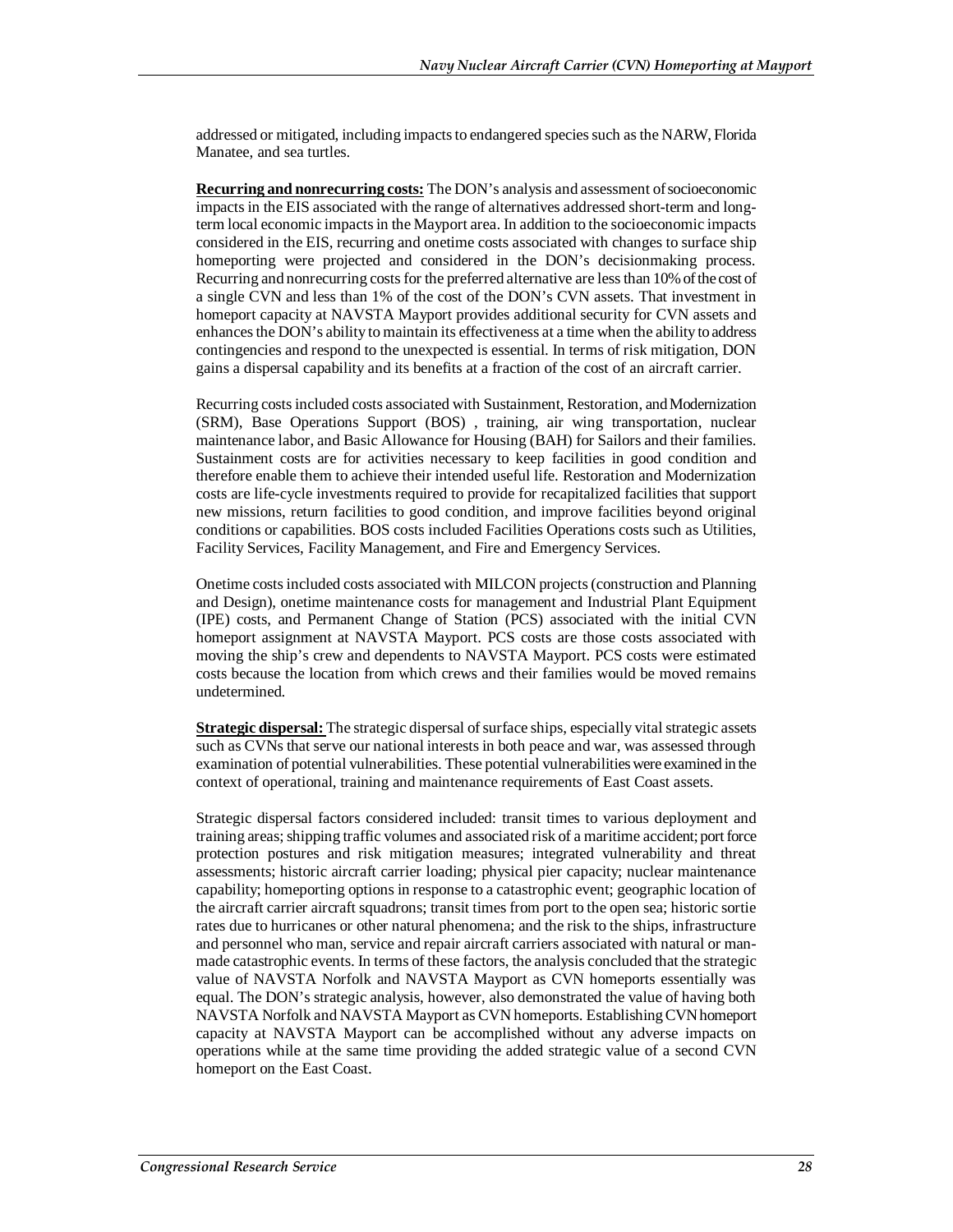The most significant strategic advantage offered by development of an additional East Coast CVN homeport is a hedge against a catastrophic event that may impact NAVSTA Norfolk, the only existing CVN homeport for Atlantic Fleet CVNs. It is difficult to quantify the likelihood of a catastrophic event, whether natural or man-made. Nonetheless, there is a need to plan and prepare for any such event. That planning and preparation must address CVN maintenance and repair infrastructure as well as operational considerations. The fact that quantifying the likelihood of a catastrophic event is so difficult underscores the need to ensure that our planning and preparation efforts do not underestimate or overlook the longterm effects of such event. Hurricane Katrina is a clear and recent example. The level of devastation in New Orleans in the aftermath of Hurricane Katrina was so extensive and so pervasive that more than three years after Katrina hit, the New Orleans industrial infrastructure, work force, and community support functions have not fully recovered.

The potential impact of similar man-made or natural catastrophic events in the Hampton Roads area requires the DON to plan and prepare. A failure to do so presents an unacceptable risk. The aircraft carriers of the United States DON are vital strategic assets that serve our national interests in both peace and war. The President calls upon them for their unique ability to provide both deterrence and combat support in times of crisis. Of the 11 aircraft carriers currently in service, five are assigned to the Atlantic Fleet. NAVSTA Norfolk is homeport to all five of the CVNs assigned to the Atlantic Fleet and the Hampton Roads area is the only East Coast location where CVN maintenance and repair infrastructure exists. It is the only location in the U.S. capable of CVN construction and refueling. The Hampton Roads area also houses all Atlantic Fleet CVN trained crews and associated community support infrastructure. A second CVN homeport on the East Coast will provide additional CVN maintenance infrastructure, thereby providing added strategic value and allowing the DON to extract the added operational value of two CVN homeports in meeting its national defense obligations.

Homeporting a CVN at NAVSTA Mayport would provide strategic options in case of a catastrophic event in the Hampton Roads area, and enhance distribution of CVN assets, thereby reducing the risks to aircraft carriers and associated maintenance and repair infrastructure supporting those crucial assets....

**CONCLUSION:** The decision to create the capacity to homeport a CVN at NAVSTA Mayport represents the best military judgment of the DON's leadership regarding strategic considerations. In reaching that decision, the DON considered the environmental impacts analyzed in the EIS, comments from regulatory agencies as well as those received from members of the public, mitigation measures that would lessen the extent and severity of environmental impacts, recurring and nonrecurring costs, and the strategic implications of developing a second CVN homeport on the East Coast to support Atlantic Fleet operational, training and maintenance needs.

There will be no significant adverse environmental impacts associated with the CVN homeporting. That conclusion is based on the data collected and analyzed in the EIS, on interagency consultations, and on the mitigation measures developed as part of that consultation process.

The cost of developing a CVN homeport at NAVSTA Mayport was balanced against the strategic need to create a hedge against a catastrophic event in the Hampton Roads area. The cost of developing a CVN homeport at NAVSTA Mayport is more than offset by the added security for CVN assets and enhanced operational effectiveness provided by the ability to operate out of two homeports.

Ultimately, the need to develop a hedge against the potentially crippling results of a catastrophic event was the driver behind the decision to homeport a CVN at NAVSTA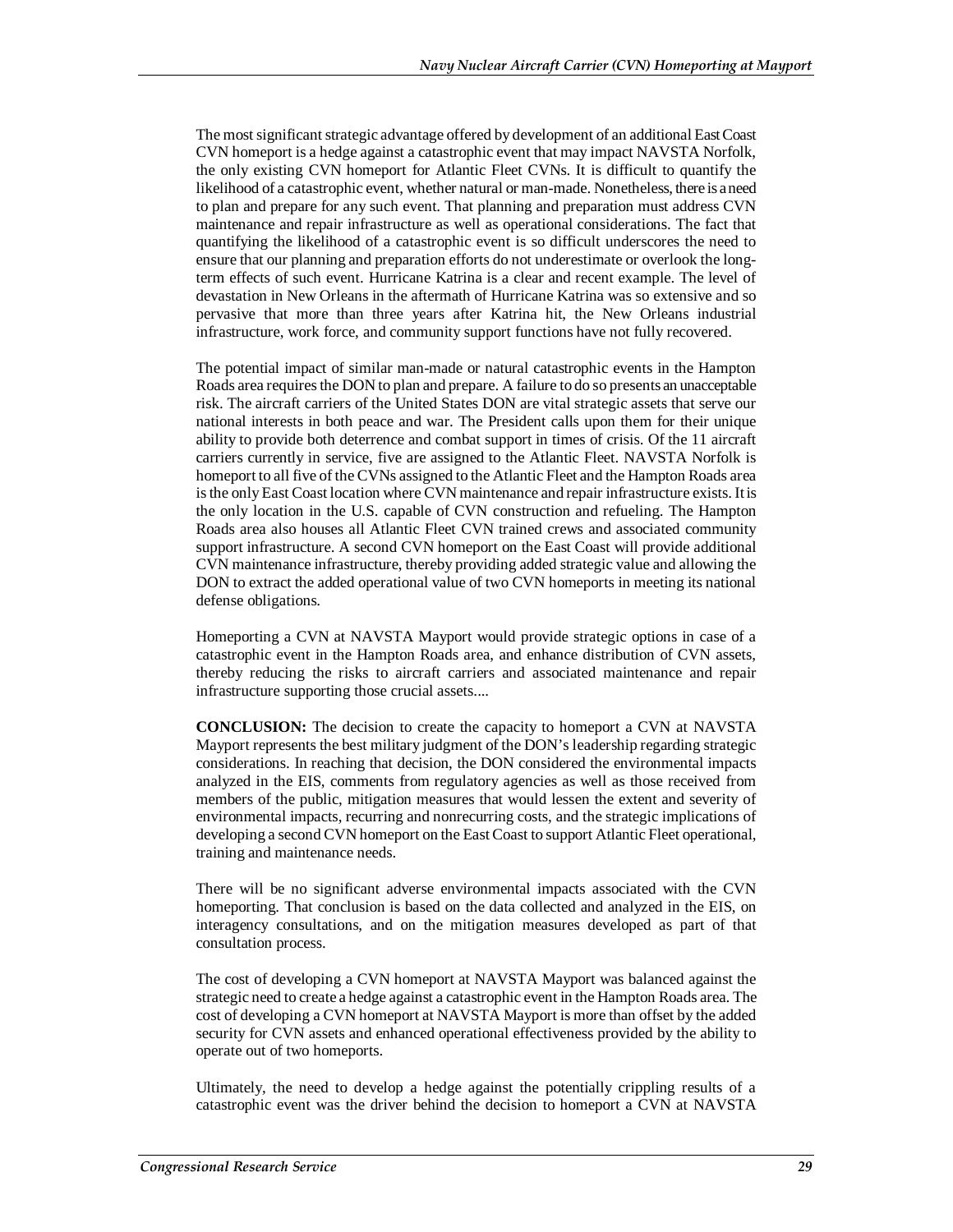Mayport. Developing a second CVN homeport on the East Coast not only reduces potential risk to CVN assets through dispersal of those critical assets, it provides some maintenance and repair infrastructure and ensures access to that infrastructure by CVNs deployed at the time a catastrophic event in Hampton Roads occurred. Mayport allows DON to obtain the advantages of fleet dispersal and survivability without impacting operational availability. On the West Coast DON has accepted reduced operational availability in the interest of dispersal. By homeporting CVNs in the Northwestern U.S., DON loses operational availability during the additional transit time required to reach operational and training areas. By establishing a second CVN homeport on the East Coast, DON can gain the dispersal advantage without the increased transit time. The proximity to training areas and transit time to operating areas is about equal from Norfolk and Mayport.

West Coast CVN homeports and maintenance facilities are not viable options in planning for Atlantic Fleet CVN assets in the event a catastrophic event occurs in the Hampton Roads area. The nuclear powered aircraft carriers are too large to transit the Panama Canal, requiring a 12,700 nautical mile voyage around South America to reach the closest CVN homeport on the West Coast at  $\int_{0}^{44}$ ]San Diego.

Neither the DON, nor the nation, nor its citizens can wait for a catastrophic event to occur before recognizing the potential impacts of such an event and appropriately planning and preparing for continuity of operations. This lesson was learned all too well in the aftermath of recent catastrophic events such as Hurricane Katrina. The DON looked at the possible crippling effects - immediate and long-term - of a catastrophic event in the Hampton Roads area and recognized its responsibility to develop a hedge against such an event. That hedge is homeporting a CVN at NAVSTA Mayport and developing the requisite operational, training, maintenance and support facilities.

Homeporting one CVN at NAVSTA Mayport best serves the interests of the DON and the nation, and can be accomplished in a manner that keeps environmental impacts at a less than significant level.<sup>45</sup>

-

<sup>&</sup>lt;sup>44</sup> At this point in the text, a handwritten note deletes the word "NAVSTA."

<sup>45</sup> Department of the Navy, *Record of Decision for Homeporting of Additional Surface Ships at Naval Station Mayport, Florida*, January 14, 2009, pp. 1-2, 5-6, 18-22, 31-32.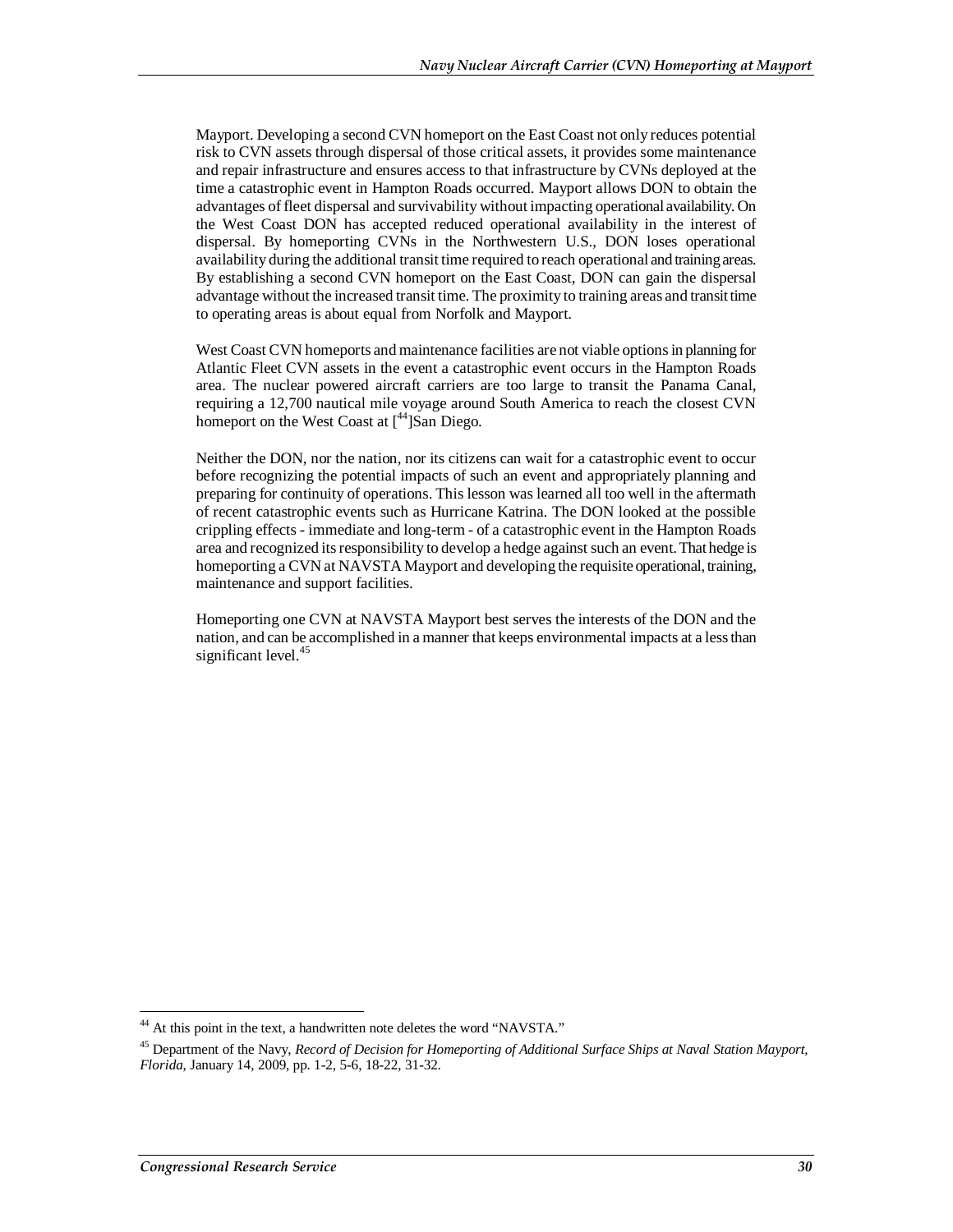# **Appendix C. Navy Data on Hurricane Risk**

This appendix presents information that the Navy has provided regarding the risk of hurricanes at Norfolk and Mayport.

## **Navy Briefing Slide**

**Figure C-1** is a Navy briefing slide on relative hurricane risk for the port of Norfolk and the port of Jacksonville, which is near Mayport.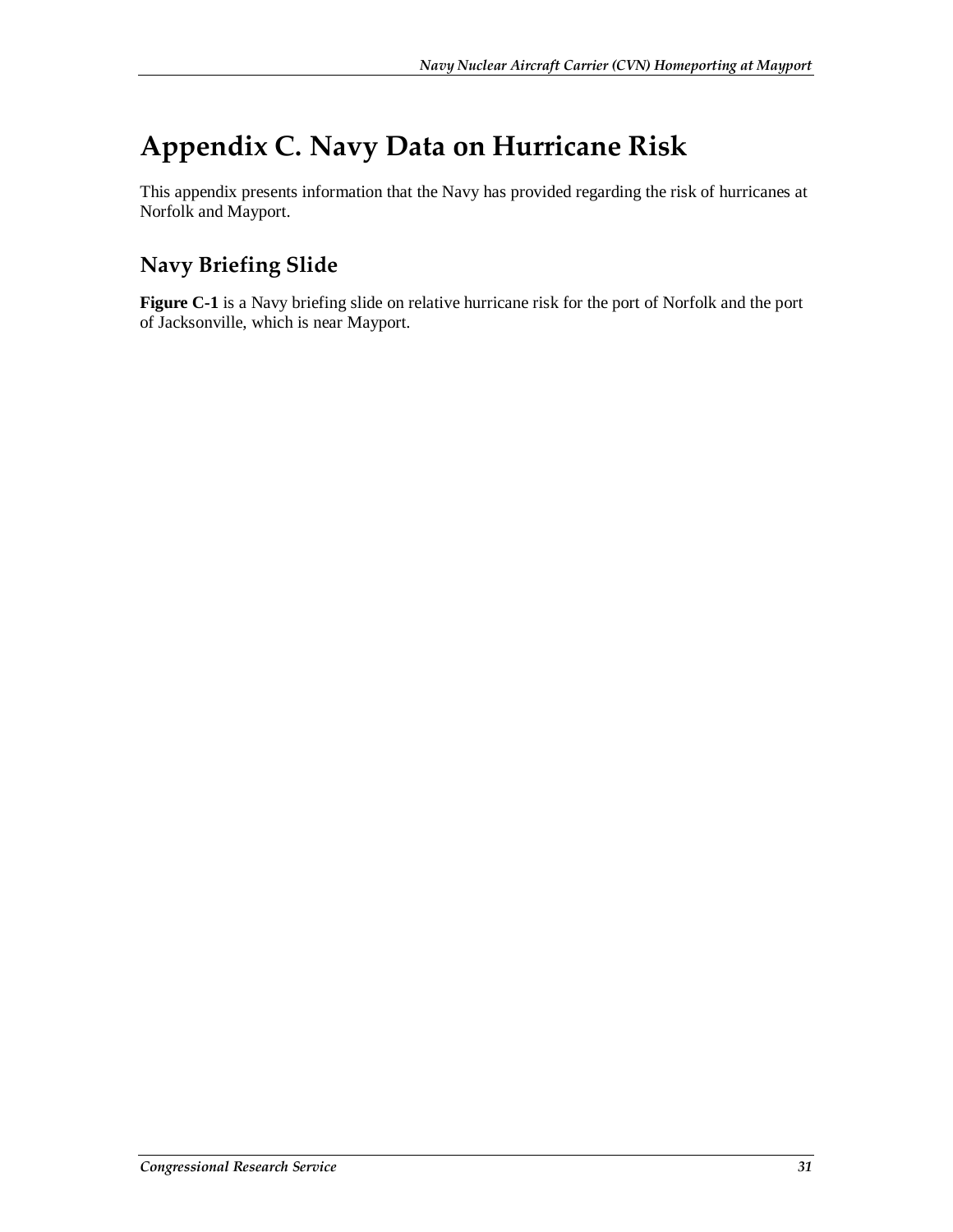|                      |                                  | Major / yr | AN / BN                                       | Major (3-5)                   | Total |                                         | N                                                     | $\boldsymbol{\omega}$ | 4                                            | ပာ                                                                 | <b>Category</b> | All US Huricanes 1851-2006                                | Pensacola              | Miami-Dade      | Galveston                               |      | <b>New Orleans</b> |                 | Jacksonville    | <b>Norfolk</b>  |                                 |                         |  |                    |  |
|----------------------|----------------------------------|------------|-----------------------------------------------|-------------------------------|-------|-----------------------------------------|-------------------------------------------------------|-----------------------|----------------------------------------------|--------------------------------------------------------------------|-----------------|-----------------------------------------------------------|------------------------|-----------------|-----------------------------------------|------|--------------------|-----------------|-----------------|-----------------|---------------------------------|-------------------------|--|--------------------|--|
|                      |                                  |            | 5.3/yr                                        |                               |       |                                         |                                                       |                       |                                              |                                                                    |                 |                                                           | ₹                      | ဖ               | ಹ                                       |      | ಕ                  |                 | 28              | 43 yr           | Retum<br>Period                 |                         |  |                    |  |
|                      |                                  | 1.8/yr     |                                               | 8                             | 279   | di                                      | ವ                                                     | 37                    | 히                                            | ω                                                                  | Landfall        |                                                           | <b>2005 (3) Dennis</b> | 1992 (5) Andrew | 1983 (3) Alicia                         |      | 2005 (3) Katrina   |                 | 0881>           | 581             | Last Direct Hit                 | Major Huricanes (3,4,5) |  |                    |  |
|                      |                                  |            |                                               |                               |       |                                         |                                                       |                       |                                              |                                                                    |                 |                                                           |                        | 4               |                                         |      | œ                  |                 | 6               | 10 yr           | Period<br>Return                |                         |  |                    |  |
|                      | Historically - Hurricane risk to |            | Thirk 1992 Hurricane Andrew and Homestead AFB | It only takes one direct hit! |       |                                         | Ships will likely sortie away from incoming Hurricane |                       | Risk will predominantly be to infrastructure | Huricane Risk ilkey only in direct hit from a Major (3-6) Huricane |                 | *1891-2006 data from NOAA Technical Manual NSC 1-500-2006 | <b>2005 (3) Dennis</b> | 2005 (2) Wilma  | <b>Auer (1) 6861</b>                    |      | 2005 (3) Katrina   | Other Noteables | 1964 (2) Dora   | 2003 (2) Isabel | Last Direct Hit                 | All Huricanes (1-5)     |  | Relative Hurricane |  |
| similar to Jacksonvi |                                  |            |                                               |                               |       | But will they have someplace to return? |                                                       |                       |                                              |                                                                    |                 |                                                           | 2004 han (3)           | 1992 Andrew (5) | 1900 Galveston $(4)$ $(4)$ to to 12000) |      | 2005 Katrina (3)   |                 | 1984 Dora (2)   | 2003 Isabel (2) | (Safir - Simpson @<br>landfall) | Noteable                |  |                    |  |
|                      |                                  |            |                                               |                               |       |                                         |                                                       |                       |                                              |                                                                    |                 |                                                           | 8                      | 8               |                                         | 8000 | 0091               |                 |                 | 51              | Deaths                          |                         |  |                    |  |
| 言の<br>್ತುವೊ          |                                  |            |                                               |                               |       |                                         |                                                       |                       |                                              |                                                                    |                 |                                                           |                        |                 | 8256<br>828<br>8438<br>8438             |      | <b>B18\$</b>       |                 | 88.37B<br>61.9B |                 | (not adjusted)<br>Damage        |                         |  | ここく                |  |
|                      | <b>Nortolk is</b>                |            |                                               |                               |       |                                         |                                                       |                       |                                              |                                                                    |                 | C-5 (Apr 2007)                                            |                        |                 | န္တုတ္လုန္တ                             |      | 026                |                 | 896             | <u>୍ଟ</u>       | l₹                              | Strength at landfall    |  |                    |  |
|                      |                                  |            |                                               |                               |       |                                         |                                                       |                       |                                              |                                                                    |                 |                                                           | ଞ୍ଜା                   | 회               | 32                                      |      | $\frac{11}{10}$    |                 | .ა              | 8               | Winds                           |                         |  |                    |  |

**Figure C-1. Navy Briefing Slide on Relative Hurricane Risk** 

**Source:** Slide entitled "Relative Hurricane Risk," from Navy briefing entitled "Final Environmental Impact Statement (FEIS) for the Proposed Homeporting of Additional Surface Ships at Naval Station Mayport, FL," November 18, 2008, presented to CRS on December 5, 2008.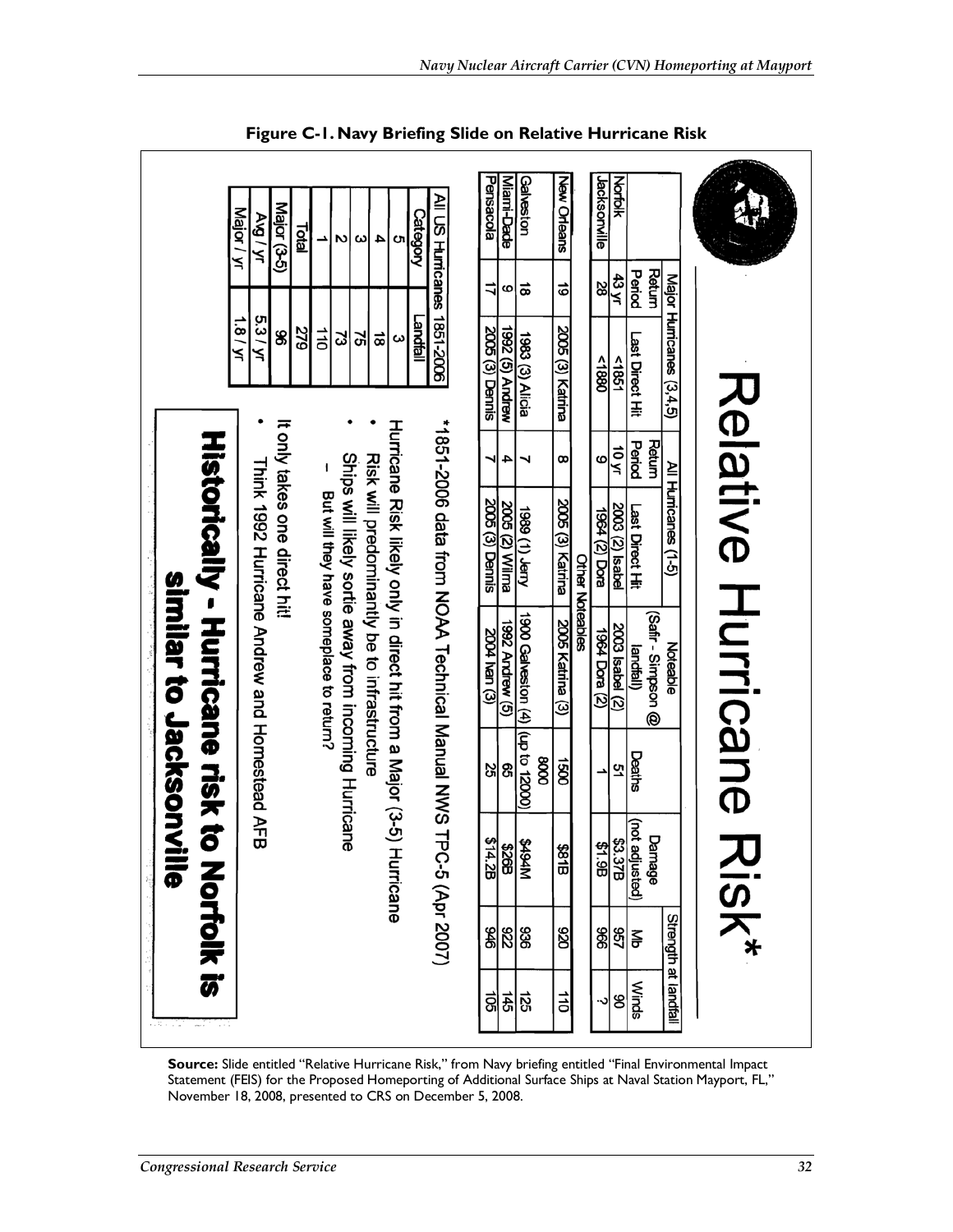## **Excerpt from DOD Information Paper**

In response to questions and requests for information from congressional offices, the Navy in December 2008 provided, among other things, supplementary historical data regarding hurricanes in the Hampton Roads area and Mayport and their effect on Navy facilities and ship operations. The questions/requests for information regarding hurricanes, and the Navy's responses, are reproduced below.<sup>46</sup>

QUESTION/REQUEST: How much collateral damage did Norfolk and Mayport sustain from hurricanes that did NOT make a direct hit over the analyzed time period of 1851-2006?

RESPONSE:

a. MAYPORT:

Since 1995, 8 named storms—of which 1 was a hurricane—have had a CPA of 75 nm or closer to NAVSTA Mayport

From 1851-2008, there were 51 tropical cyclones that were classified as hurricanes at some point in their life that passed within 180 nm of Mayport. Of these, 22 came within 50 nm.

Collateral damage (back to 2004): \$6.1M

b. NORFOLK:

Since 1995, 15 named storms—of which 4 were hurricanes—came within 75 nm or closer to NAVSTA Norfolk

From 1851-2008, there were 54 tropical cyclones that were classified as hurricanes at some point in their life that passed within 180 nm of Norfolk. Of these, 14 came within 50 nm.

Collateral damage (all hurricanes, direct hit and near miss back to 1999): \$11.8M

c. Some ships undergoing maintenance must occasionally remain in port during hurricanes. A review of records since the 2004 hurricane season indicated no resulting ship damage for those ships remaining inport.

QUESTION/REQUEST: How much hurricane damage has NAVSTA Norfolk and NAVSTA Mayport sustained over the time period analyzed?

RESPONSE: Historical hurricane damage costs available include:

Mayport:

<u>.</u>

<sup>&</sup>lt;sup>46</sup> Source: Department of Defense information paper responding to questions from congressional offices, dated December 19, 2008, and provided to CRS on January 6, 2009, questions/requests 5 through 10. The reproduction here omits the question/request numbers and incorporates some slight formatting changes to accommodate CRS report formatting. NAVSTA means Naval Station (a home port), CPA means closest point of approach, nm means nautical mile, M means millions (of dollars). The Navy informed CRS that this data accounts for all hurricanes that have affected Mayport or Norfolk, including hurricanes that approached Mayport from the west. (Department of Defense information paper responding to questions from CRS, dated December 23, 2008 and provided to CRS on January 6, 2009.)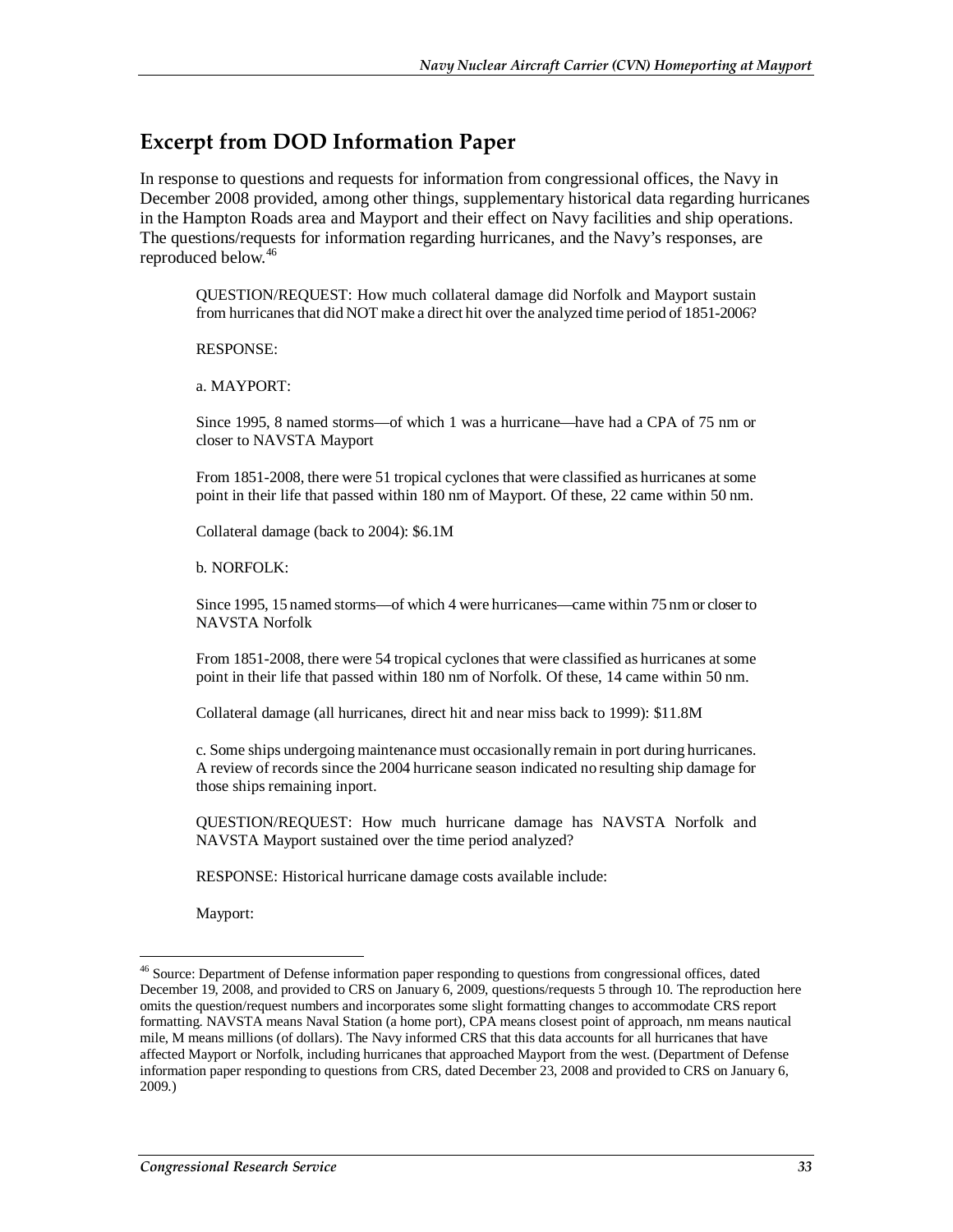FY04: \$1.2M

FY05: \$4.1M

FY08: \$0.8M

Norfolk

FY99: \$1.0M

FY03: \$10.8M

QUESTION/REQUEST: How many evacuation orders (sorties) have been issued to Navy ships at Norfolk and Mayport because of inclement weather? Provide historical data to the maximum extent possible.

RESPONSE: Since 1995, ships at Mayport have sortied 6 times and ships at Norfolk have sortied 5 times:

- a. Mayport:
- i. Bertha (1996)
- ii. Bonnie (1998)
- iii. Floyd (1999)
- iv. Charley (2004)
- v. Ophelia (2005)
- vi. Fay (2008)
- b. Norfolk:
- i. Felix (1995)
- ii. Bertha (1996)
- iii. Bonnie (1998)
- iv. Floyd (1999)
- v. Isabel (2003)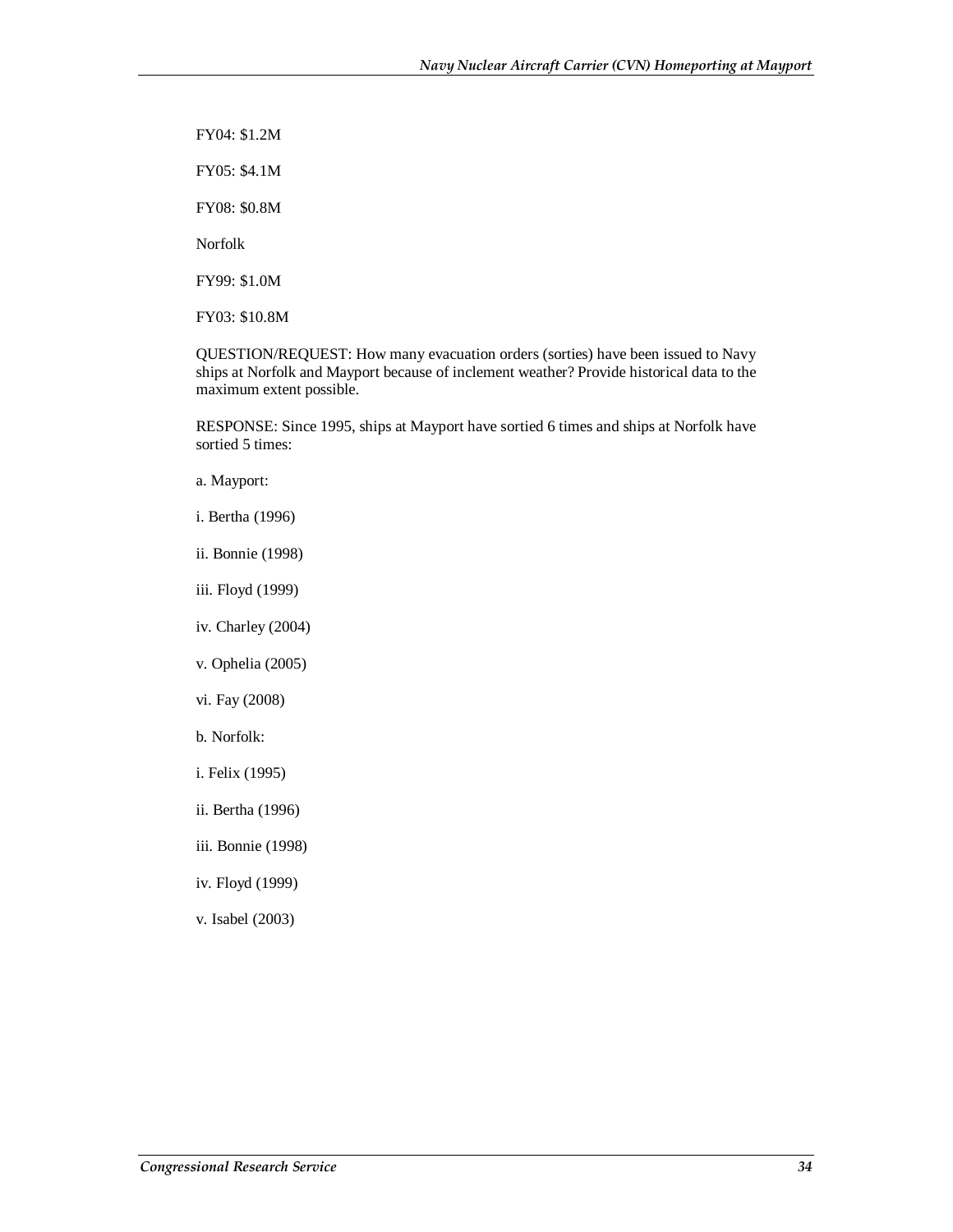| <b>Dates</b>        | <b>Units Affected</b>         | <b>Type of Impact</b>                                      | Homeport       |
|---------------------|-------------------------------|------------------------------------------------------------|----------------|
| 8-10 Sep 05         | USS JOHN F KENNEDY            | Dedicated sail, hurricane avoidance                        | Mayport        |
| 16-20 Sep 03        | USS THEODORE ROOSEVELT        | Extended underway, hurricane<br>avoidance                  | <b>Norfolk</b> |
| II-20 Sep 03        | USS GEORGE WASHINGTON         | Interrupted carrier qualifications,<br>hurricane avoidance | <b>Norfolk</b> |
| 16-20 Sep 03        | <b>USS RONALD REAGAN</b>      | Dedicated sail, hurricane avoidance                        | <b>Norfolk</b> |
| 22-27 Sep 02        | USS HARRY S TRUMAN            | Already underway for COMPTUEX,<br>hurricane avoidance      | <b>Norfolk</b> |
| 14-17 Sep 99        | USS JOHN F KENNEDY            | Dedicated underway 5 days prior to<br>deployment           | Mayport        |
| 15-18 Sep 99        | USS DWIGHT D EISENHOWER       | Dedicated sail, hurricane avoidance                        | <b>Norfolk</b> |
| 15-18 Sep 99        | USS GEORGE WASHINGTON         | Dedicated sail, hurricane avoidance                        | <b>Norfolk</b> |
| 15-18 Sep 99        | USS HARRY S TRUMAN            | Dedicated sail, hurricane avoidance                        | <b>Norfolk</b> |
| 25-28 Aug 98        | <b>USS ENTERPRISE</b>         | Dedicated sail, hurricane avoidance                        | <b>Norfolk</b> |
| 22-26 Aug 98        | <b>USS JOHN F KENNEDY</b>     | Delayed return to homeport, hurricane<br>avoidance         | Mayport        |
| 25-27 Aug 98        | <b>USS THEODORE ROOSEVELT</b> | Dedicated sail, hurricane avoidance                        | <b>Norfolk</b> |
| 15-19 Aug 95        | <b>USS AMERICA</b>            | Dedicated sail, hurricane avoidance<br>during POM          | <b>Norfolk</b> |
| 15-20 Aug 95        | <b>USS GEORGE WASHINGTON</b>  | Dedicated sail, hurricane avoidance                        | <b>Norfolk</b> |
| 30 Aug-02 Sep<br>93 | USS JOHN F KENNEDY            | Dedicated sail, hurricane avoidance                        | <b>Norfolk</b> |
| 24 Aug 92           | <b>USS FORRESTAL</b>          | Dedicated sail, hurricane avoidance                        | Pensacola      |

Carrier Sorties due to Hurricanes

Notes:

Data prior to 1992 is incomplete for tracking of hurricane sorties.

QUESTION/REQUEST: Have any Navy ships remained pierside during past hurricane evacuation orders? If so, what happened?

RESPONSE: No records exist that indicate any aircraft carriers were unable to sortie. Note: Shipyards are designated "safe havens," therefore CVNs in the shipyards are not required to sortie. Recent examples of non-aircraft carriers remaining inport during hurricanes include:

a. In August 2005, the following ships were pierside at Northrop Grumman Shipbuilding— Ingalls Operations and NGSB Avondale Operations during Hurricane Katrina:

i. DDG 98 (FORREST SHERMAN)

ii. DDG 100 (KIDD)

iii. LPD 17 (SAN ANTONIO)

iv. LPD 19 (MESA VERDE)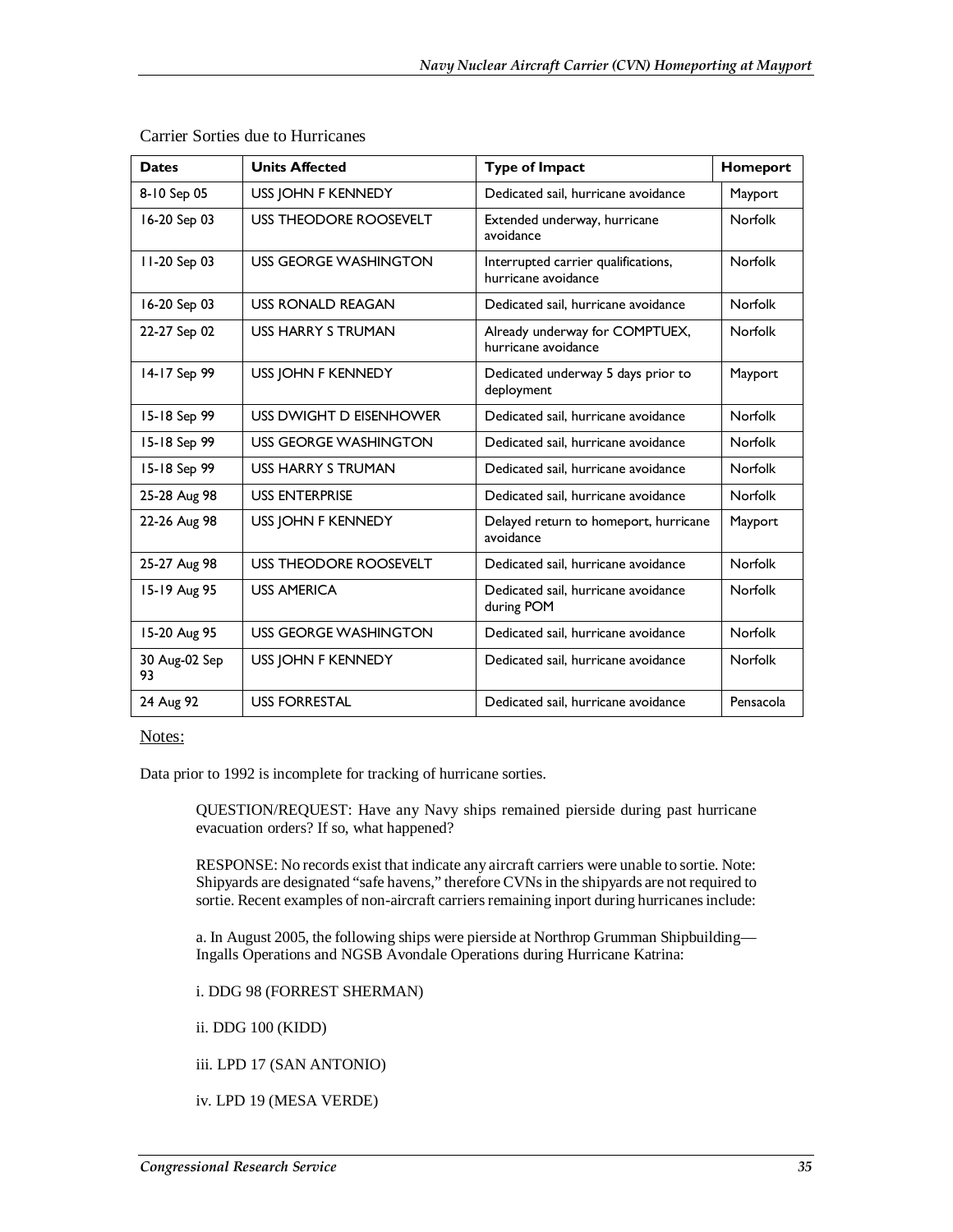v. LPD 18 (NEW ORLEANS)

LPD 17 and DDG 98 sustained minor damage during the storm and DDG 100 sustained more extensive hull damage. The cost of repairs is classified as "Business Sensitive."

b. During hurricanes Gustav and Ike in 2008, the following ships were pierside at NGSB Avondale and NGSB Ingalls and did not sustain any damage:

i. LPD 20 (GREEN BAY)

ii. DDG 103 (TRUXTUN)

iii. DDG 105 (DEWEY)

QUESTION/REQUEST: Historically, how have hurricanes negatively affected CVN operations on the East Coast?

RESPONSE: Hurricanes can and have affected aircraft carrier operations during all phases of the carrier schedule. CVNs inport will sortie when directed by the Fleet Commander and conduct hurricane avoidance. CVNs underway for training will suspend or cancel training evolutions and maneuver to avoid the hurricane's predicted track.

QUESTION/REQUEST: Compare the amount of time required to sortie ships from Norfolk and Mayport.

RESPONSE: Following issuance of the sortie order, ships in Mayport require approximately 1 hour to reach the open sea and ships in Norfolk require between 4 to 4.5 hours to reach open sea.

QUESTION/REQUEST: When, if ever, has the Navy NOT been able to sortie ships?

RESPONSE: Ships in maintenance at Norfolk Naval Shipyard and Northrop Grumman Newport News Shipbuilding do not sortie since the shipyards are considered safe havens for ships during hurricanes. No records exist that indicate any aircraft carriers not in safe havens were unable to sortie.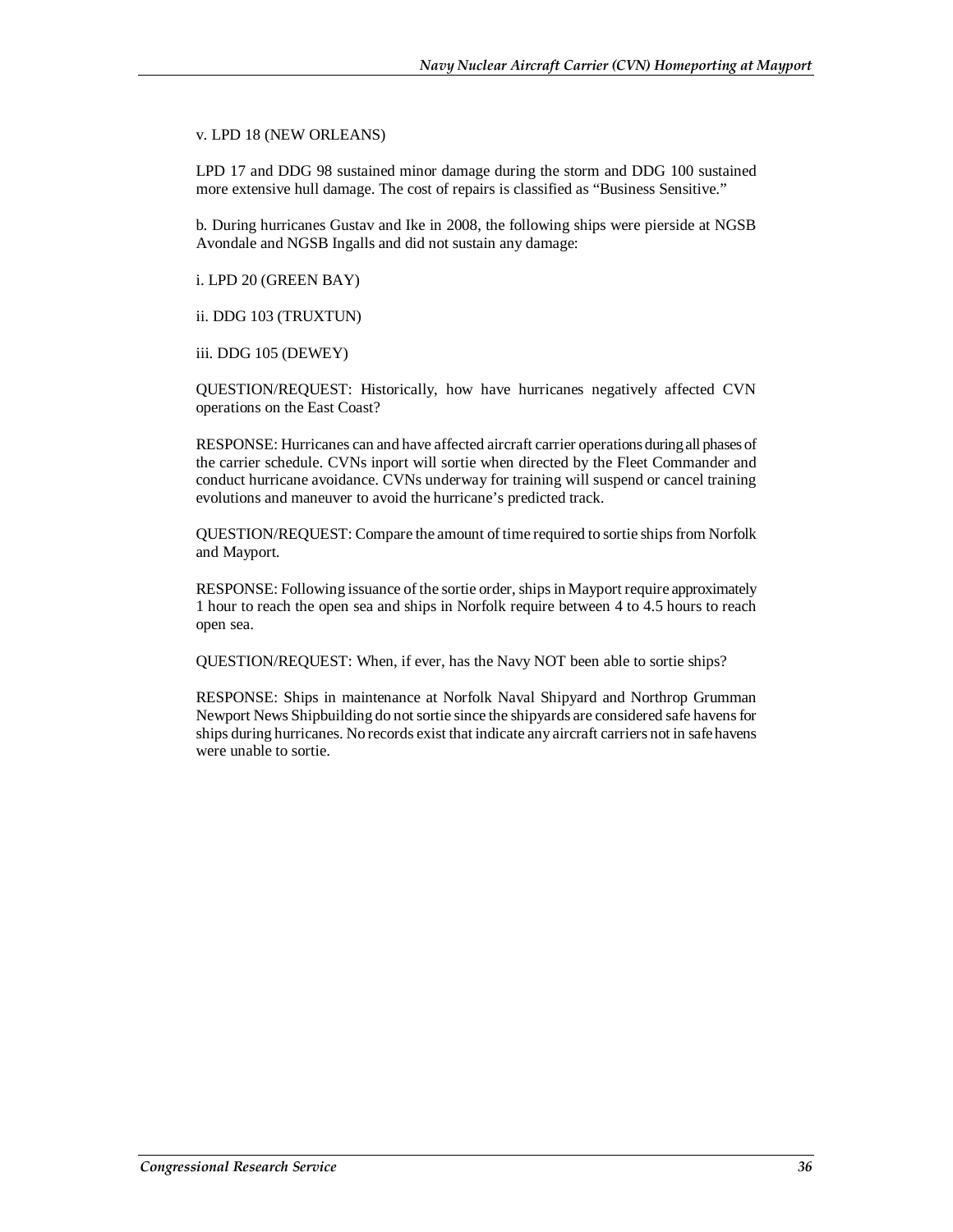## **Appendix D. Examples of Views from Members**

This appendix presents examples of views from Members regarding DOD's proposal to homeport a CVN at Mayport. These views are presented as examples only.

## **Views of Members from Florida**

An October 23, 2009, press release from the office of Representative Ander Crenshaw states:

WASHINGTON, DC—United States Senators George LeMieux (R-FL) and Bill Nelson (D-FL) and Representatives Ander Crenshaw (R-Jacksonville) and Corrine Brown (D-Jacksonville) signed and mailed the following letter to President Obama in advance of his trip to North Florida on October 26. The letter (10/22) underscores the importance of having two East Coast aircraft carrier homeports and calls on President Obama to reaffirm his commitment to strategic dispersal of critical assets such as aircraft carriers. The full text of the document reads:

Dear President Obama:

We are happy to hear you are traveling to the great state of Florida soon. While in the state, we hope you are able to see the many military strategic strengths Florida provides this Nation. We are home to the largest Air Force Base, Eglin, and Naval Station Mayport, the third largest naval port in the continental United States.

Early this year, the Department of the Navy concluded an exhaustive two and a half year study weighing the strategic, operational and environmental consequences of upgrading Naval Station Mayport to homeport a nuclear carrier, and the upgrades must be done since consolidating ALL nuclear carrier homeporting and maintenance in one East Coast location greatly hampers the Navy's strategic options.

Prior to 2007, the Navy had operational flexibility on the East Coast with carriers stationed both at Naval Station Norfolk and Naval Station Mayport. However, the Navy lost the flexibility with the decommissioning of the last East Coast conventional carrier in 2007. In order to reduce risk to the Atlantic Fleet carrier force and restore the proper balance to the Navy, Naval Station carriers and maintenance facilities are spread among three homeports. In fact, in a December 2008 letter to Senator Jim Webb, Secretary Gates reinforced the concept of strategic dispersal stating, "Having a single CVN homeport has not been considered acceptable on the west coast should not be considered acceptable on the east coast."

The Norfolk area is the only east coast port in which nuclear aircraft carriers are repaired, built and housed. If tragedy, man-made or nature-related, intentional or accidental, rendered Norfolk out of reach the Navy would be forced to journey around the tip of South America to reach another nuclear aircraft carrier maintenance facility in San Diego, CA. While some would like to believe this is an acceptable back-up plan, common sense demands otherwise.

Time and time again, aircraft carriers have proven to be key to the execution of our national security strategy. We believe as access to overseas land bases continues to decrease, the Navy's aircraft carriers will be more and more important. The Navy has alternate homeporting and maintenance options for all ships on the East Coast except aircraft carriers, its most valuable assets. The total cost for permanently homeporting a nuclear aircraft carrier at Mayport is less that 1% of the cost of the nuclear carrier fleet. While the cost is not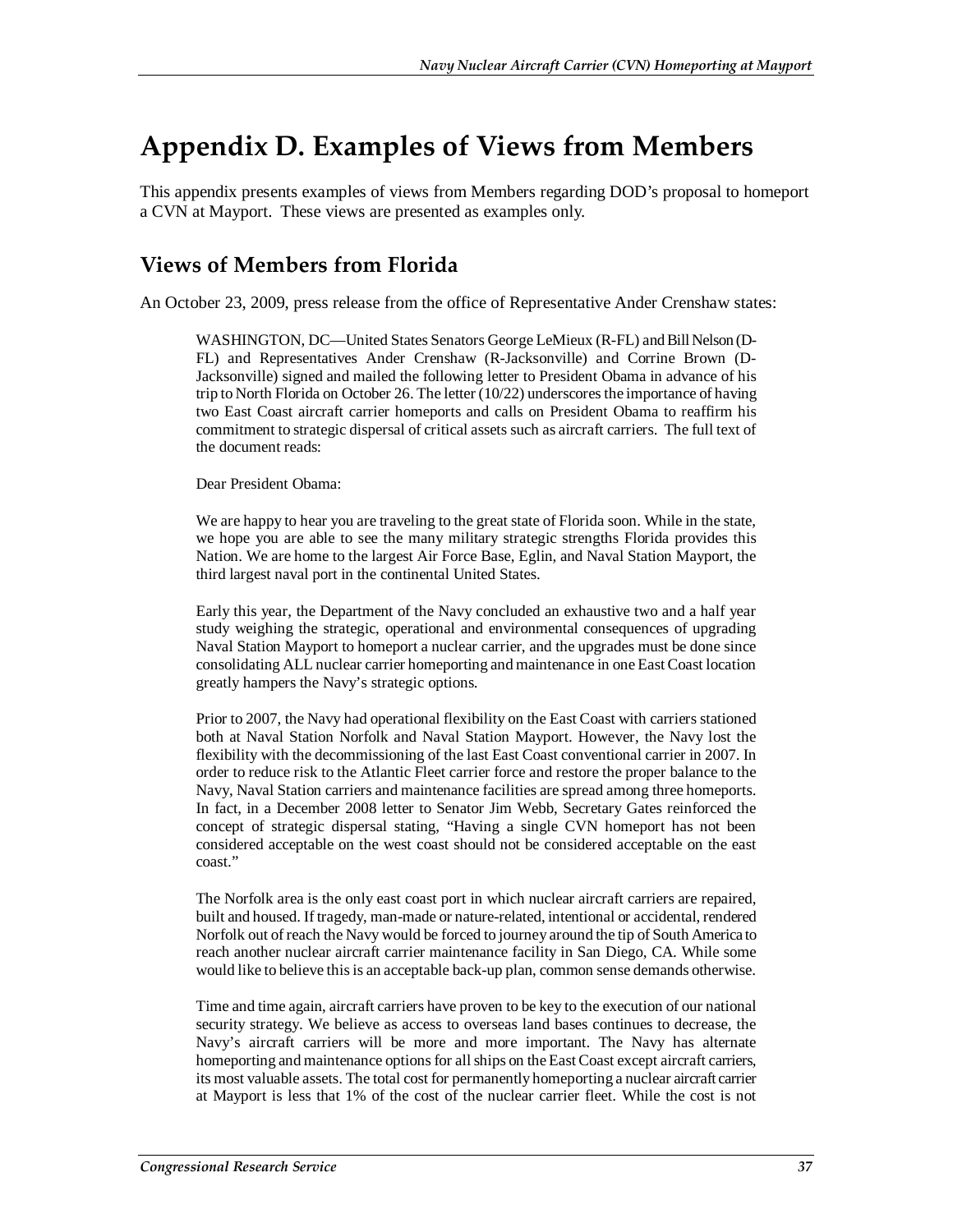inconsequential, when weighed against the possible risks to our carrier fleet, upgrading Mayport to homeport a nuclear carrier is a sound national security expense. The Department MUST make this investment in Naval Station Mayport to provide flexibility to the Combatant Commanders and protection to some of the nation's most valuable assets.

While you are in Jacksonville, we encourage you to reaffirm the county's commitment to the protection and the flexibility that strategic dispersal affords. We look forward to continuing to provide the best homeport in the Navy.<sup>47</sup>

### **Views of Members from Virginia**

The website of the office Representative Glenn Nye presents a March 9, 2010, letter to Secretary of the Navy Ray Mabus and Chief of Naval Operations Admiral Gary Roughead on the proposal to homeport a CVN at Mayport. The letter is signed by Senators Jim Webb and Mark R. Warner, Representatives Glenn C Nye III, J. Randy Forbes, Robert C. "Bobby" Scott, and Robert J. Wittman, and 27 other persons who are not Members of Congress. The text of the letter states:

Dear Secretary Mabus and Admiral Roughead:

We are the Hampton Roads Military Affairs Commission, a newly formed group from Virginia's Hampton Roads area, one of the largest military areas in the world. Our more than 30 members are experts and leaders in their respective fields, including elected officials, retired military officers and business leaders. In today's fiscal environment, we recognize that you encounter difficult tradeoffs as you seek to balance competing priorities and ensure necessary funding for aircraft procurement, building and maintaining our naval fleet, military construction, and taking care of our sailors. Like you, we fully support the Navy's goal to build a fleet of no fewer than 313 ships.

We care deeply about national security and the future of our Navy. For this reason, we write today regarding the Quadrennial Defense Review (QDR) and its recommendation to construct facilities to support homeporting a nuclear-powered aircraft carrier (CVN) at Naval Station (NAVSTA) Mayport. We respectfully request that you provide us with a businesscase analysis that objectively addresses the financial and operational tradeoffs of this proposal, as well as the threat assessment that warrants such an undertaking. We believe a more comprehensive public accounting is necessary before any change in East Coast homeporting is considered. We hope you will provide answers to our questions in the following areas:

Creating a CVN homeport at NAVSTA Mayport is estimated to cost between \$600 million and \$1 billion when all one-time and recurring annual costs are calculated. In the current economic climate and with today's high operating tempo, the Navy has numerous unfunded priorities. If the cost of homeporting is \$600 million to \$1 billion, what specific elements of current year and out-year projects will be decremented from the budget to provide the money?"

There is a pressing need for a more comprehensive strategic-risk assessment. The DoD has extensive capabilities to quantify risk and empirically evaluate the trade-offs and cost-benefit factors associated with any major investment. With respect to the proposed carrier homeport at NAVSTA Mayport, we have yet to learn of a strategic assessment or rigorous risk-based

-

<sup>&</sup>lt;sup>47</sup> The press release is available online at http://crenshaw.house.gov/index.cfm?p=PressReleases&ContentRecord\_id= 829f1386-19b9-b4b1-1250-b4a52694f924.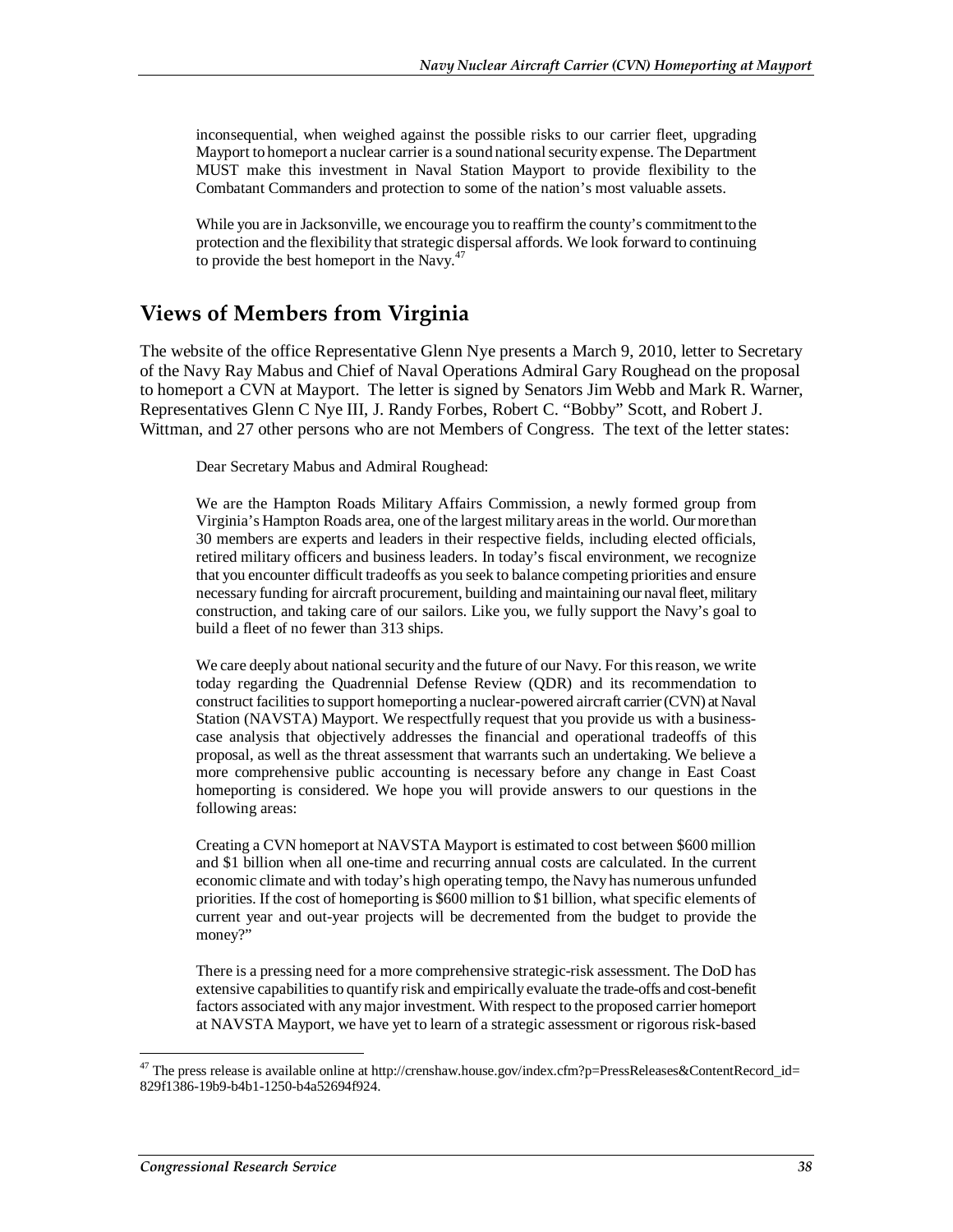analysis that would identify the specific reasons for executing what is potentially a \$1 billion decision. To date, in seeking to justify this project, the Navy has said that the risk that a catastrophic event could close Hampton Roads is "low."

The phrase "strategic dispersal" has been used by many as an intuitive argument to justify the creation of an additional East Coast homeport for a CVN. However, we are concerned this argument also creates a slippery slope akin to a "reverse BRAC". Under Secretary for Policy Michelle Flournoy, testifying before the House Armed Services Committee, recently said that the logic of strategic dispersal also applies to other singularly based assets and infrastructure, to include fleet ballistic missile submarines. The immense cost and time of carrying out this additional dispersal would be extraordinary. What specific guidance has the Navy received, if any, to provide for strategic dispersal of any high value assets and infrastructure (carriers, subs, facilities)? Would this dispersal philosophy apply to other critical infrastructure such as the Pentagon or the U.S. Capitol?

Even with one less CVN, NAVSTA Norfolk would remain the world's largest Naval Station and should be protected as such. Hundreds of millions of dollars have already been spent since 9/11 to improve port and base security in the Hampton Roads region. What security improvements are required in Mayport to accommodate a CVN and at what cost? Secondly, the Navy has cited the concern over possible blockage (either by natural or manmade causes) of the Norfolk channel. If harbor blockage of current CVN ports is considered a risk, are there any plans to mitigate the risk?

Significant increases in personnel, both military and federal employees, will be required to accommodate a new CVN homeport. Have the corresponding billets been identified for funding? What is the manning increase required for 2013 and 2014 when the CVN is scheduled to be home ported at Mayport? What is the overall manning plan for the CVN move? Specifically, is there a plan detailing the station manning and the requirement for temporary additional duty (TAD) sailors? What is this recurring cost? What is the impact of such temporary assignments on the ability to support remaining CVN activities at Norfolk and what will the quality of life impact be on sailors and shipyard workers who will be away from home for additional periods of time if a CVN is homeported at NAVSTA Mayport?

When the USS Kennedy (CV 67) left NAVSTA Mayport in 2007, much of the existing carrier-support infrastructure was decommissioned. If creating a new CVN homeport is of strategic importance, as some have indicated, why would the Navy decommission existing support infrastructure at Mayport only to rebuild much of it a few years later? What specific capabilities must be re-established and at what cost?

Precisely what CVN maintenance will be supported at NAVSTA Mayport after all facilities have been constructed? How often and for how long will the Navy need to return the CVN to Norfolk for maintenance availabilities that are beyond the capability of fly-away teams?

The Navy's Final Environmental Impact Statement (FEIS) proposes building nuclear propulsion repair facilities, but there is no mention of conventional requirements such as catapult and arresting gear maintenance. What conventional maintenance will be done by the maintenance personnel at NAVSTA Mayport?

While the FEIS addressed possible local economic impacts at Mayport, why did the FEIS neglect a corresponding socio-economic evaluation of Norfolk? With the decommissioning of USS Enterprise (CVN 65) and a follow-on change in homeport for another Norfolk-based carrier to Mayport, why didn't the FEIS evaluate the negative impact on Norfolk's local housing market, schools, jobs, and small businesses?